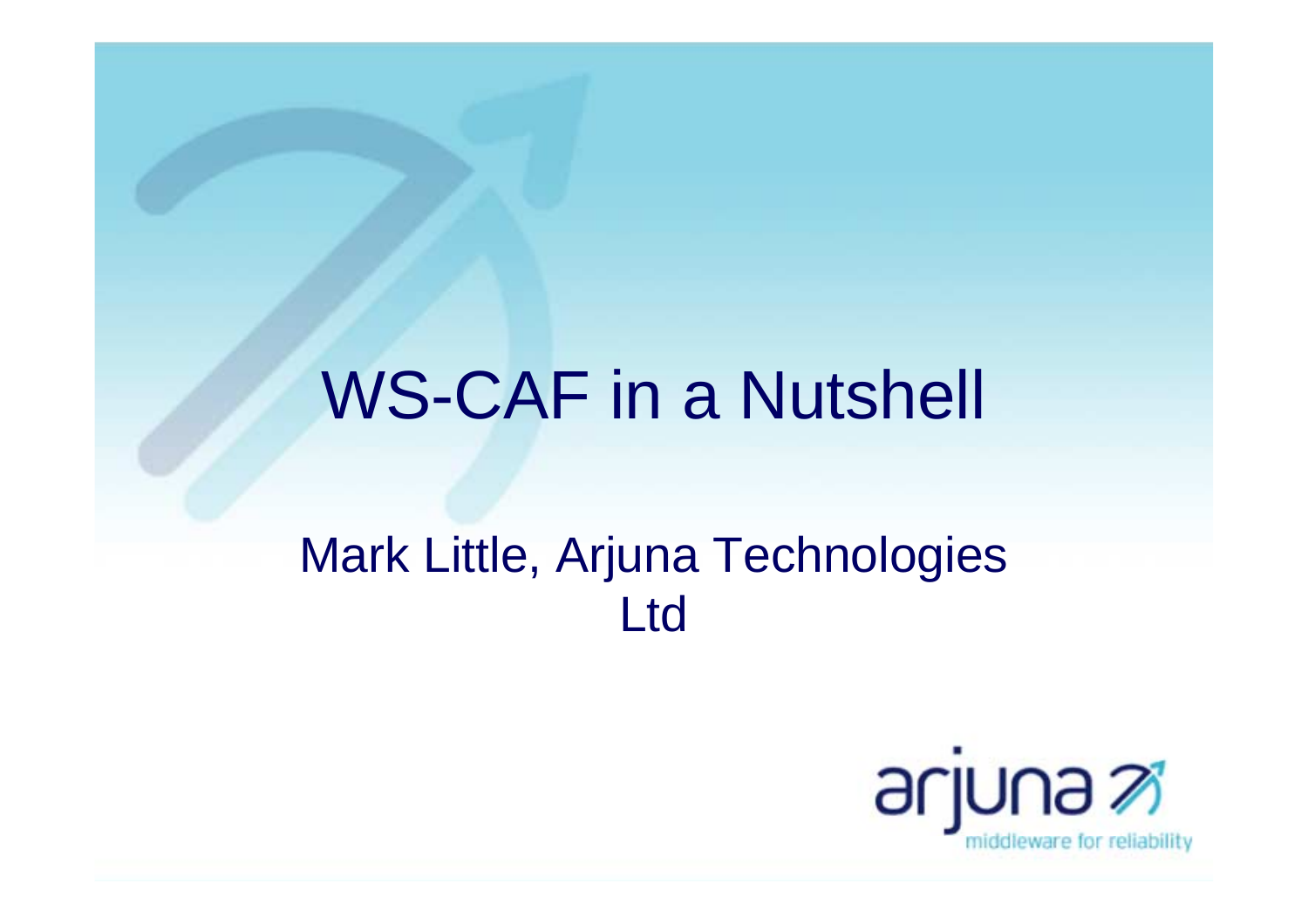# What is WS-CAF? arjuna 2



- Collection of 3 specifications
	- **Hart Committee** Designed to be used independently or together
- 18+ months of effort
- Based on implementation and user feedback
	- Extended transactions
		- OMG Activity Service
	- –OASIS BTP experiences
	- Web services
		- Define an architecture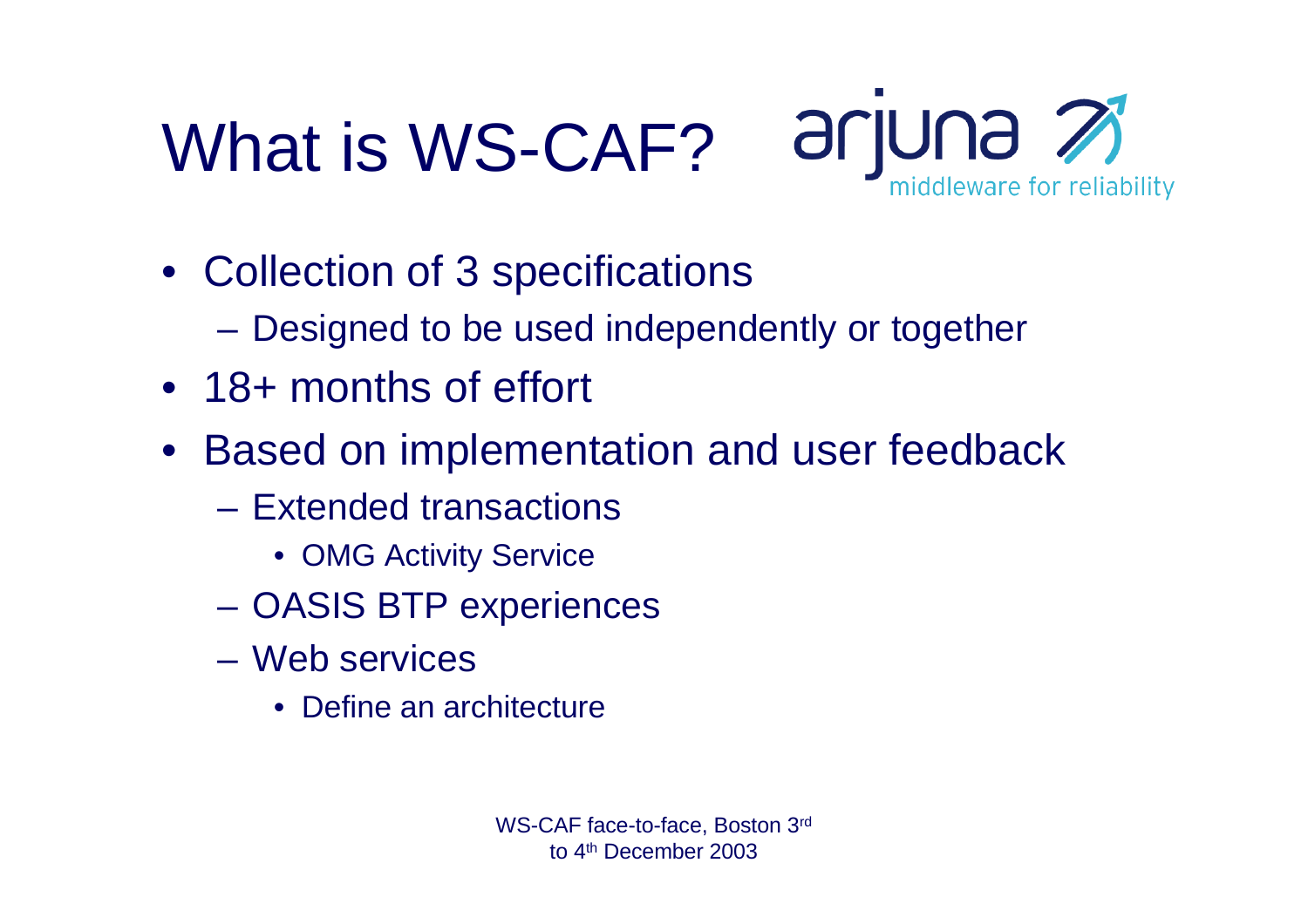#### What are the specifications?



- WS-Context
	- **Hart Committee** Context service(!)
- WS-Coordination Framework
	- –Framework for pluggable coordination protocols
- WS-Transaction Management
	- Three transaction models for Web services
		- Interoperability with existing implementations is important
	- Live document
		- Updated with new models as and when required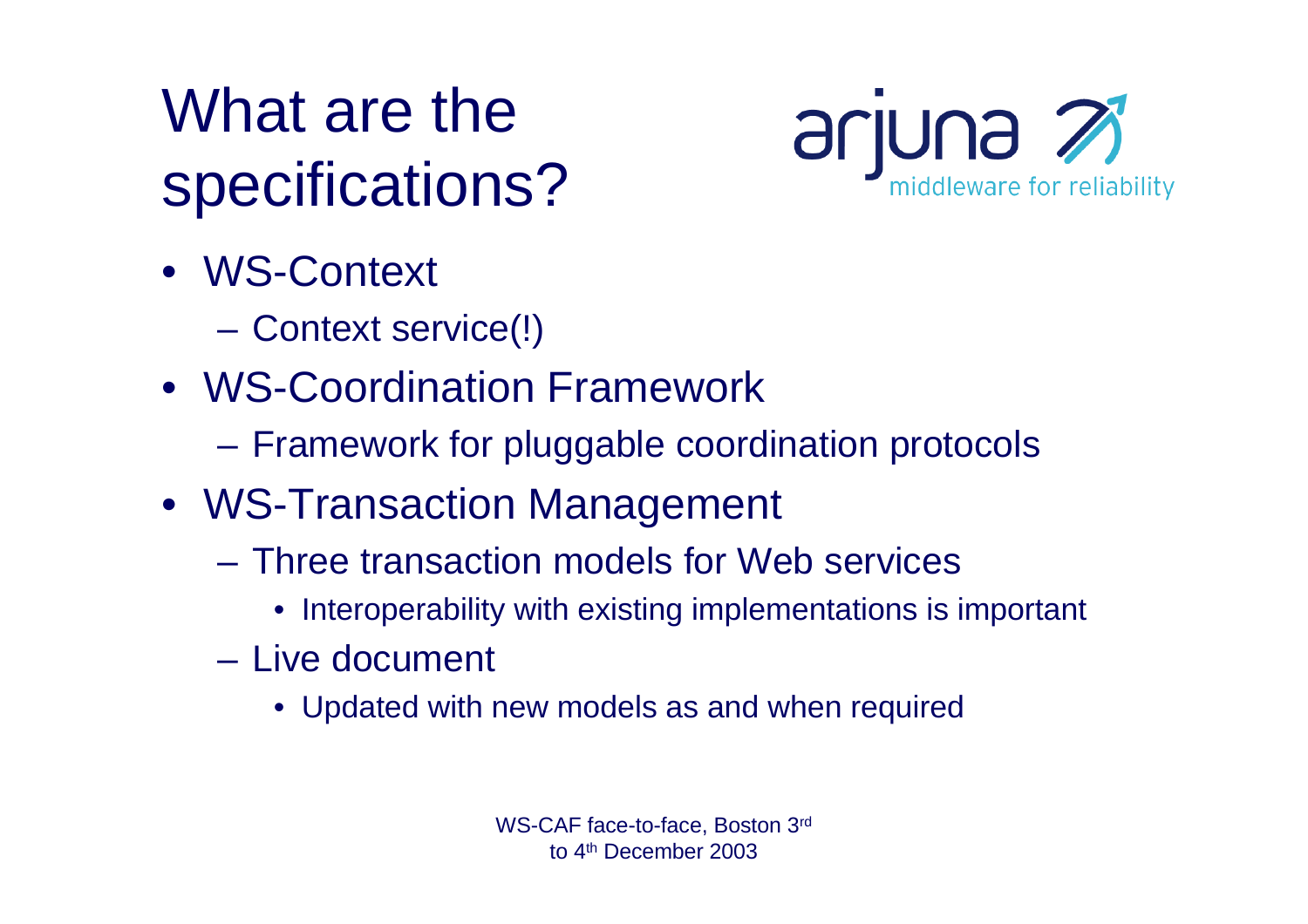# Hierarchy



| Choreography                  | Process<br>Description          |  |
|-------------------------------|---------------------------------|--|
| WSDL                          | Service/Protocol<br>Description |  |
| <b>Transaction</b>            | Specific<br>Coordinatio         |  |
| <b>Coordination Framework</b> | Generic<br>Coordinatio<br>n     |  |
| <b>CTX Service</b>            | Contexts                        |  |
| <b>SOAP</b>                   | Message                         |  |
|                               | Routing                         |  |
|                               | <b>Reliable</b><br>Transport    |  |
| HTTP, HTTPR, SMTP, MQ         | Transport                       |  |
| Internet, Intranet            | Network                         |  |

WS-CAF face-to-face, Boston 3rd to 4th December 2003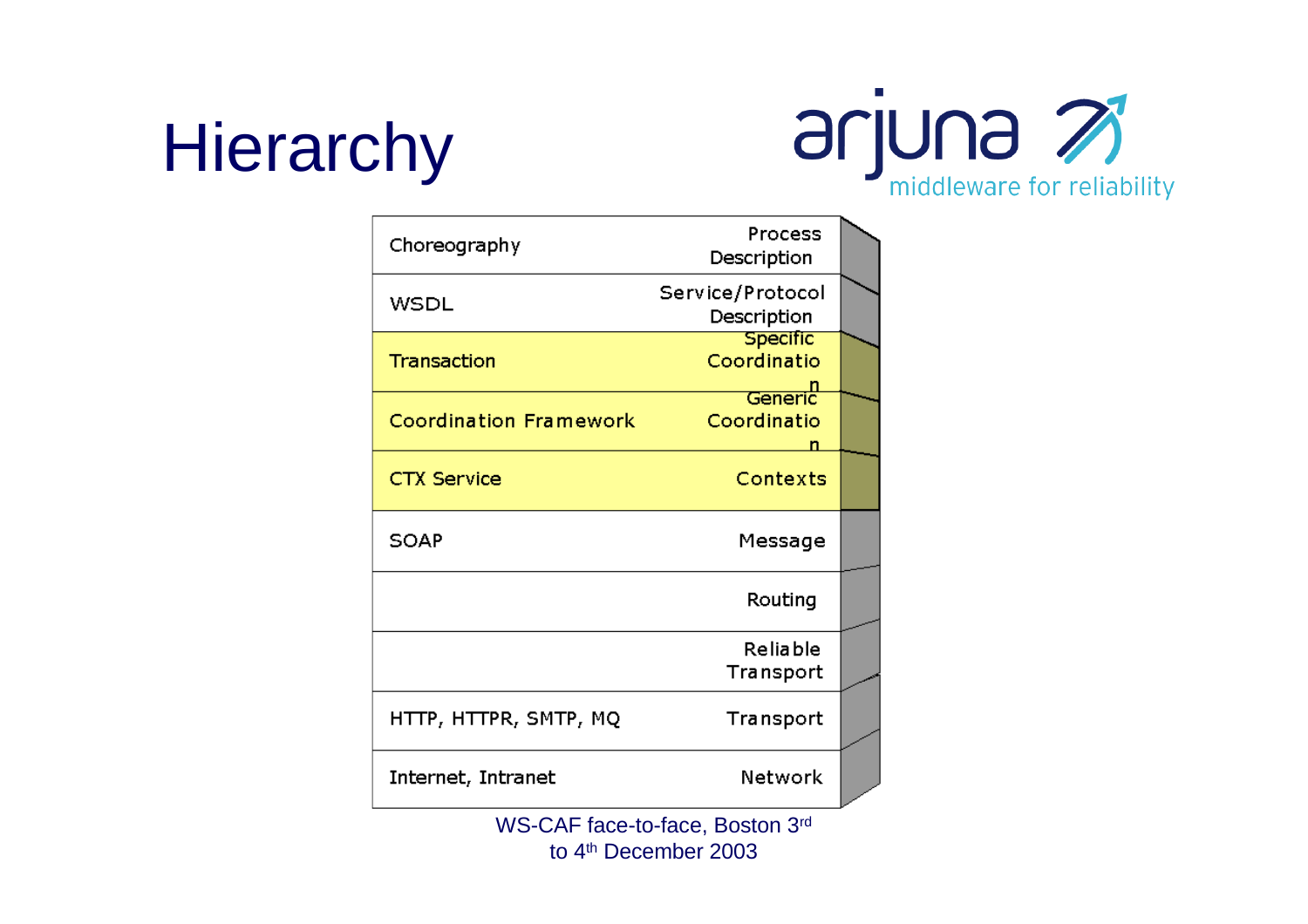#### Interaction patterns arjuna  $\varnothing$ middleware for reliability

- All specifications mandate XML but not binding
	- **However the Community** Can use request/response or one-ways
- One-way messages are the default
	- **However the Community**  Best suited to the asynchronous, looselycoupled nature of Web services
		- Tolerate faults (outages)
		- Allow for redirections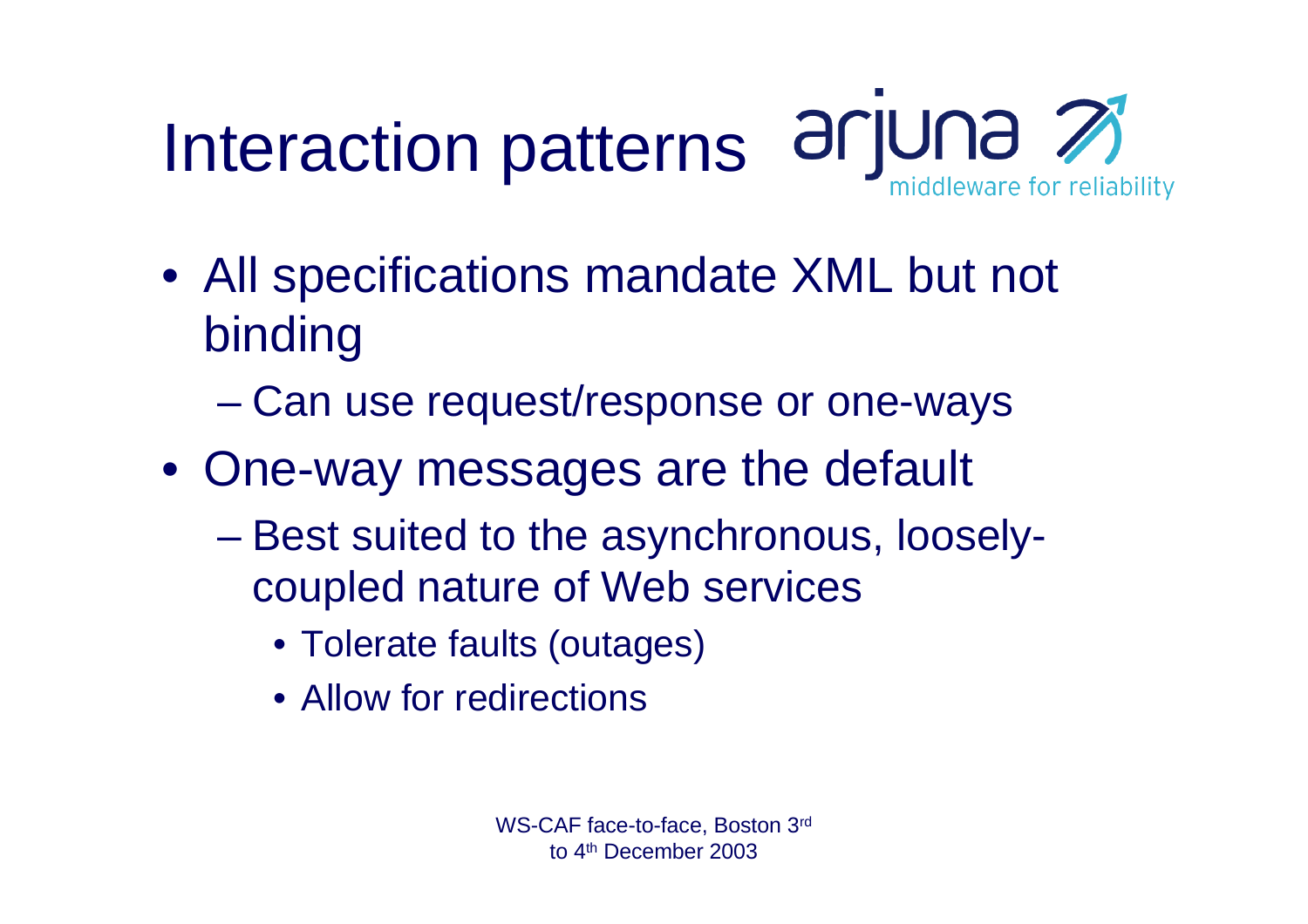



- Used own "home-brew" version of addressing
	- **However the Community** Basically URI and additional information
- Better to use something that is a standard
	- Continue to use own in interim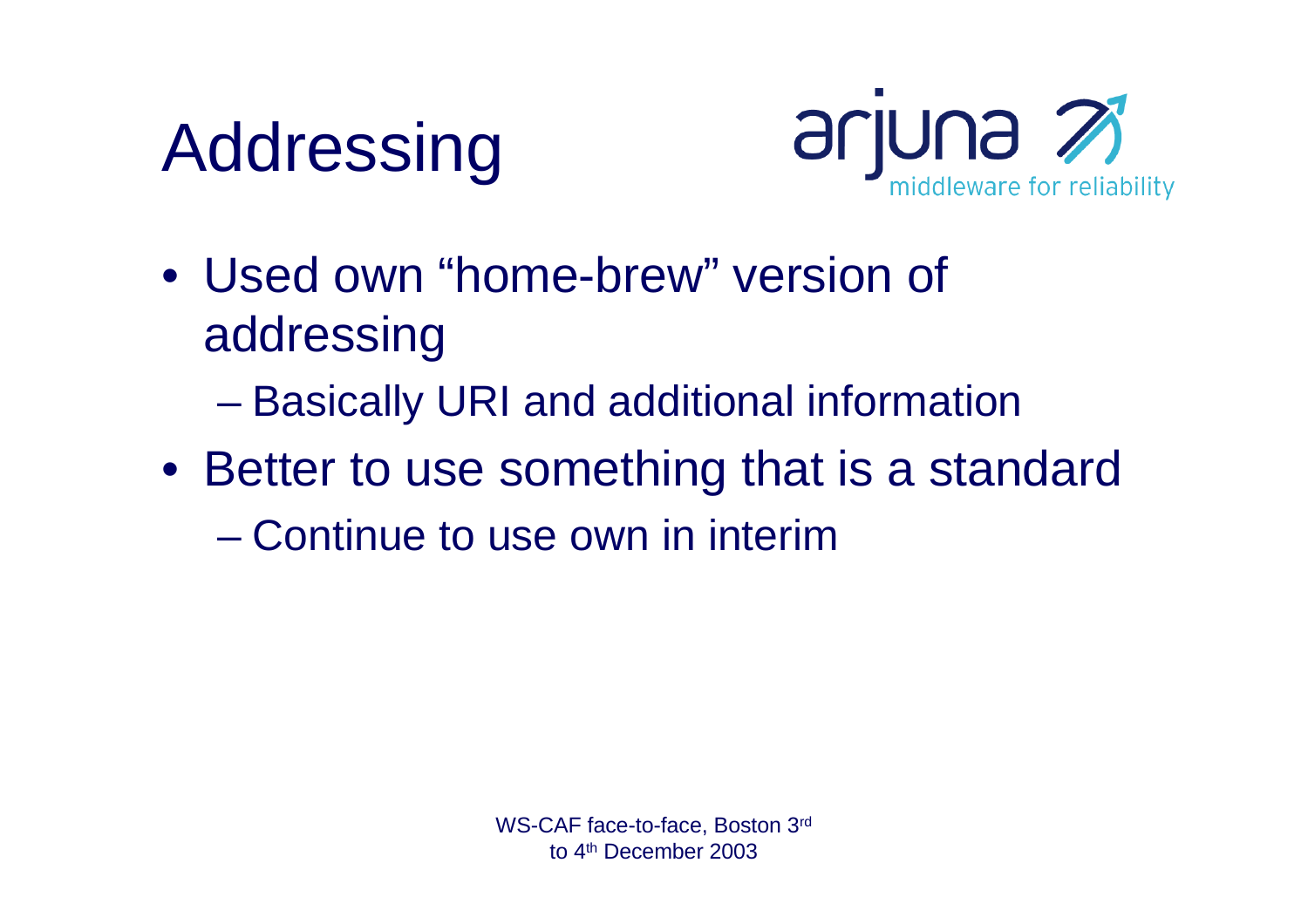# What is a context? arjuna 2



- A way of doing correlation of messages
- For example
	- Web browser cookie
	- **However the Community** Single-session sign-on
	- Transactions
	- Database session identifier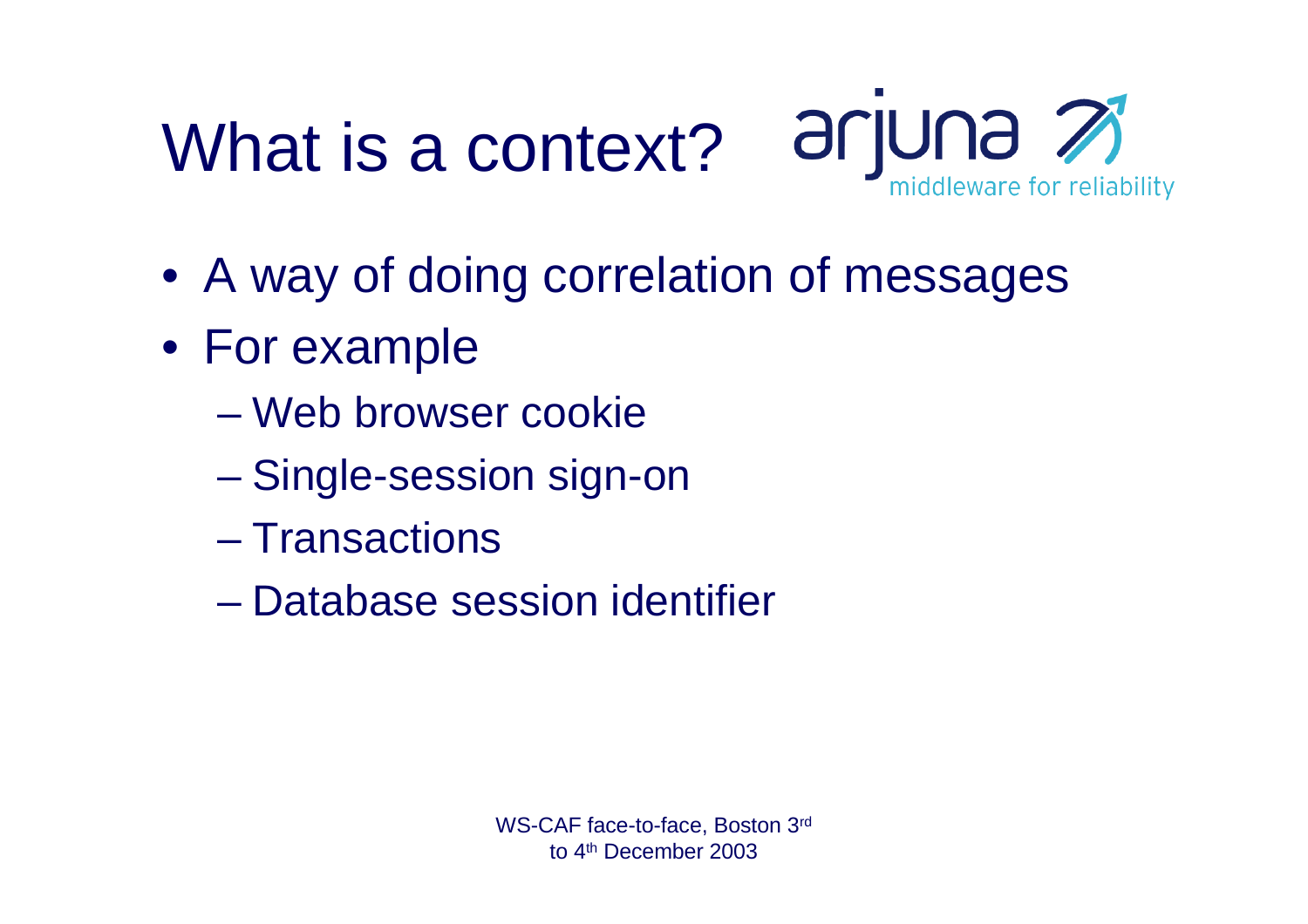



- Context and "life-cycle" service
	- **Hart Committee** Most fundamental aspect of WS architecture
- Defines notion of an activity
	- Unit of work
		- Precise definition left up to higher level services/users
	- **Hart Committee** Basic context associated with activity
- Context Service maintains context for each activity
	- –May be co-located or separate service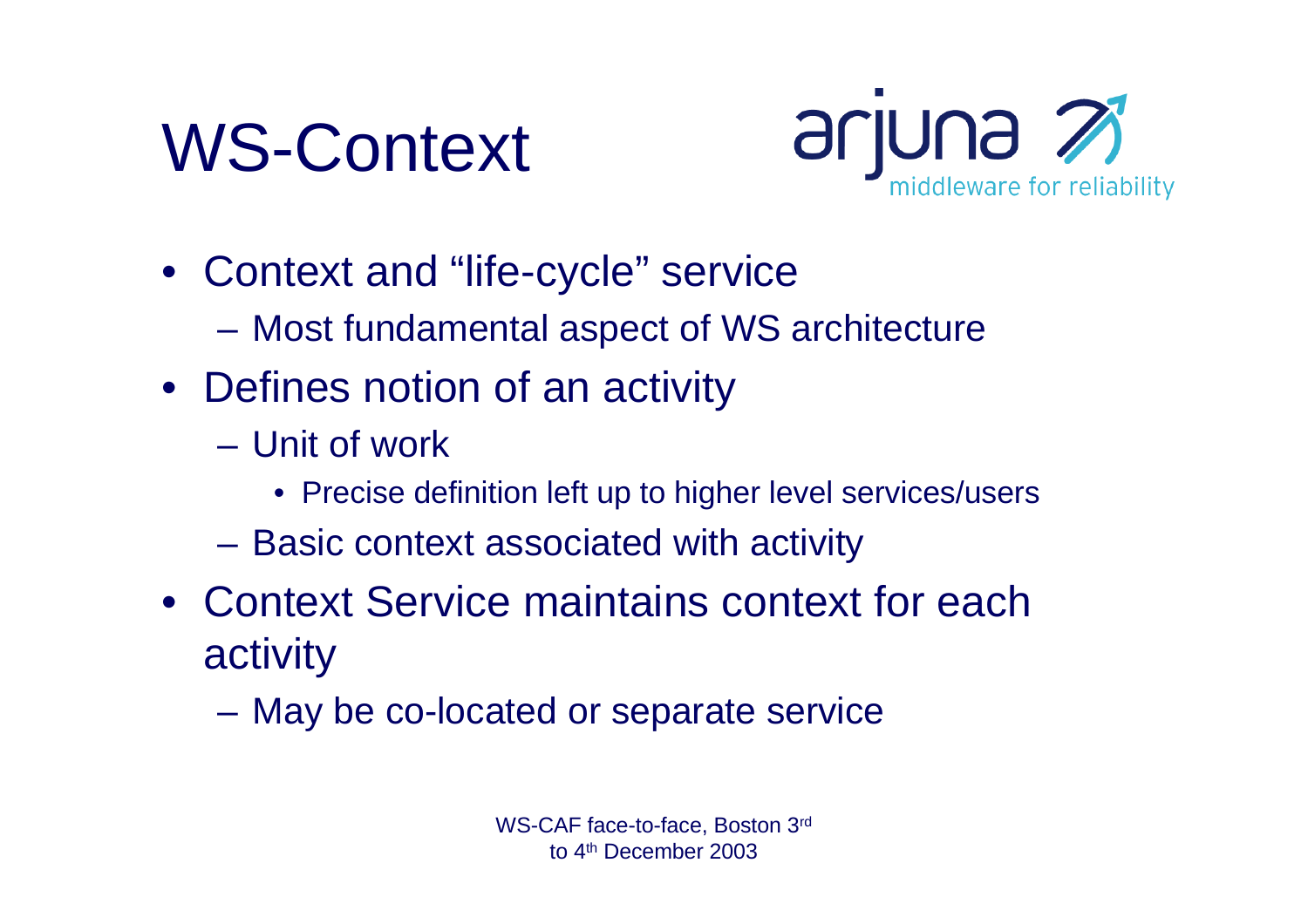## Goals



- To provide a basic context service for Web services
	- **However the Community**  Lots of different services (and specifications!) need one
		- Better to standardise early!
- Provide ability to do correlation at a minimum
	- **However the Community**  No augmentation of framework required to use it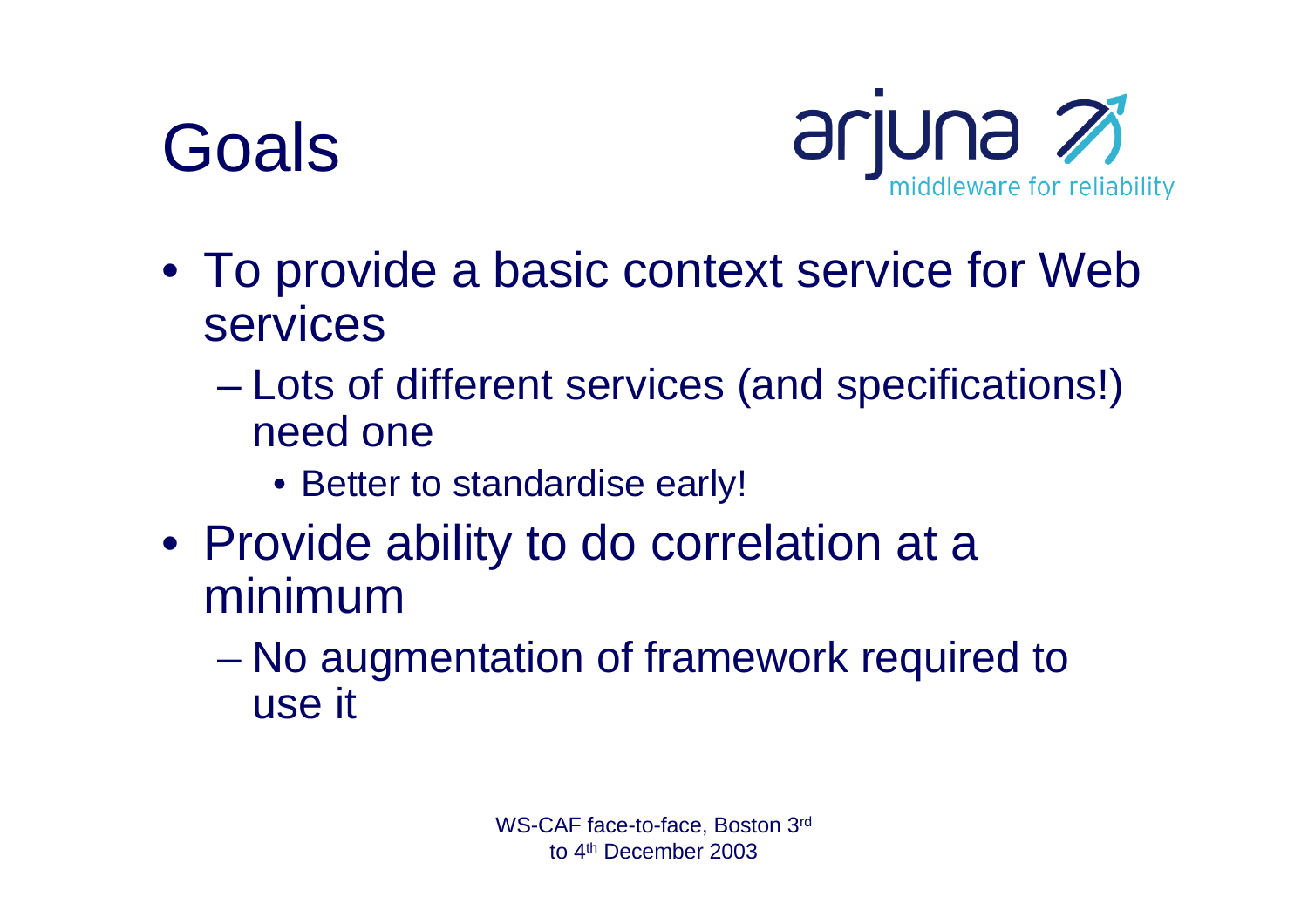#### What are activities? arjuna 2 middleware for reliability

- Scoping for arbitrary units of work
	- **Hart Committee**  Created, made to run and then terminated
		- Two termination states
			- Success
			- Failure
	- **Hart Committee** Boundary of a context
- Can do anything in an activity
	- use the default context however services want
- Default context is essentially a UID (URI)
	- Just for correlation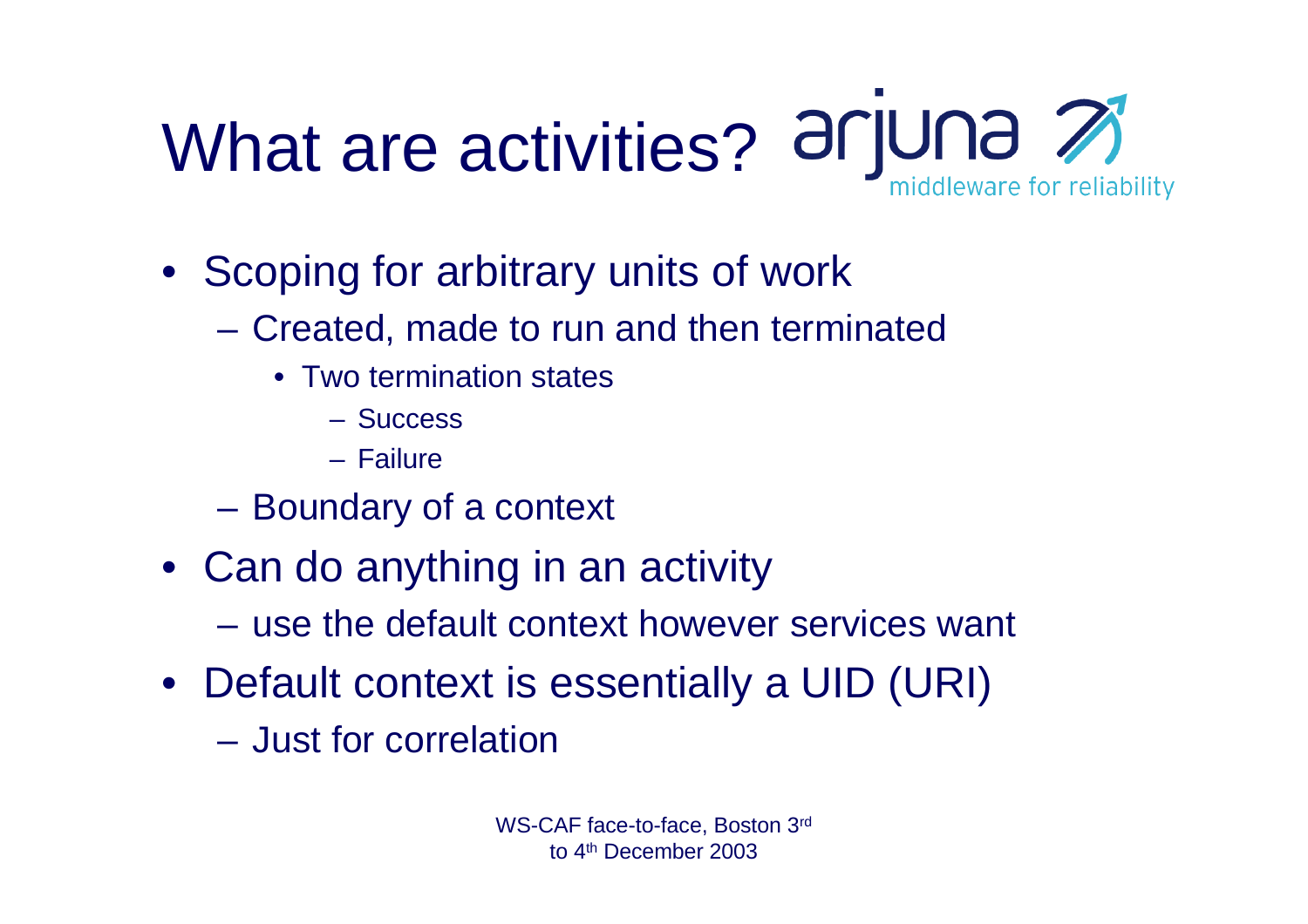## Activity example





WS-CAF face-to-face, Boston 3rd to 4th December 2003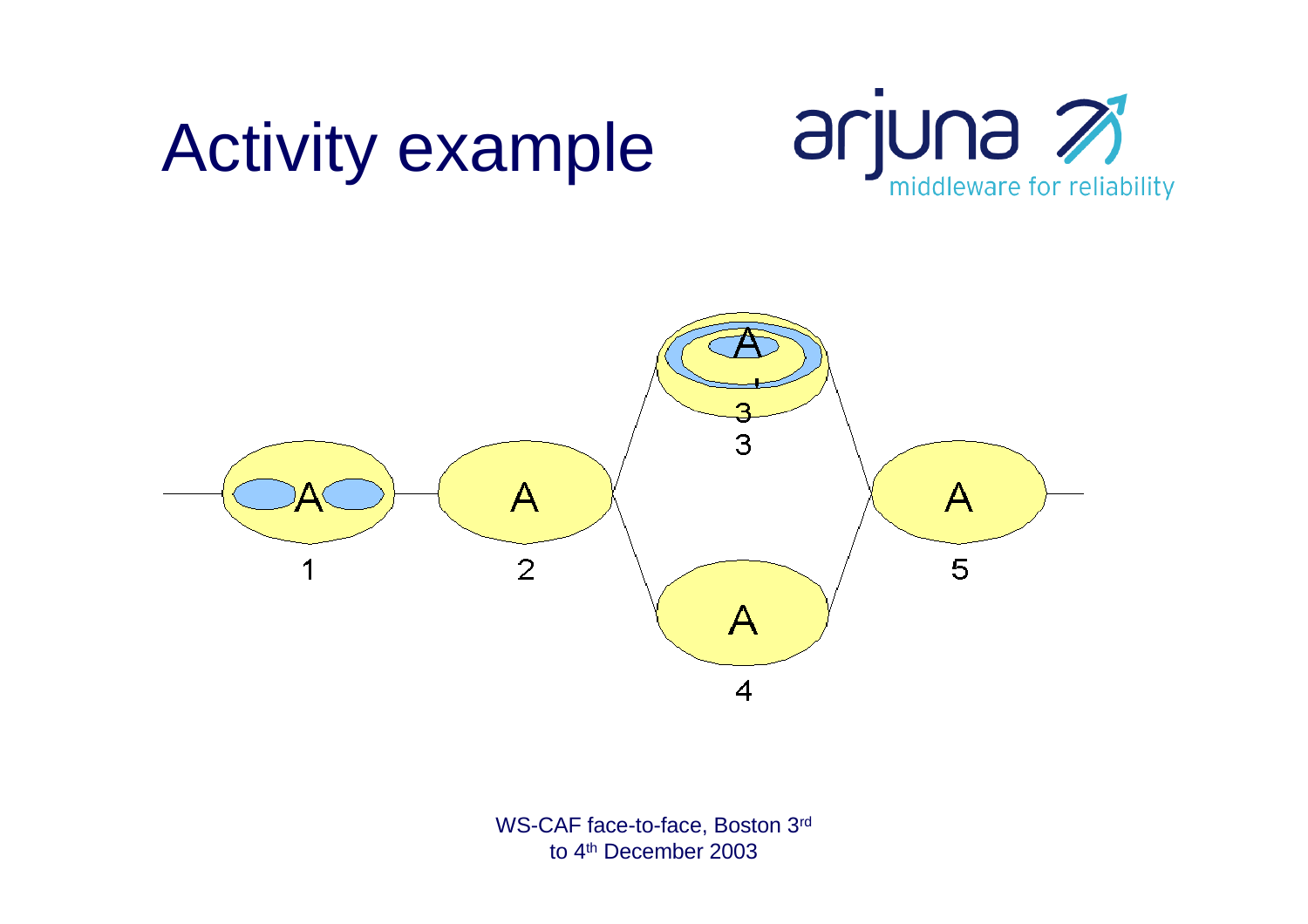## Context specifics



- Context is a first-class element
	- **Hart Committee** URI which may represent a web resource
- Basic context contains
	- –Unique activity id for each activity
	- **Hart Committee** Timeout period (lifetime of activity)
- May be augmented:
	- **Hart Committee** Dynamically as remote invocations progress
	- **Hart Committee**  Before application invocation occurs
		- By calling Activity Lifecycle Services (ALS)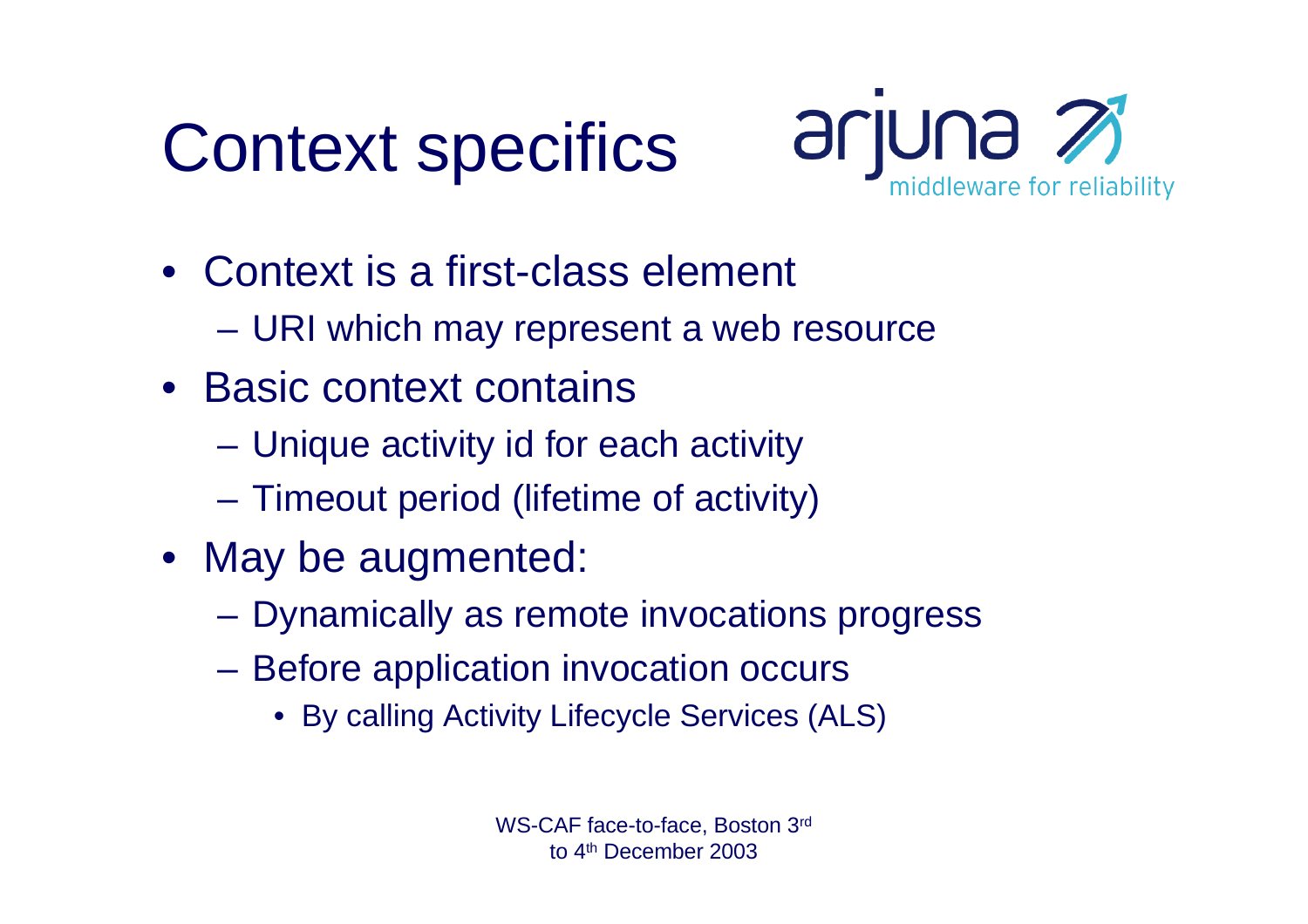Requirements for a context service



- Service definition for start and end of activity
	- **However the Community** Context bound to activity
- Enable services to receive contexts
	- **However the Community**  Propagation by reference or value
		- Contexts should be first-class entities (services)
- Enable services to augment contexts
	- **Hart Committee** Coordination, security, transactions, …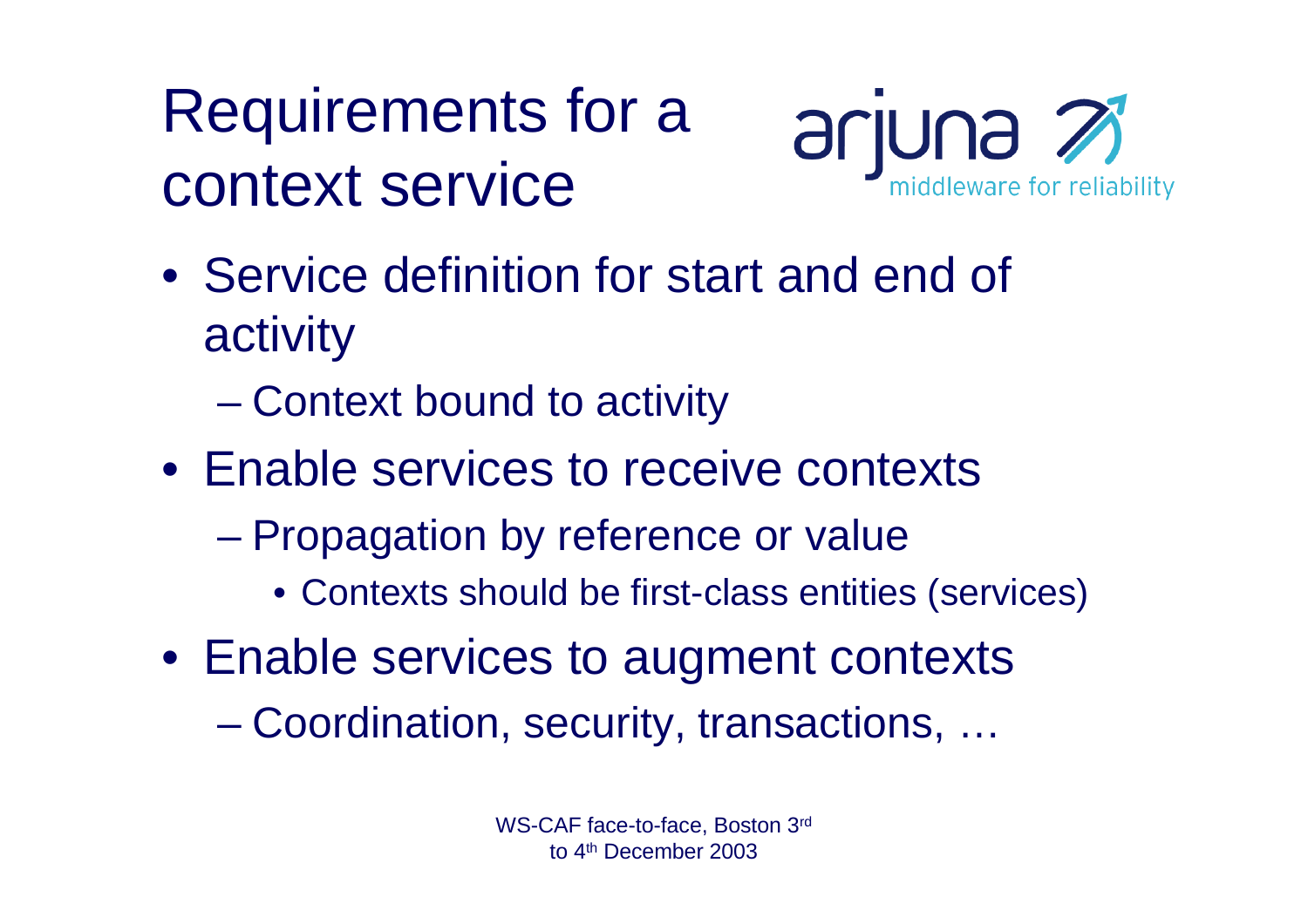



- Context information propagated in SOAP header
	- **However the Community**  Minimally defined by a URI
		- In which case this is a service reference
- Context definer specifies whether it must be understood by receiver
	- **Line Community MustPropagate**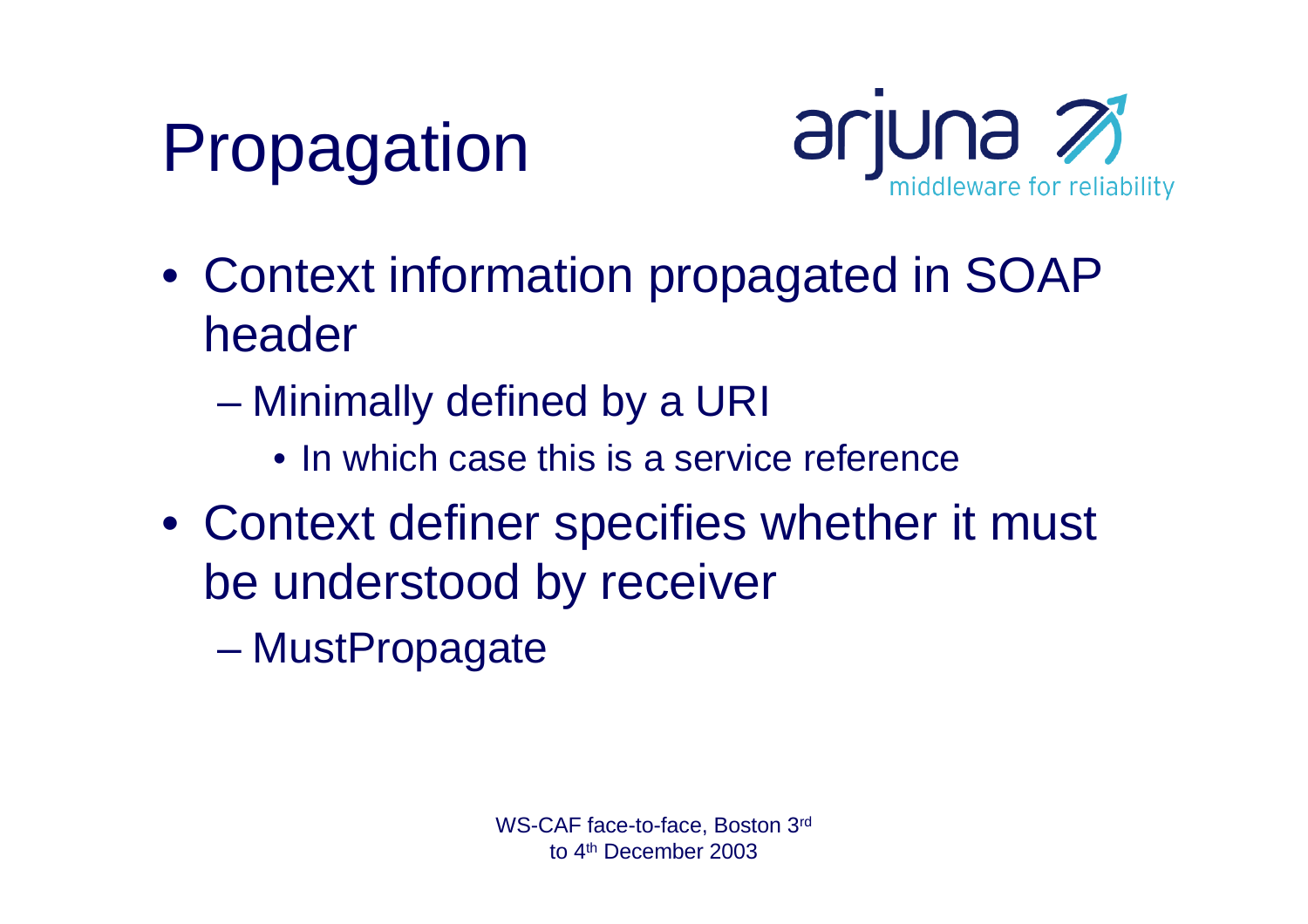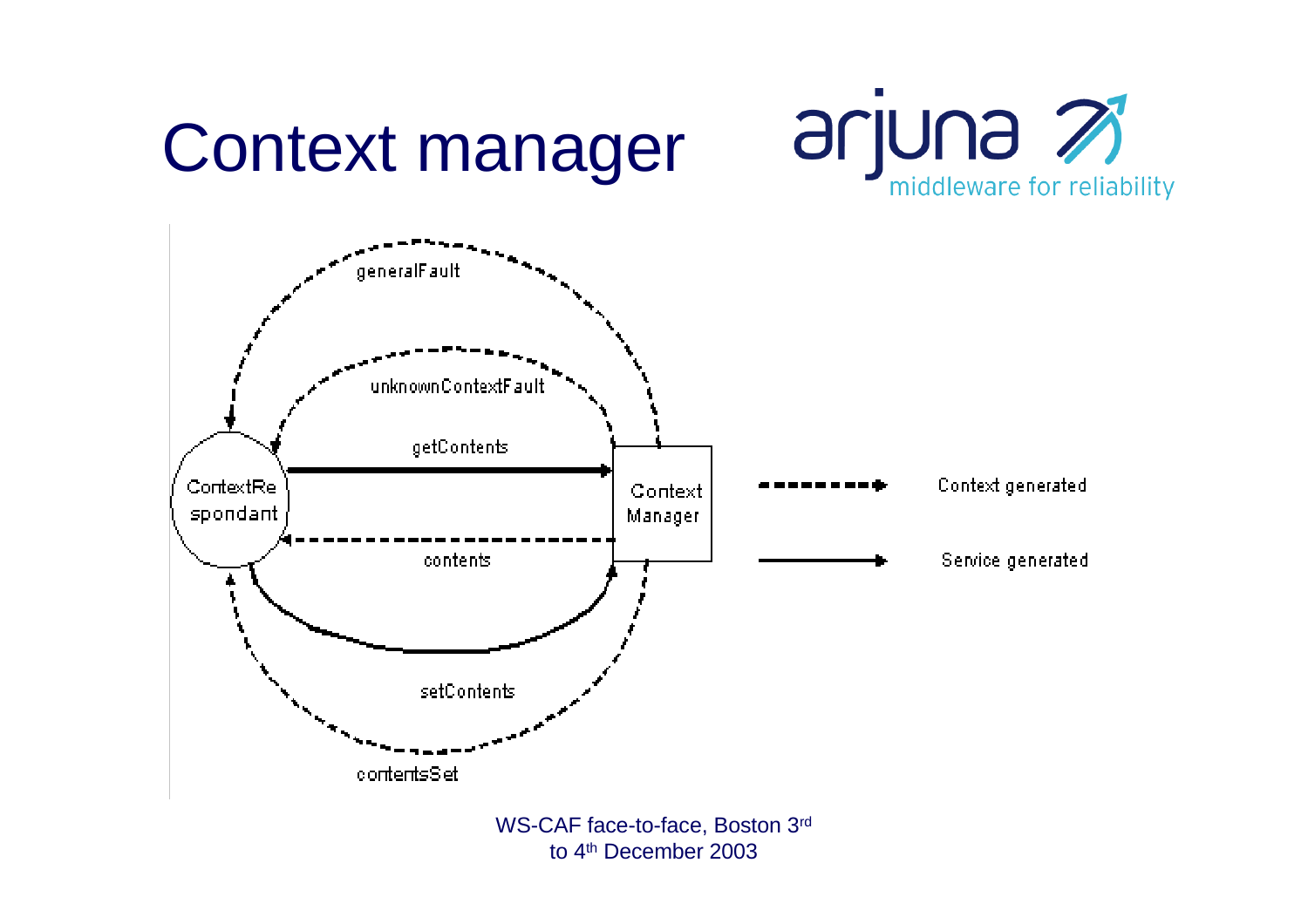#### Categories of **Services**



- Application Service (AS)
	- Sends and receives contexts
- Activity Lifecycle Service (ALS)
	- **However the Community**  Context augmentation Service
		- Used to modify the context
			- **Hart Committee** E.g., security service
	- **Line Community** Trigger actions when activity starts/ends
	- **However the Community** One Service, but perhaps two?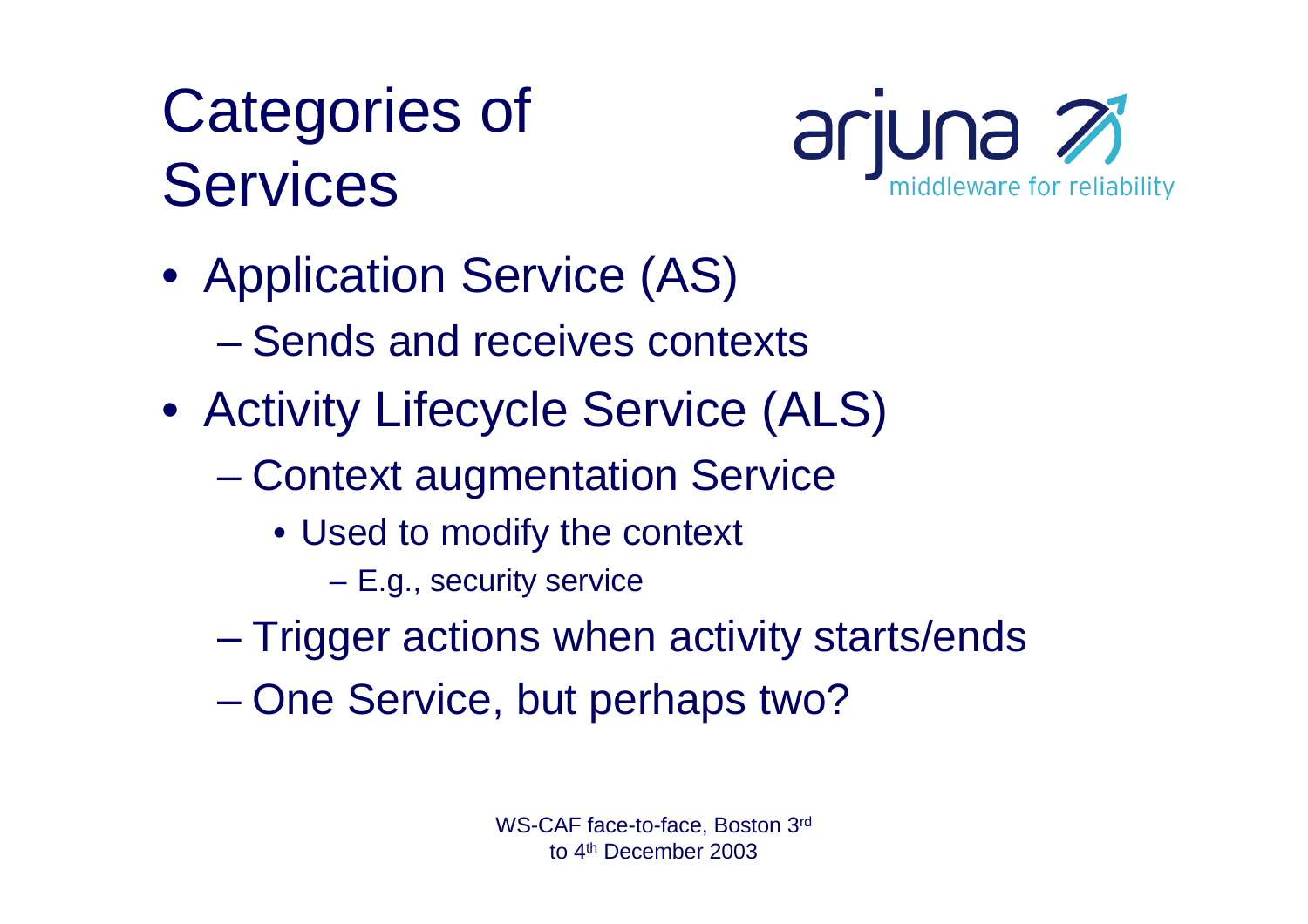

WS-CAF face-to-face, Boston 3rd to 4<sup>th</sup> December 2003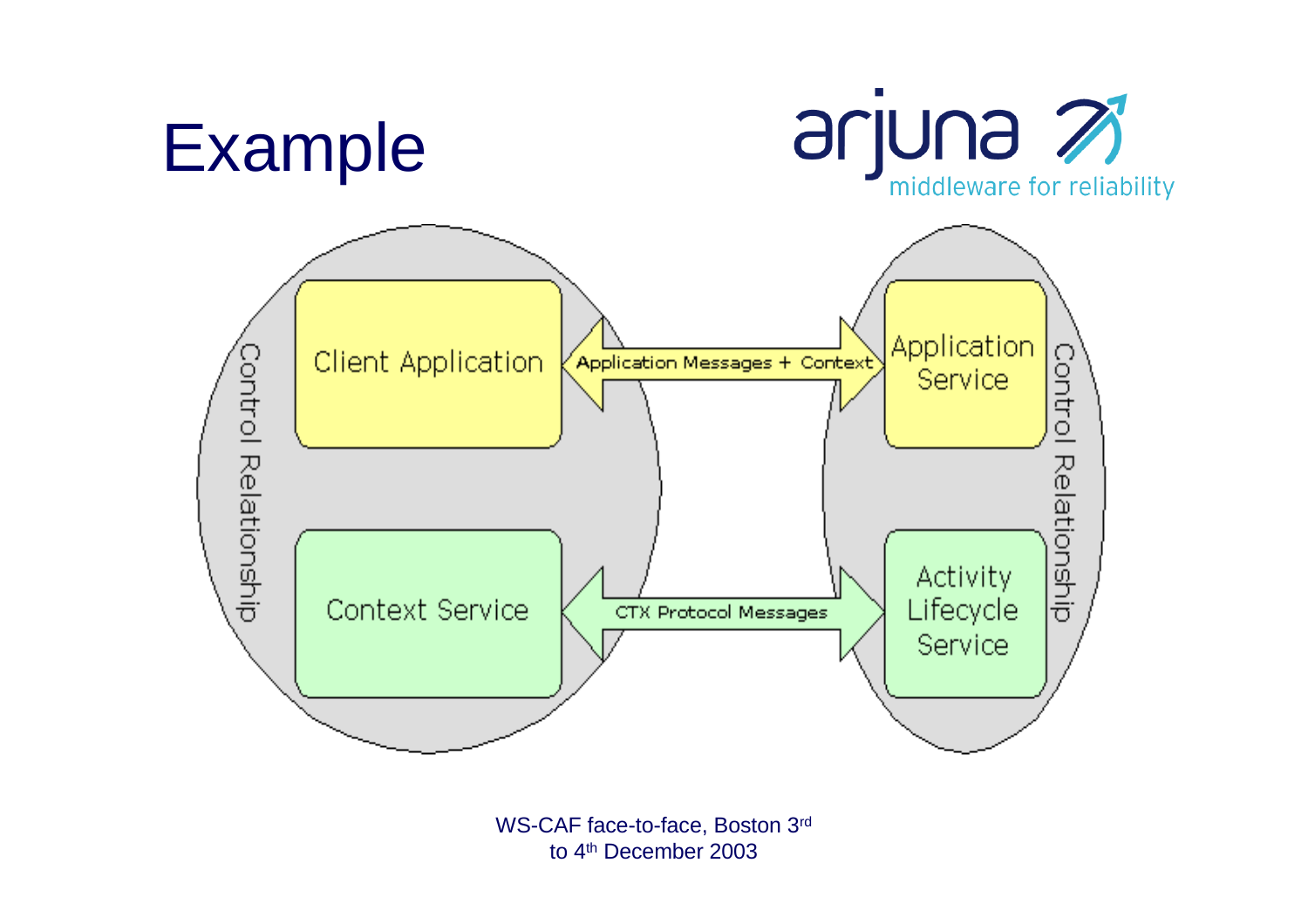## ALS



- Services may register to participate in lifecycle of activity
	- **Hart Committee** Informed when begun and when ending
- Are given a chance to augment context before application invocation
	- – Not called prior to each invocation, only on lifecycle "events"
- Example
	- Coordination
	- **Hart Committee Security**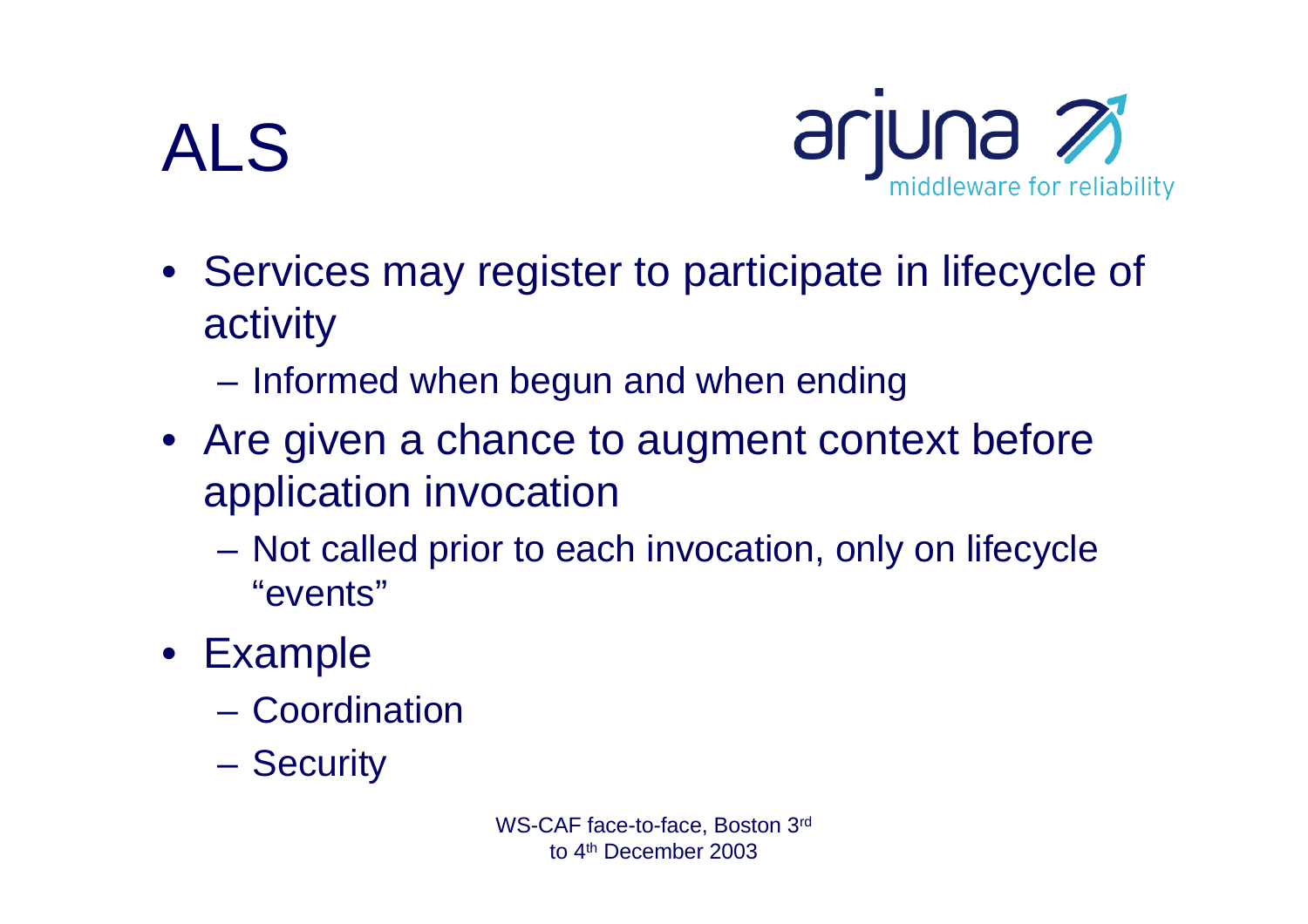#### ALS example



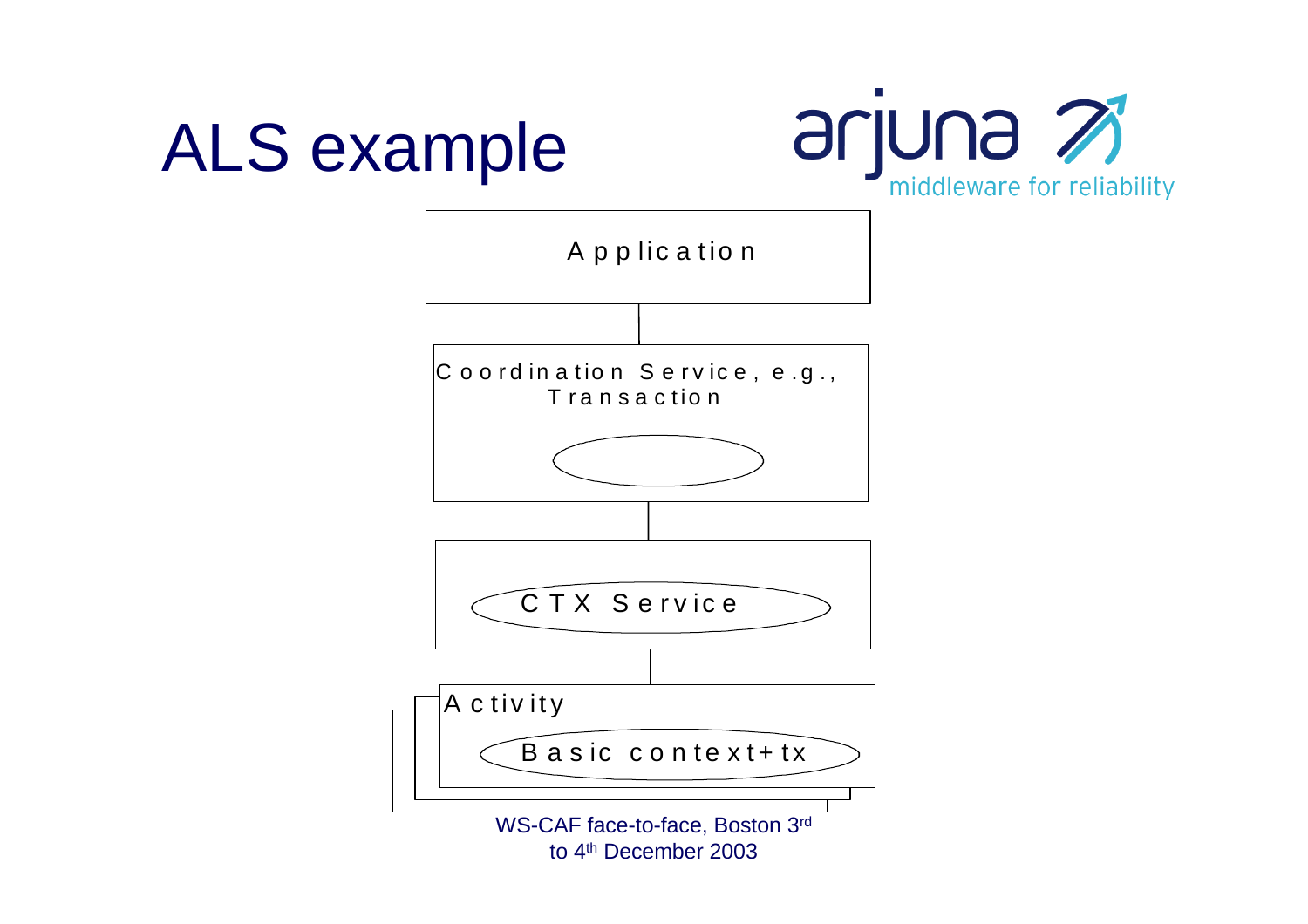#### Context schema



- •<xs:complexType name="ContextType">
- •<xs:sequence>
- •<xs:element name="context-identifier" type="xs:anyURI"/>
- •<xs:element name="activity-service" type="xs:anyURI" minOccurs="0"/>
- •<xs:element name="type" type="xs:anyURI" minOccurs="0"/>
- •<xs:element name="activity-list" minOccurs="0">
- •<xs:complexType>
- •<xs:sequence>
- • <xs:element name="service" type="xs:anyURI" minOccurs="0" maxOccurs="unbounded"/>
- •</xs:sequence>
- • <xs:attribute name="mustUnderstand" type="xs:boolean" use="optional" default="false"/>
- • <xs:attribute name="mustPropagate" type="xs:boolean" use="optional" default="false"/>
- •</xs:complexType>
- •</xs:element>
- •<xs:element name="child-contexts" minOccurs="0">
- •<xs:complexType>
- •<xs:sequence>

•

- <xs:element name="child-context" type="tns:ContextType" maxOccurs="unbounded"/>
- •</xs:sequence>
- •</xs:complexType>
- •</xs:element>
- •<xs:any namespace="##other" processContents="lax" minOccurs="0" maxOccurs="unbounded"/>
- •</xs:sequence>
- •<xs:attribute name="timeout" type="xs:int" use="optional"/>
- •</xs:complexType>

WS-CAF face-to-face, Boston 3rd to 4th December 2003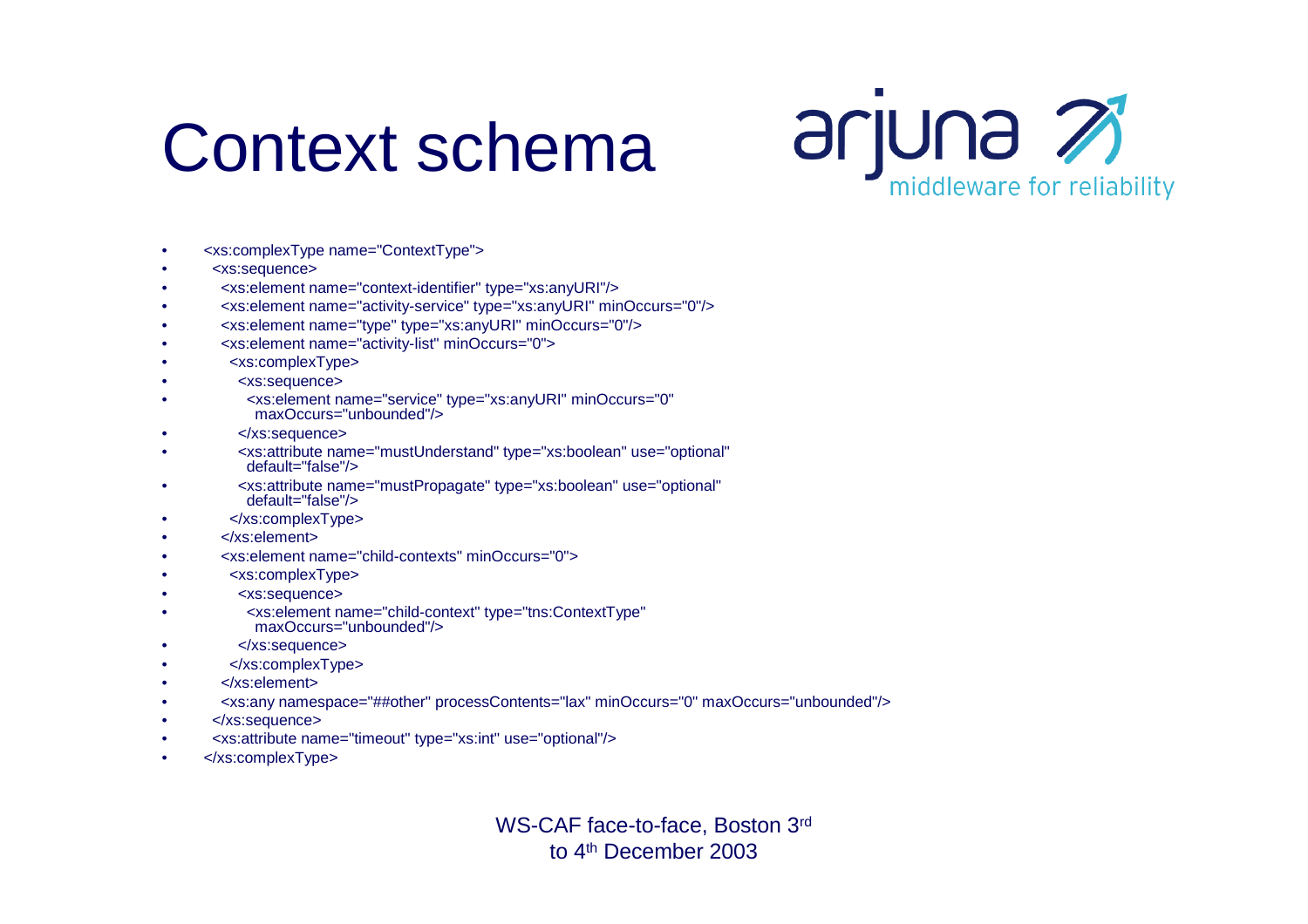## **Contains**



- Context identifier (URI)
- • *Context service URI*
	- **Hart Committee Committee** activity-service (rename)
- *An identifier that indicates the type of the activity*
- *An list of the services currently participating in the activity*
	- **Hart Committee** participating-services
- *A list of child activities*
	- child-contexts
- *A timeout value*
- *Extensibility element*
	- ALS information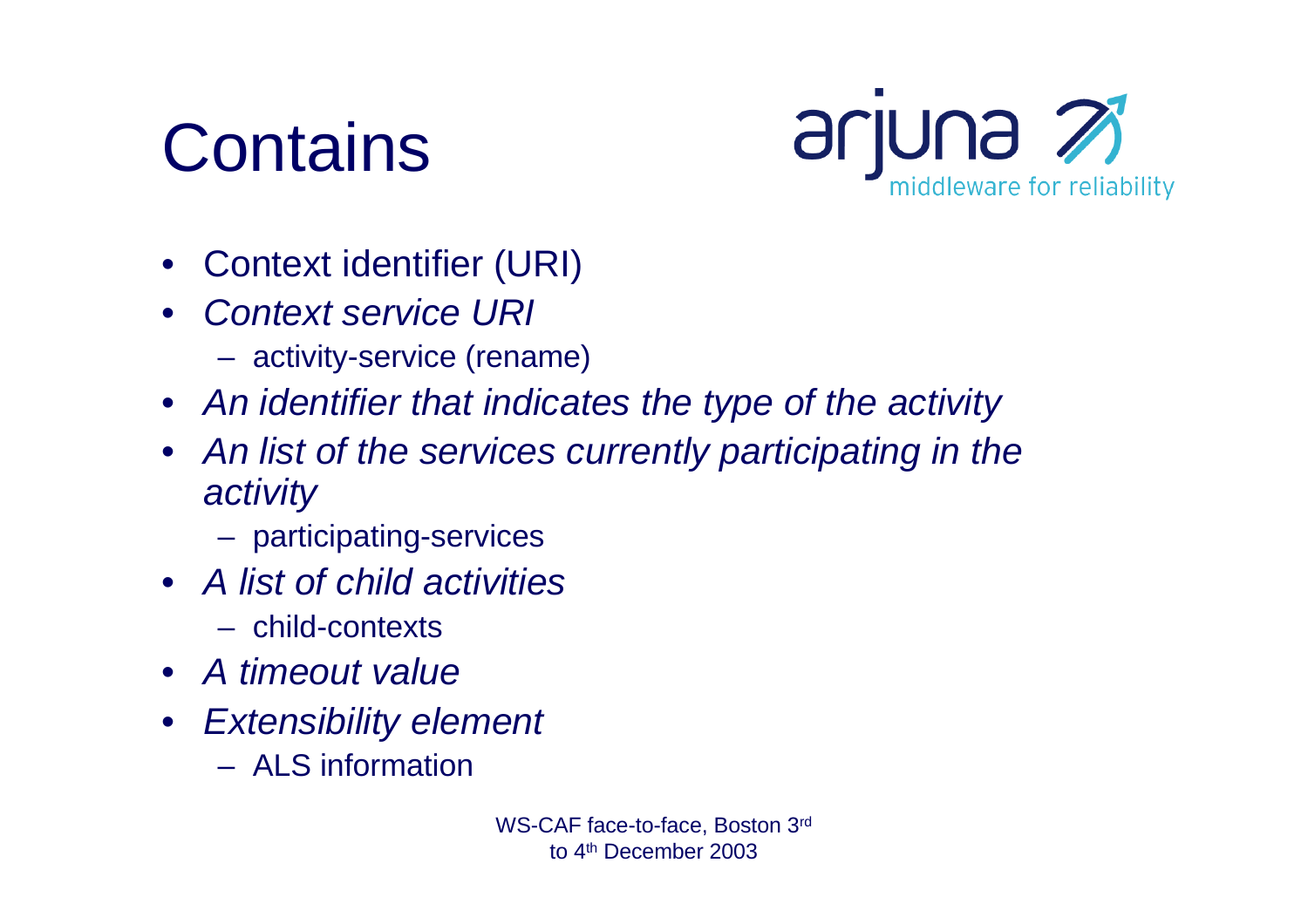



- Context is a building block
- Basic context should be useful in its own right
	- Correlation
- Should work with existing contexts and services
	- WS-BPEL
	- **However the Community Security**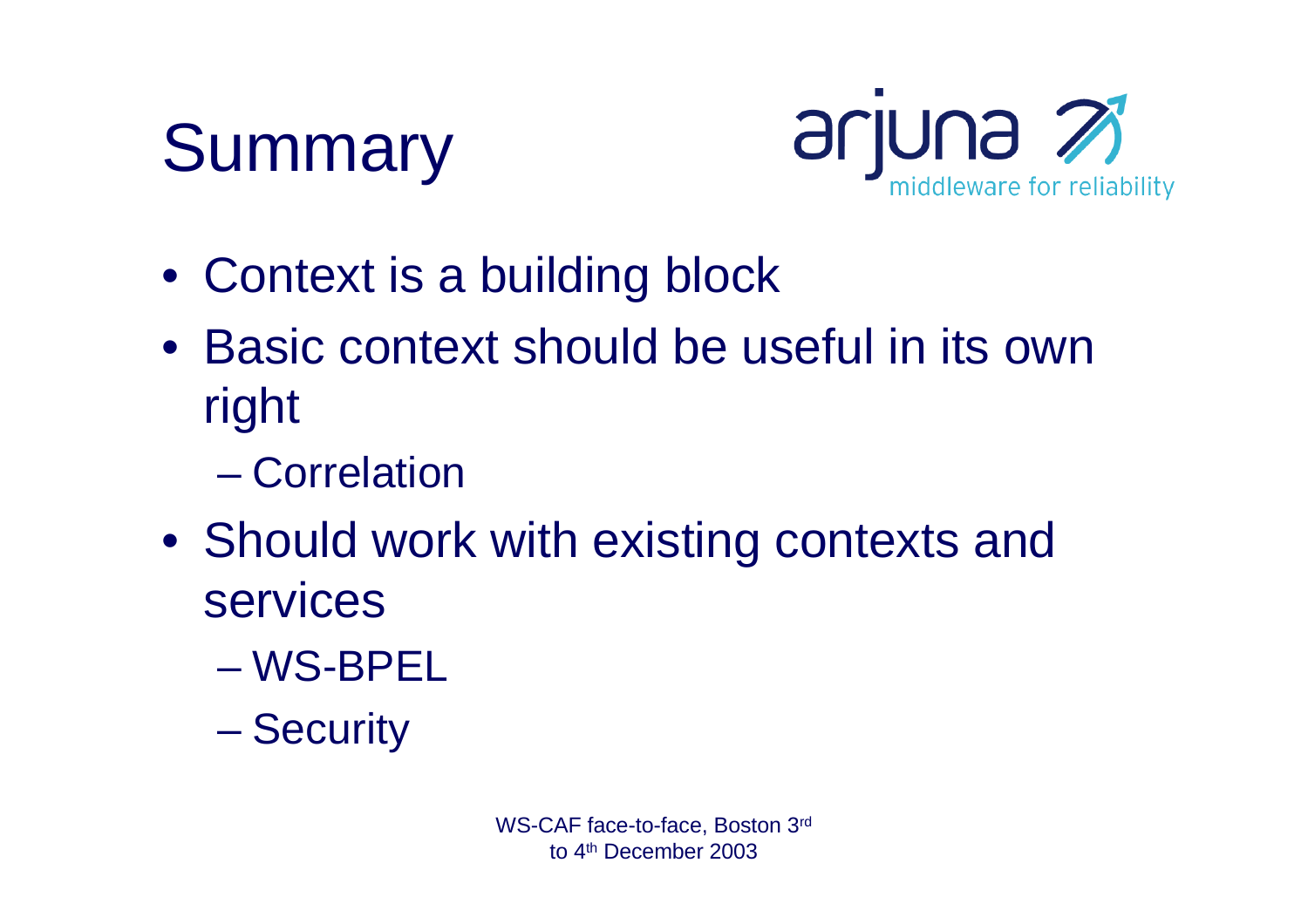



- Coordination is more fundamental than transactions
	- **However the Community Security**
	- **Hart Committee Replication**
	- Transactions
	- **However the Community Caching**
	- Process-flow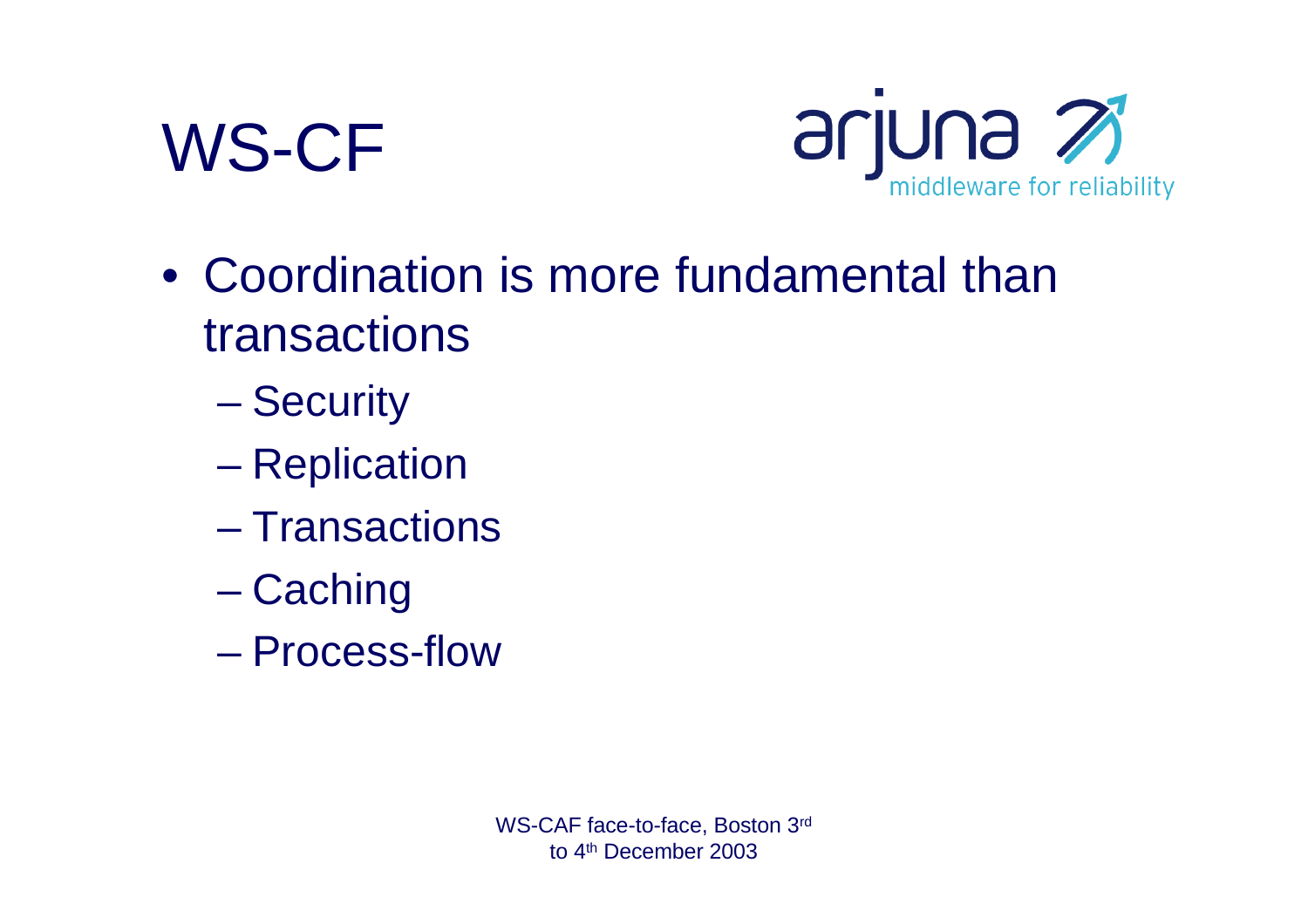#### Goals



- Provide a general framework for coordination protocols
	- **Hart Committee** Existing implementations to be plugged in
	- **Hart Committee**  New implementations can be supported
		- Defines coordinator and participant relationships
- Work with WS-Context
	- –Define an appropriate ALS
	- **Hart Committee** Augment context
- Scope of activity becomes scope of coordination boundary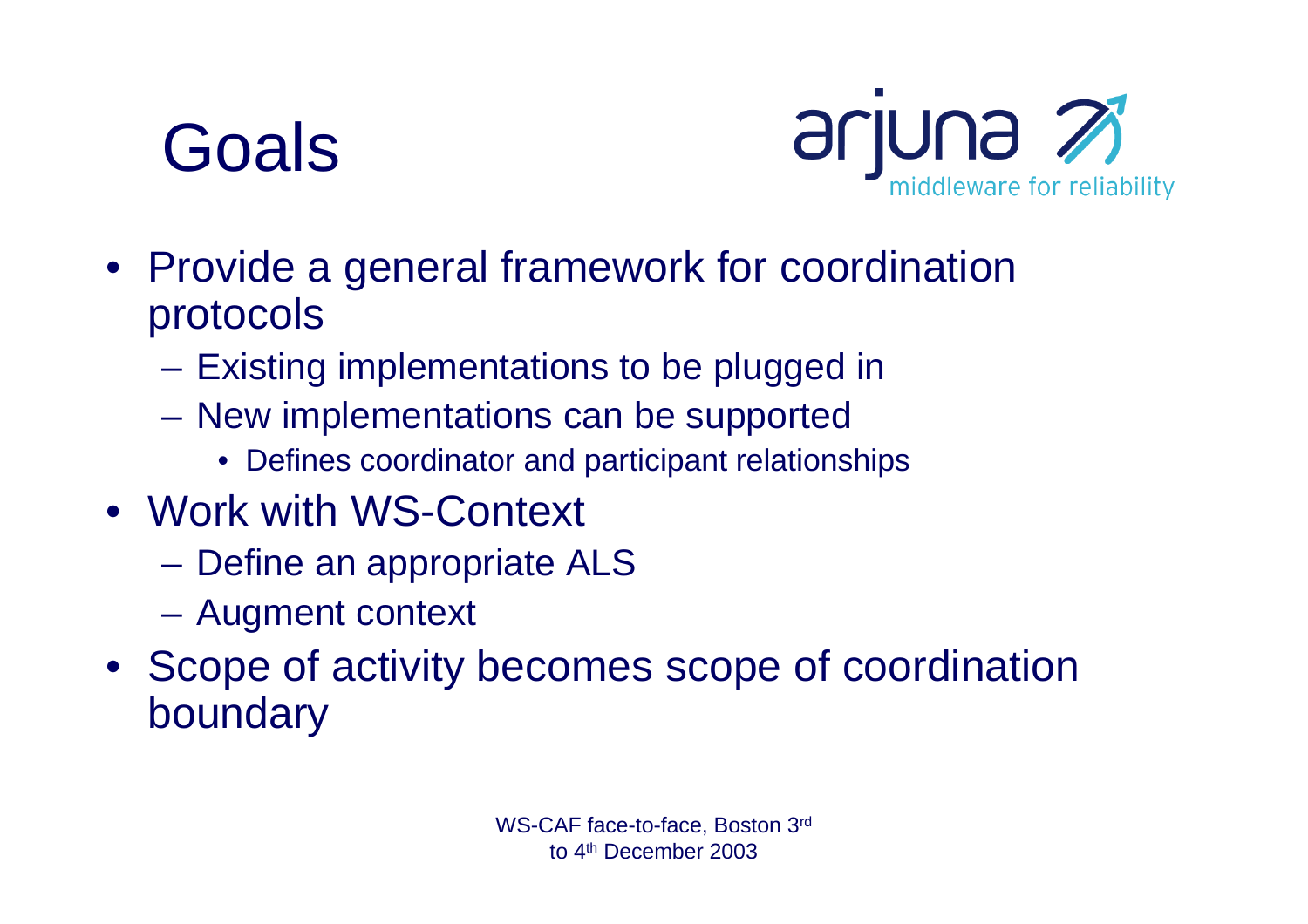#### **Architecture**





WS-CAF face-to-face, Boston 3rd to 4th December 2003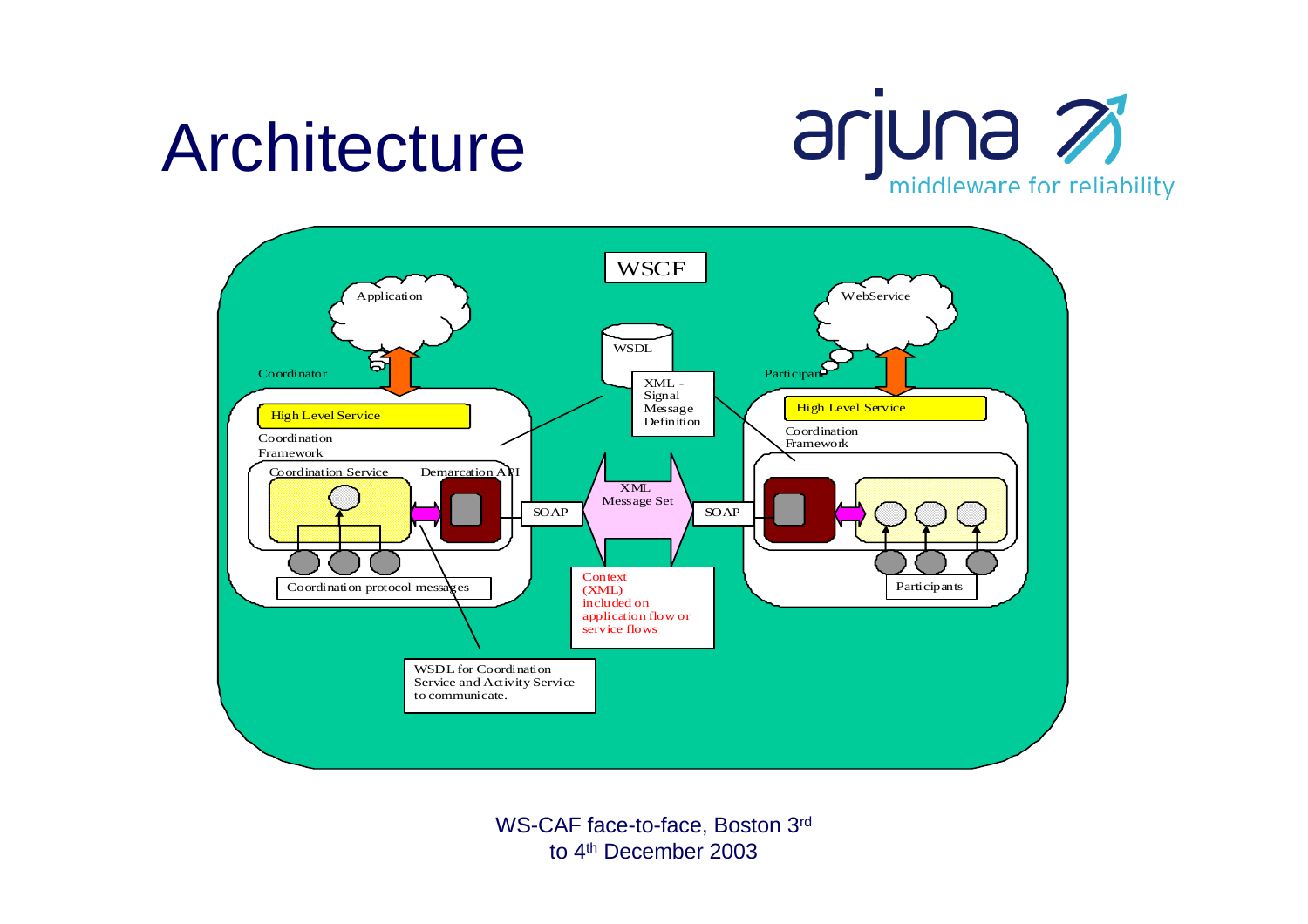## Coordination protocol



- Defined by the message interactions between coordinator and participant
- WS-CF is protocol neutral
- Protocols uniquely identified
	- URI
	- **However the Community**  Something else has to manage/impose the semantic meaning of a specific protocol identifier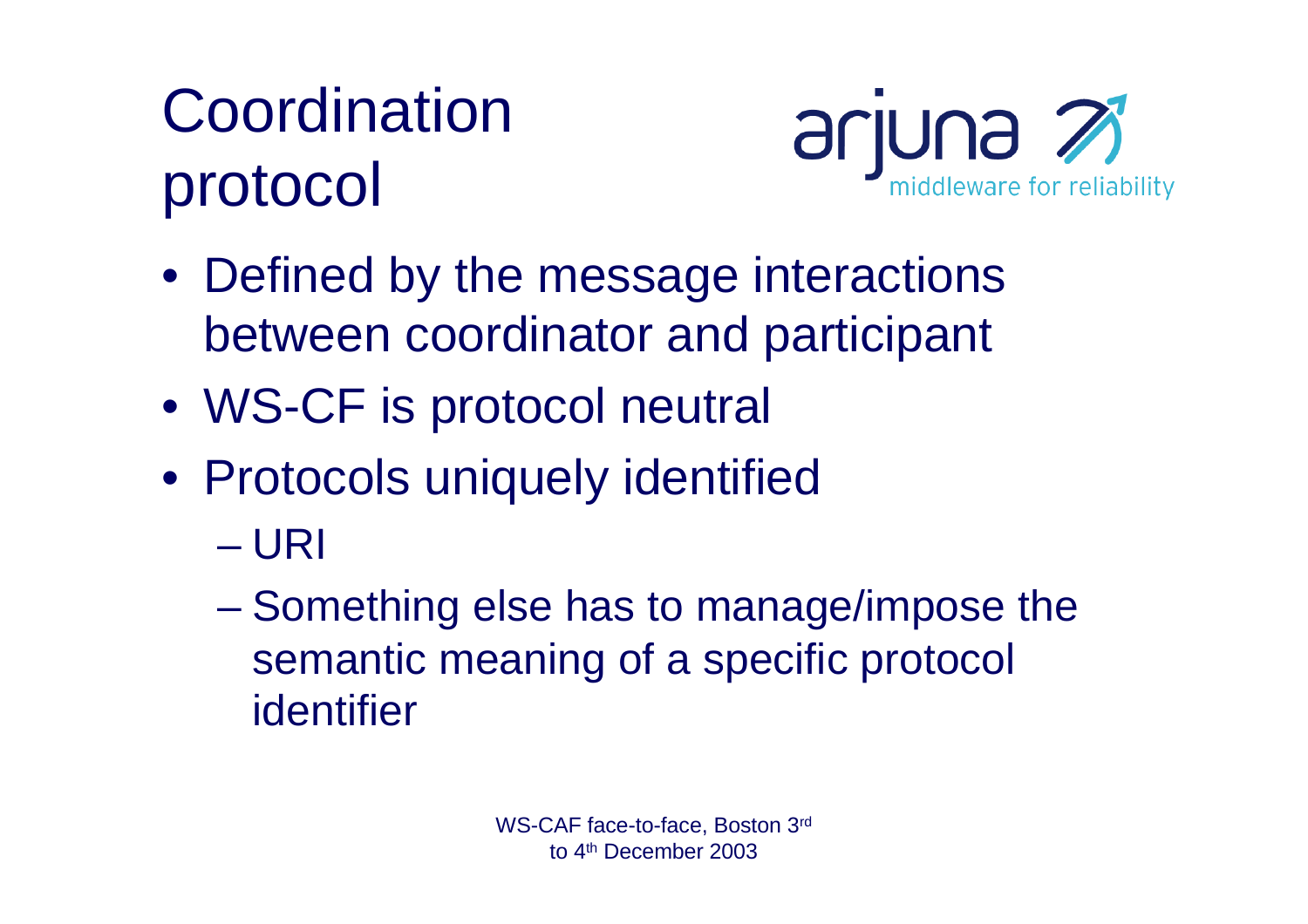#### What does it define?



- The structure of the augmented context
	- **However the Community**  Coordination service *must* register with Activity Service as an ALS
- Coordinator and participants
	- **Hart Committee** Basic interaction protocol
	- Not mandated
		- Can plug in other implementations
- Must be able to leverage existing infrastructure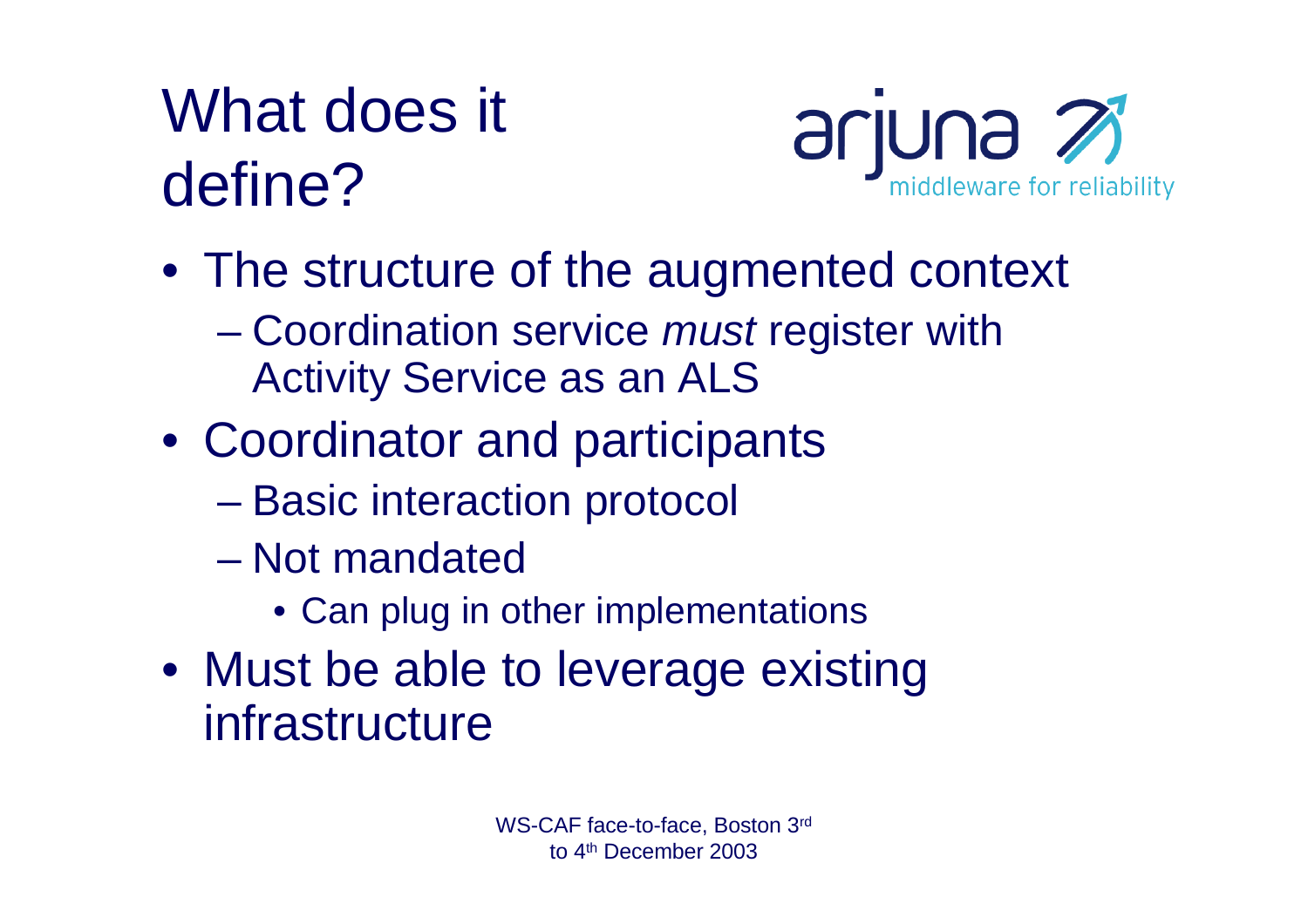



- The Coordination ALS
	- **Line Community**  So that the context can be augmented
		- Registration service for participants
		- Implementation specific data
- Context service informs ALS at start/end of activity
	- **Hart Committee**  Coordinator-to-participant protocol is not defined at all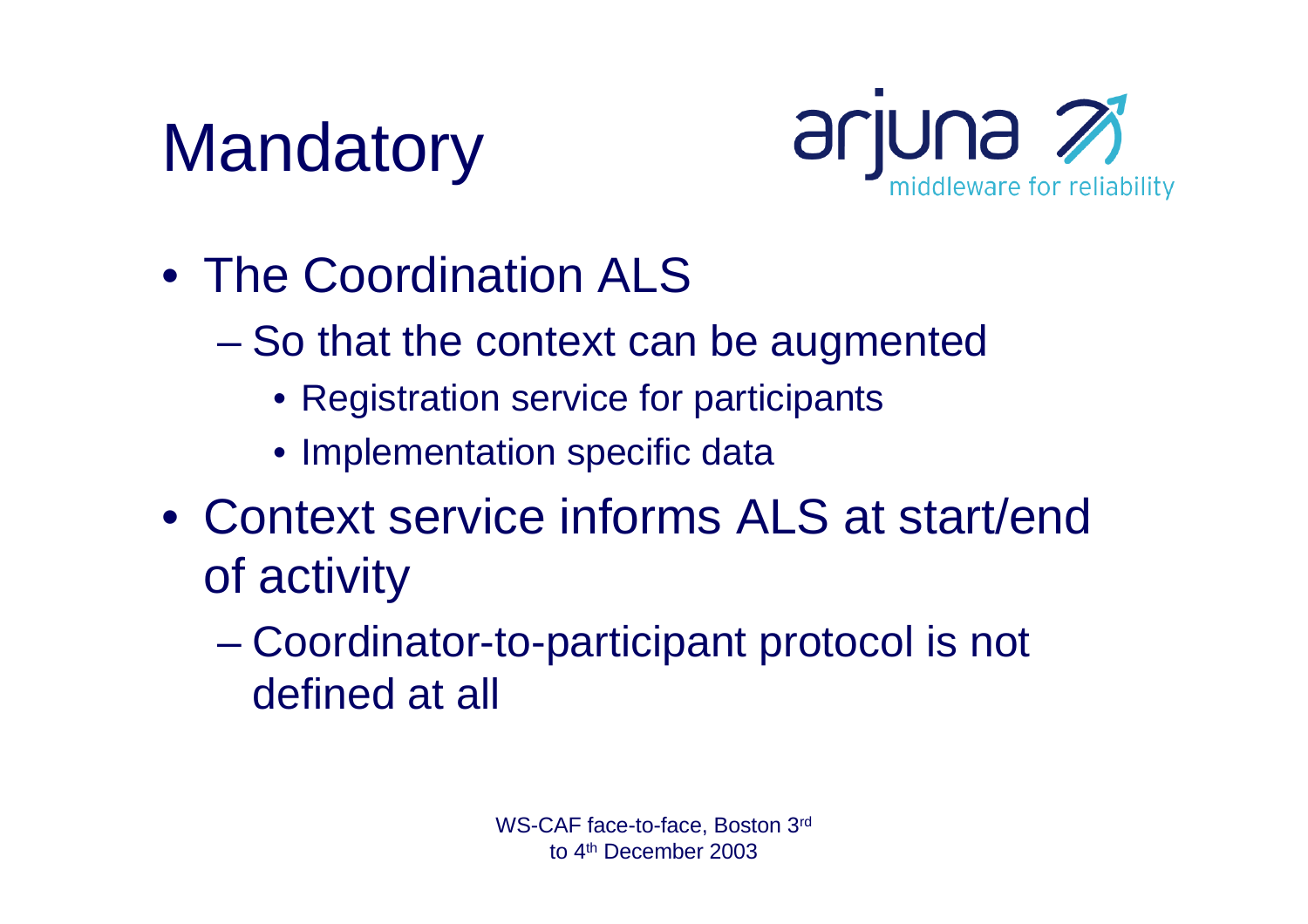



```
<xs:complexType name="ContextType">
 <xs:complexContent>
  <xs:extension base="wsctx:ContextType">
   <xs:sequence>
   <xs:element name="protocol-reference" type="tns:ProtocolReferenceType"/>
   <xs:element name="coordinator-reference" type="tns:CoordinatorReferenceType" 
    maxOccurs="unbounded"/><xs:any namespace="##any" processContents="lax" maxOccurs="unbounded"/>
   </xs:sequence>
  </xs:extension></xs:complexContent>
</xs:complexType>
```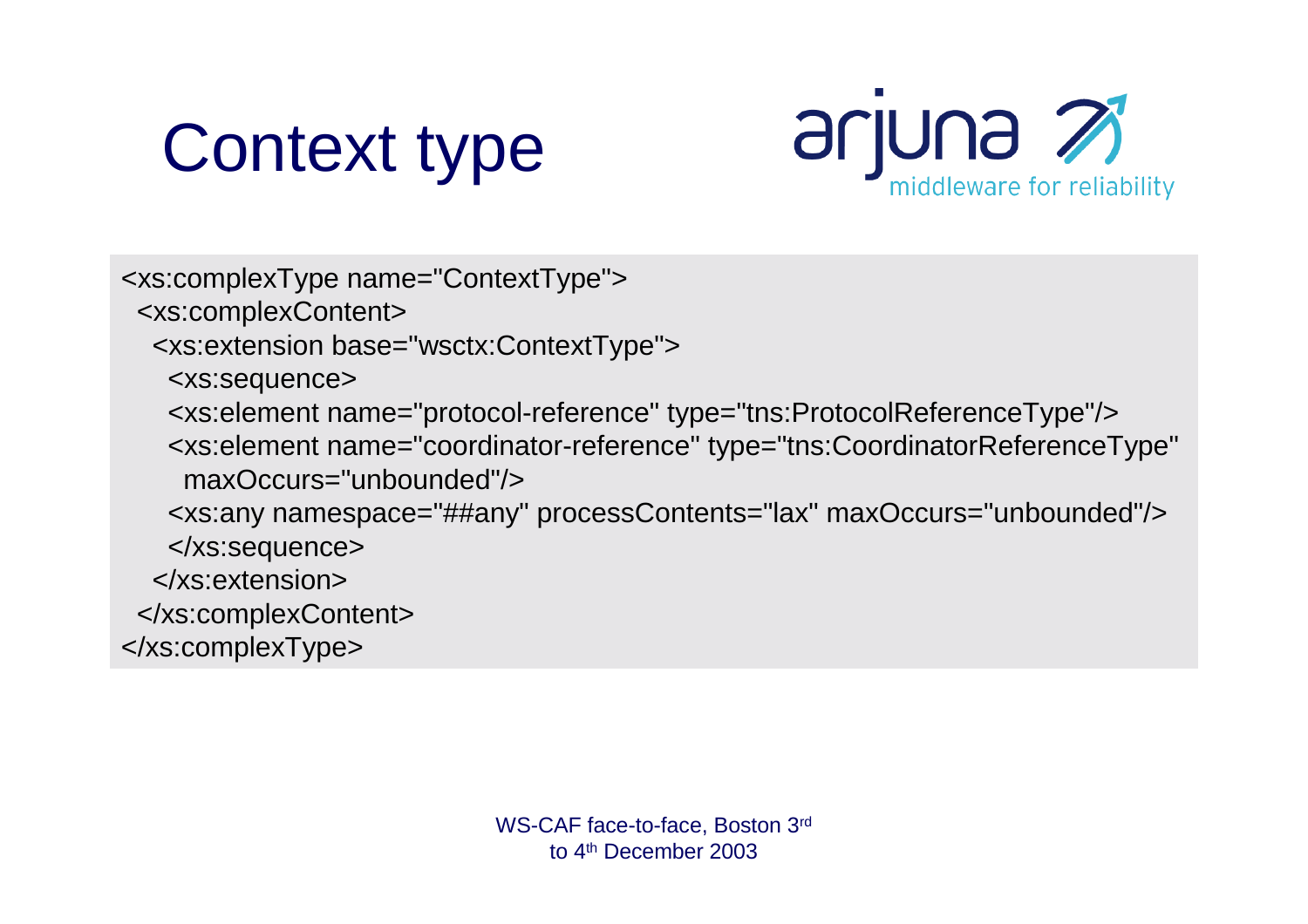# **Optional**



- The Coordinator Service
	- **Hart Committee** Provides a participant registration endpoint
	- –Coordination status and identity
	- **Hart Committee** Can be driven at arbitrary points during activity
- Participant
	- – The operations performed as part of coordination sequence processing
		- Works in terms of AssertionTypes
	- status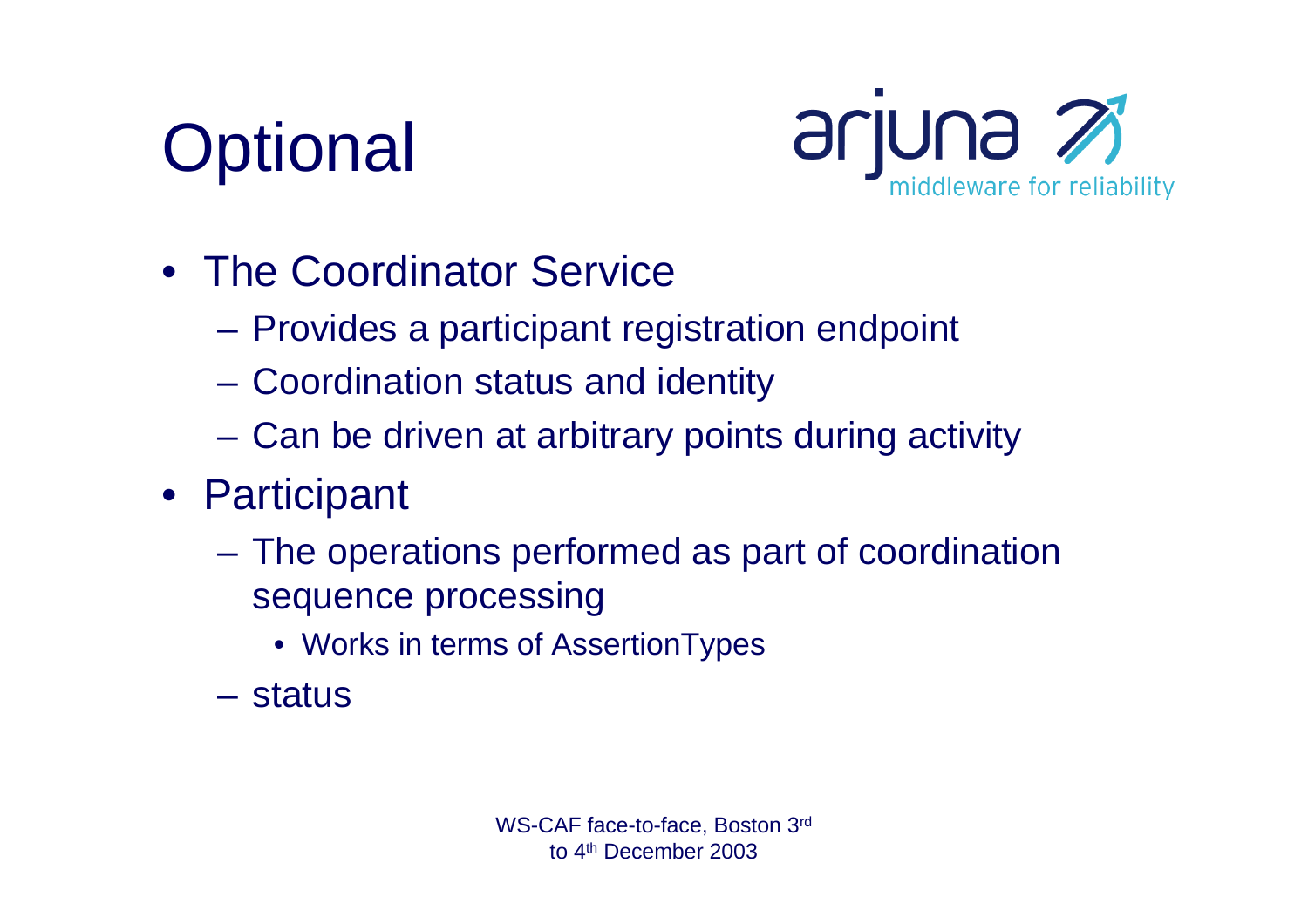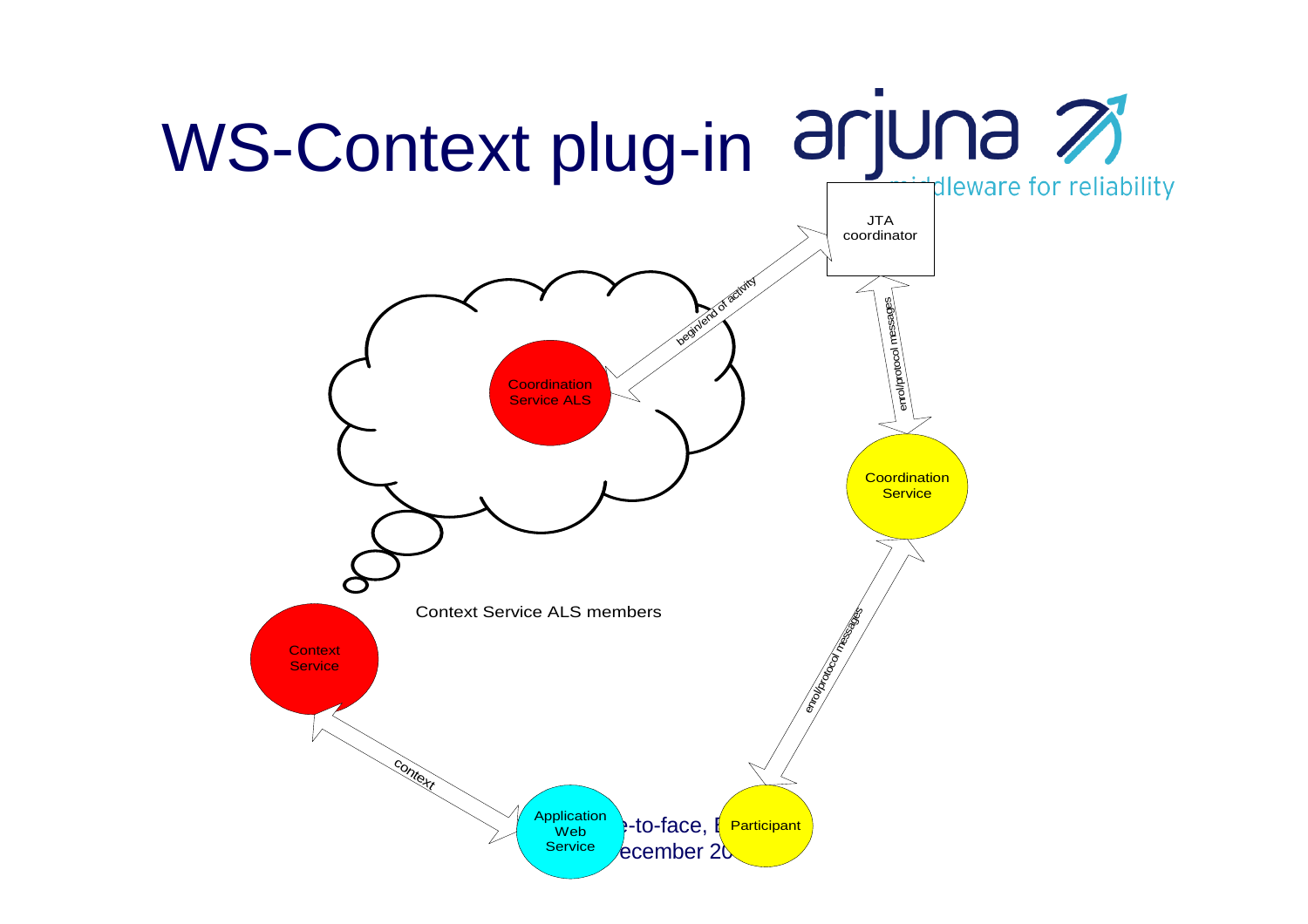



- "Base class" for all coordinator-toparticipant message interactions
	- **Hart Committee** Requests and responses
- All protocol specific messages enhance this type
- One service (participant or coordinator) can accept multiple protocols
	- **Hart Committee Bridging**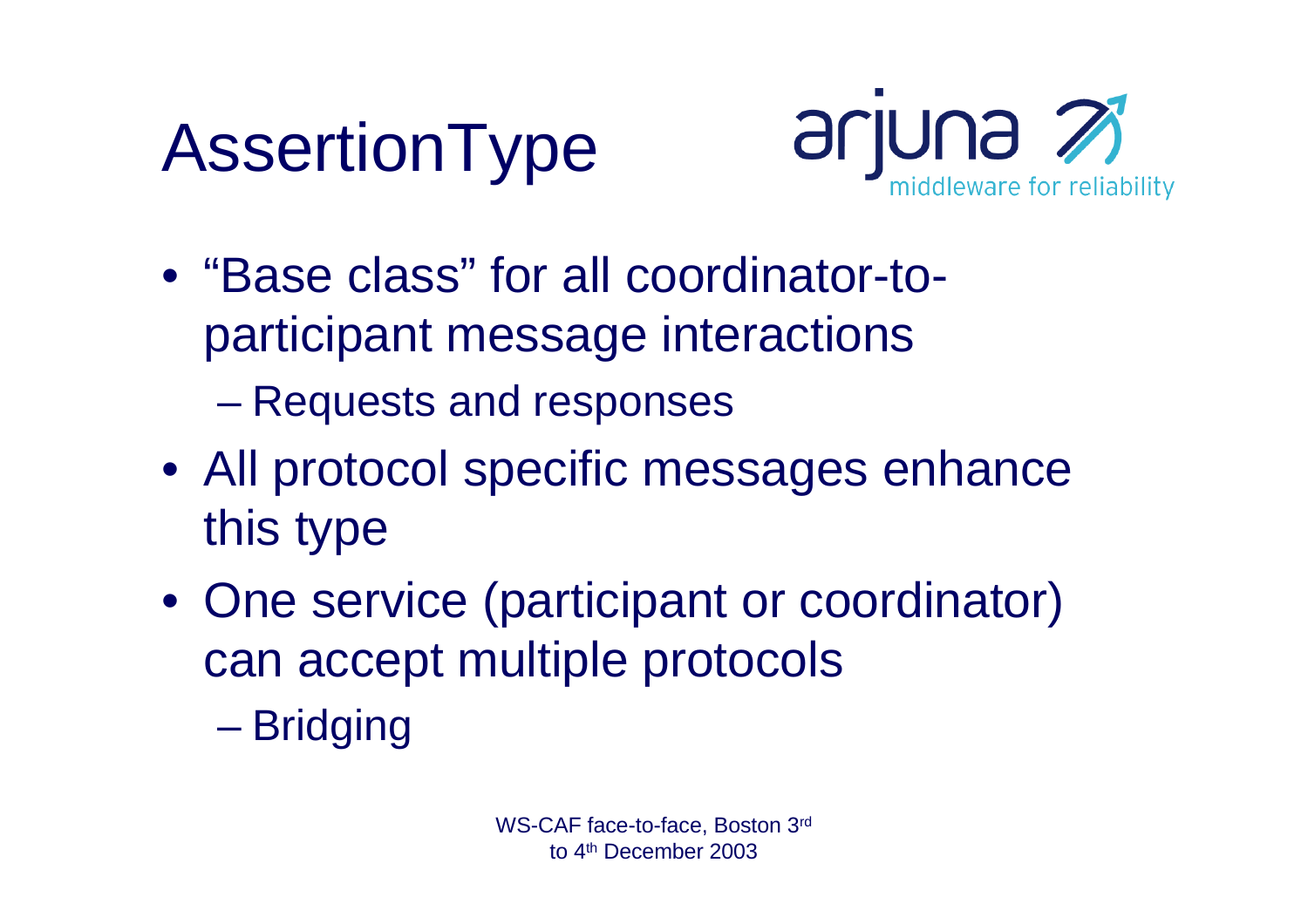# Operation basics



- Participant accepts
	- **However the Company** *getStatus*, *AssertionType* and *getIdentity*
	- **Hart Committee**  AssertionType is the key to extensibility
		- All protocol messages are AssertionTypes
		- Think of it as a pure-virtual base class/interface
	- **Hart Committee**  The coordinator and participant agree on the format of AssertionTypes
		- Out of scope for WS-CF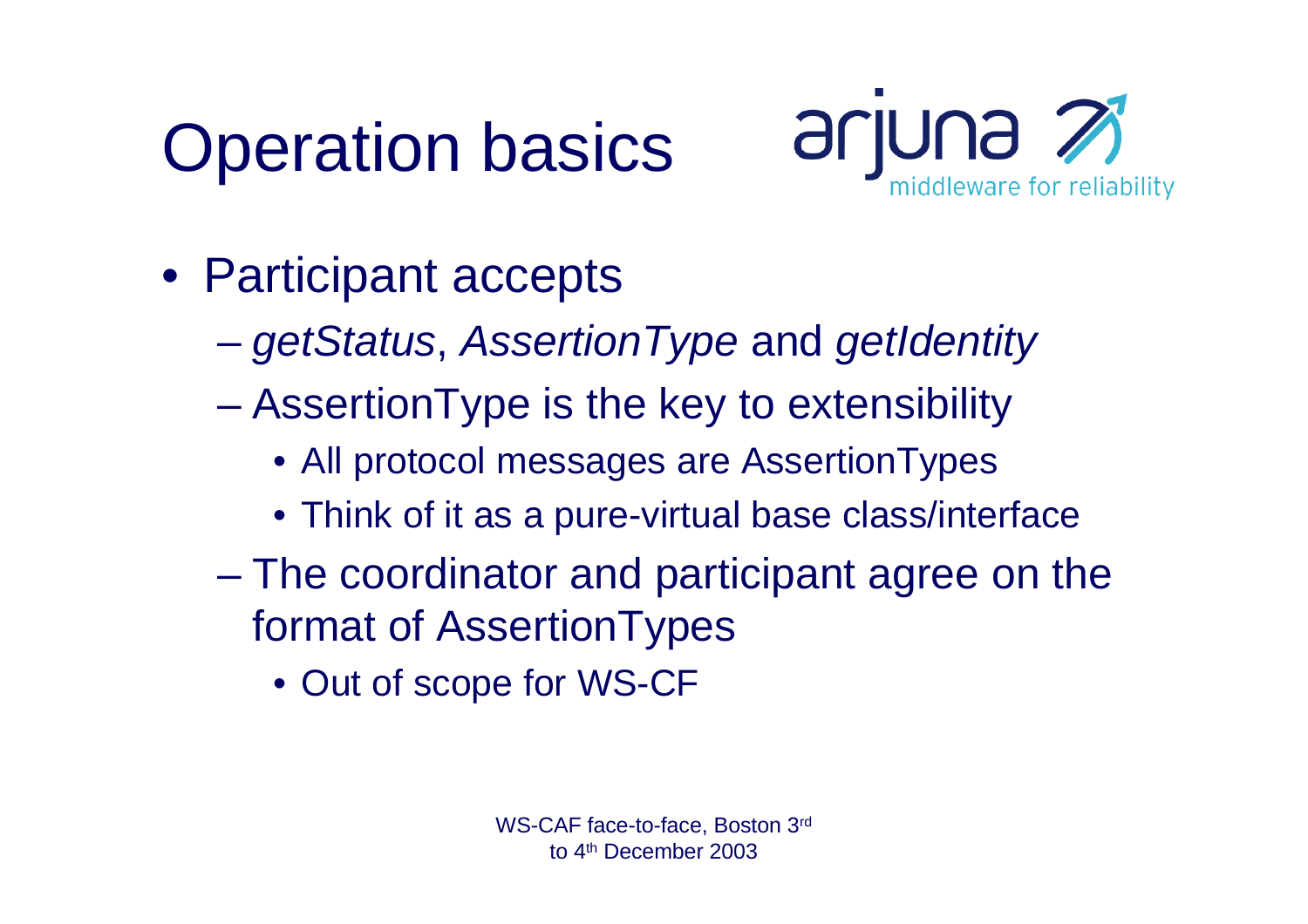# Operation basics



- The Coordinator accepts
	- **However the Company**  *status*, *AssertionType*, *identity*, *wrongState* and *generalFault*
	- **Hart Committee**  Participant can make asynchronous calls to coordinator (*setResponse*)
	- **However the Company**  *addParticipant/removeParticipant* and a few others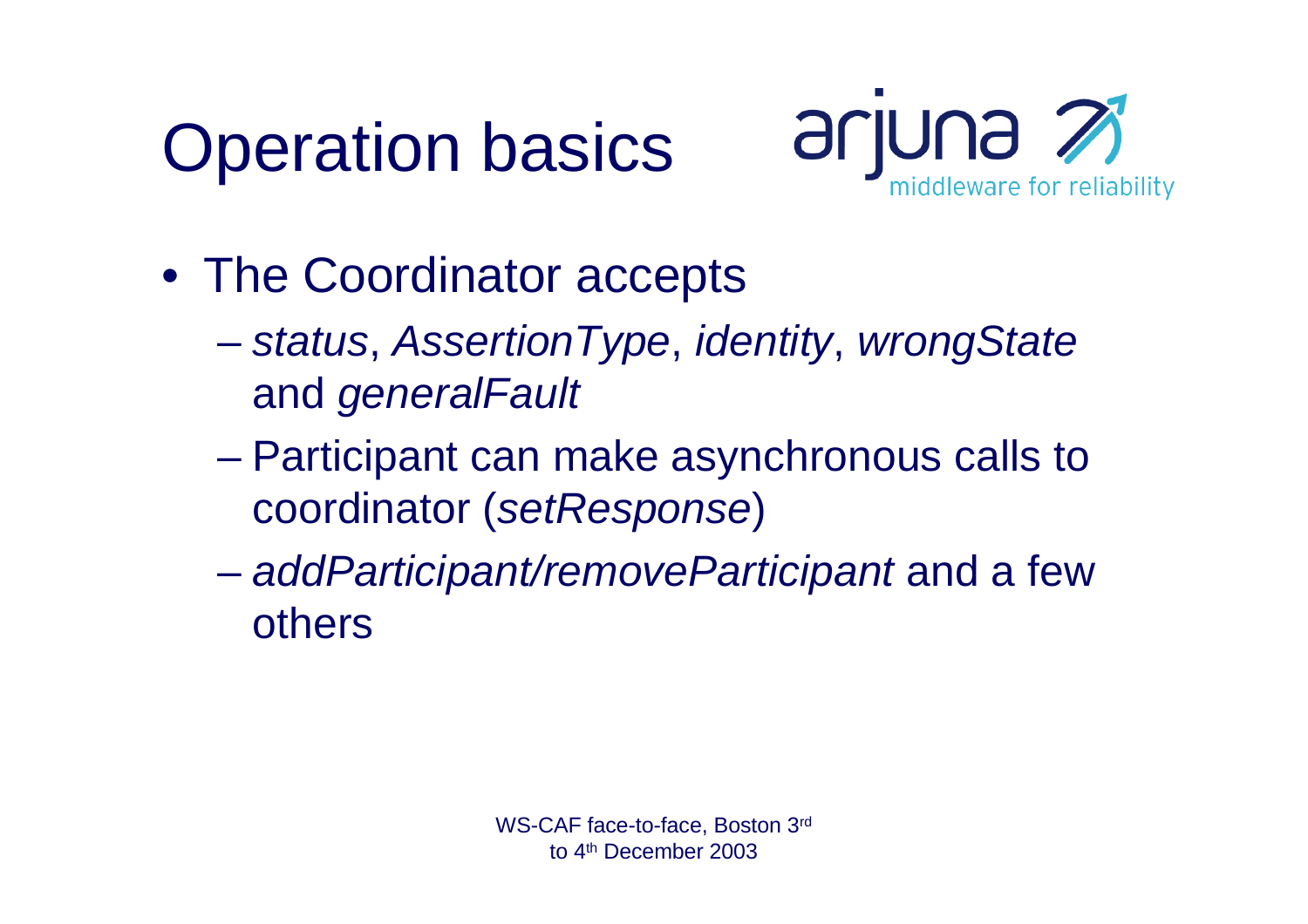### Coordinator-toparticipant



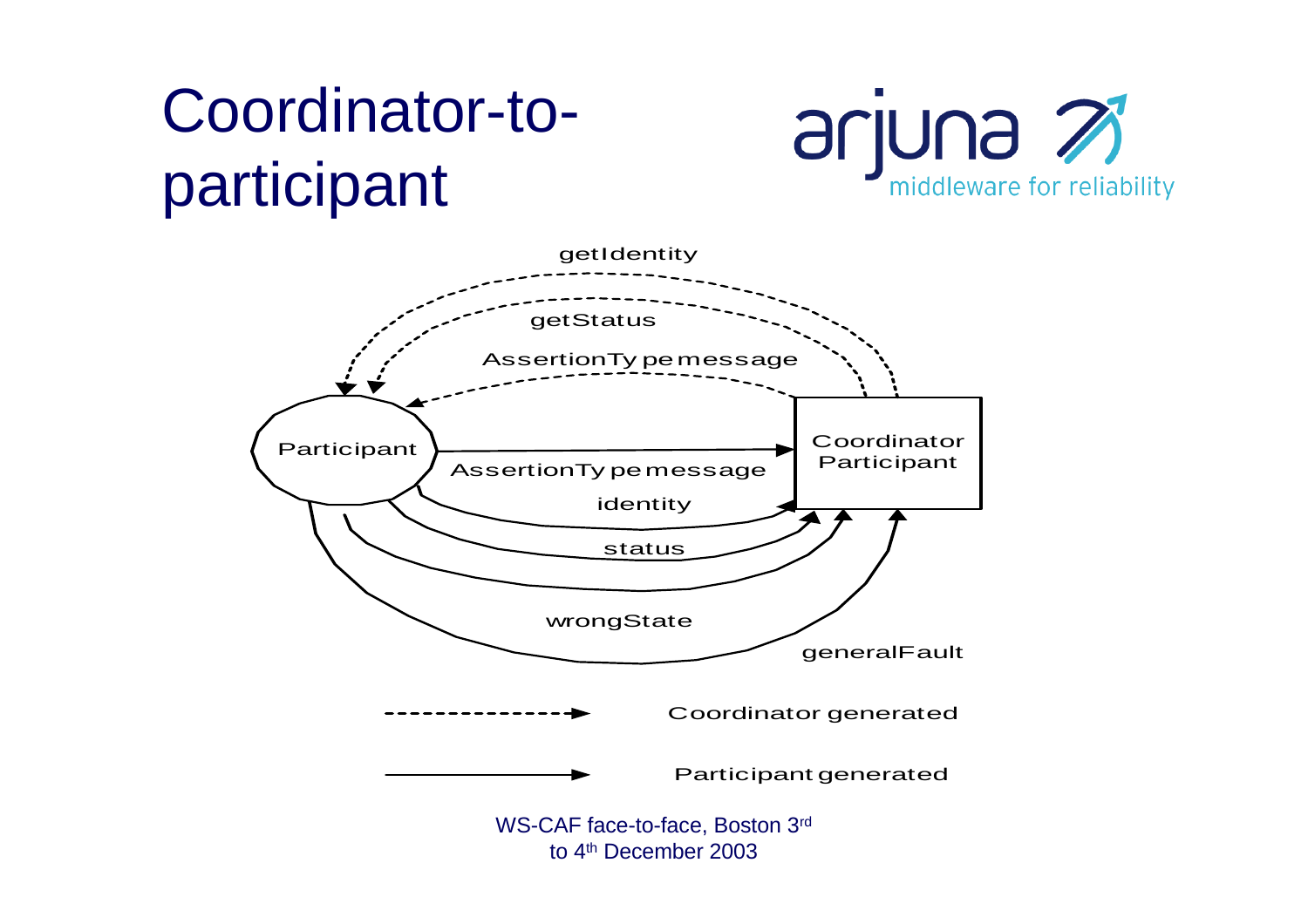#### Participant-tocoordinator



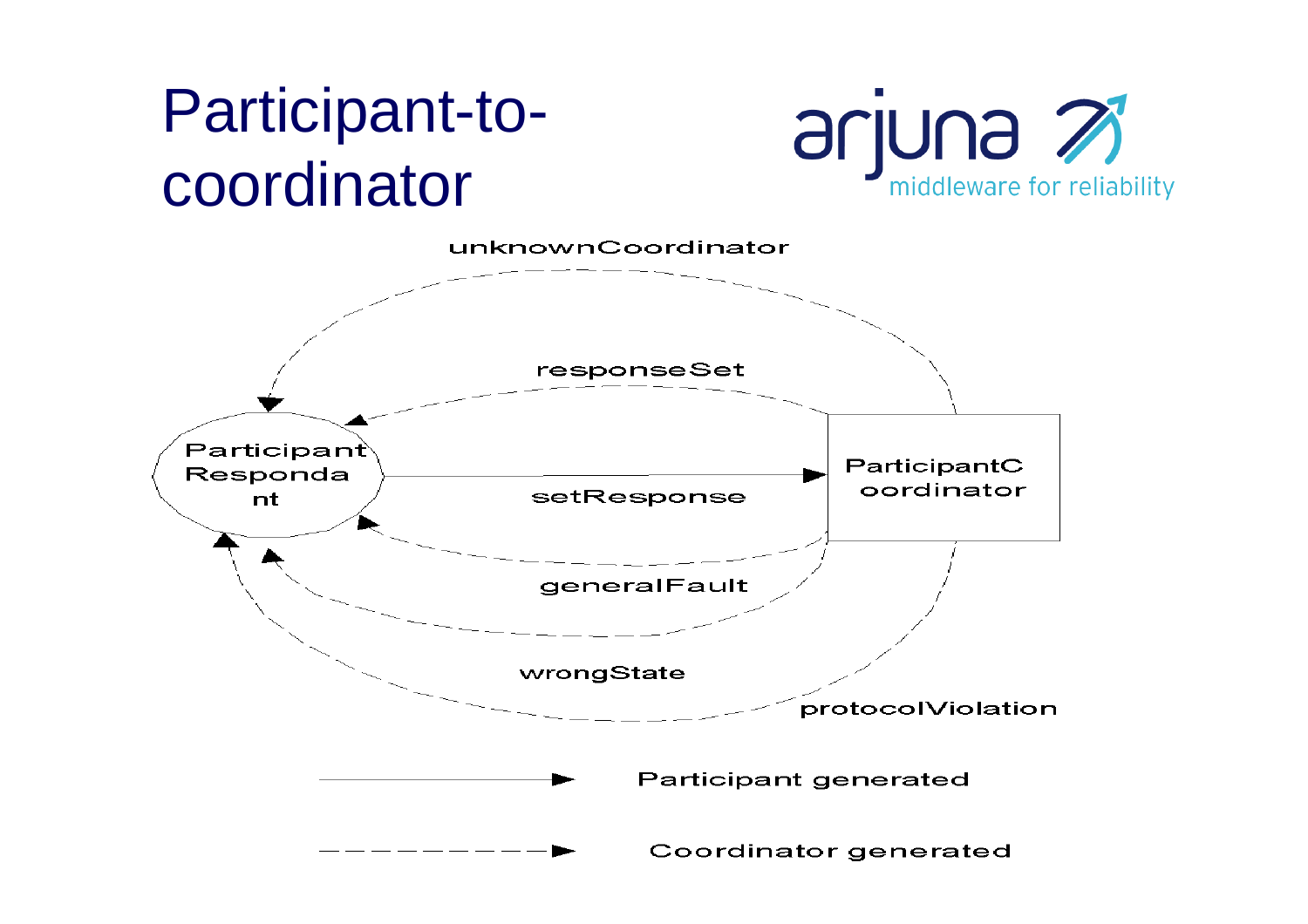



- Runtime protocol extensibility option
- Typically in enlist/delist
	- **However the Community** For coordinator/participant information
	- **However the Community** E.g., will cancel in 24 hours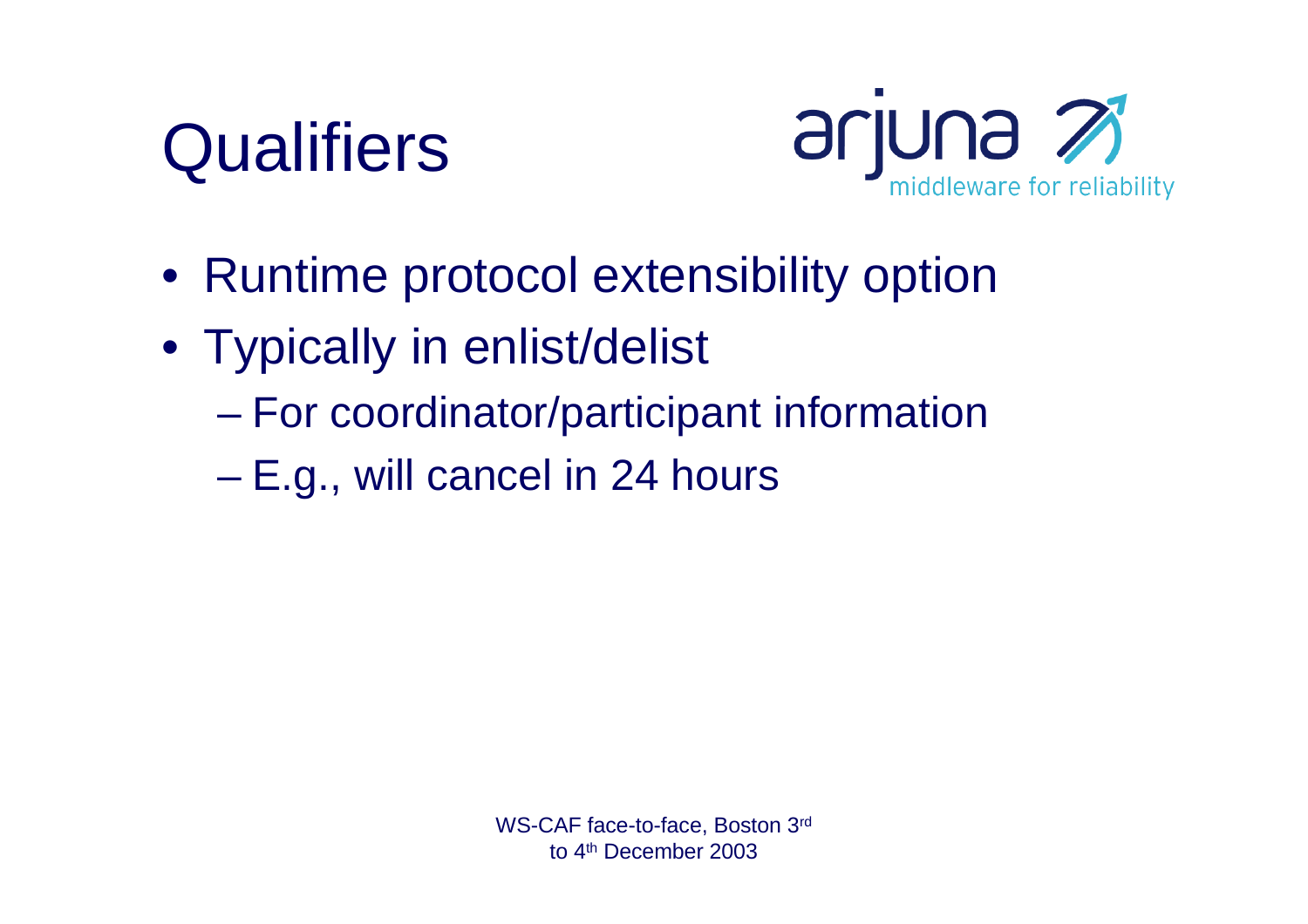



- Important for security and performance reasons
	- **However the Community** Part of most distributed transaction protocols
- Subordinate coordinator
	- **However the Community** Participant as far as coordinator is concerned
	- **However the Community** Coordinator as far as participant is concerned
- Supported by WS-CF
	- Not mandated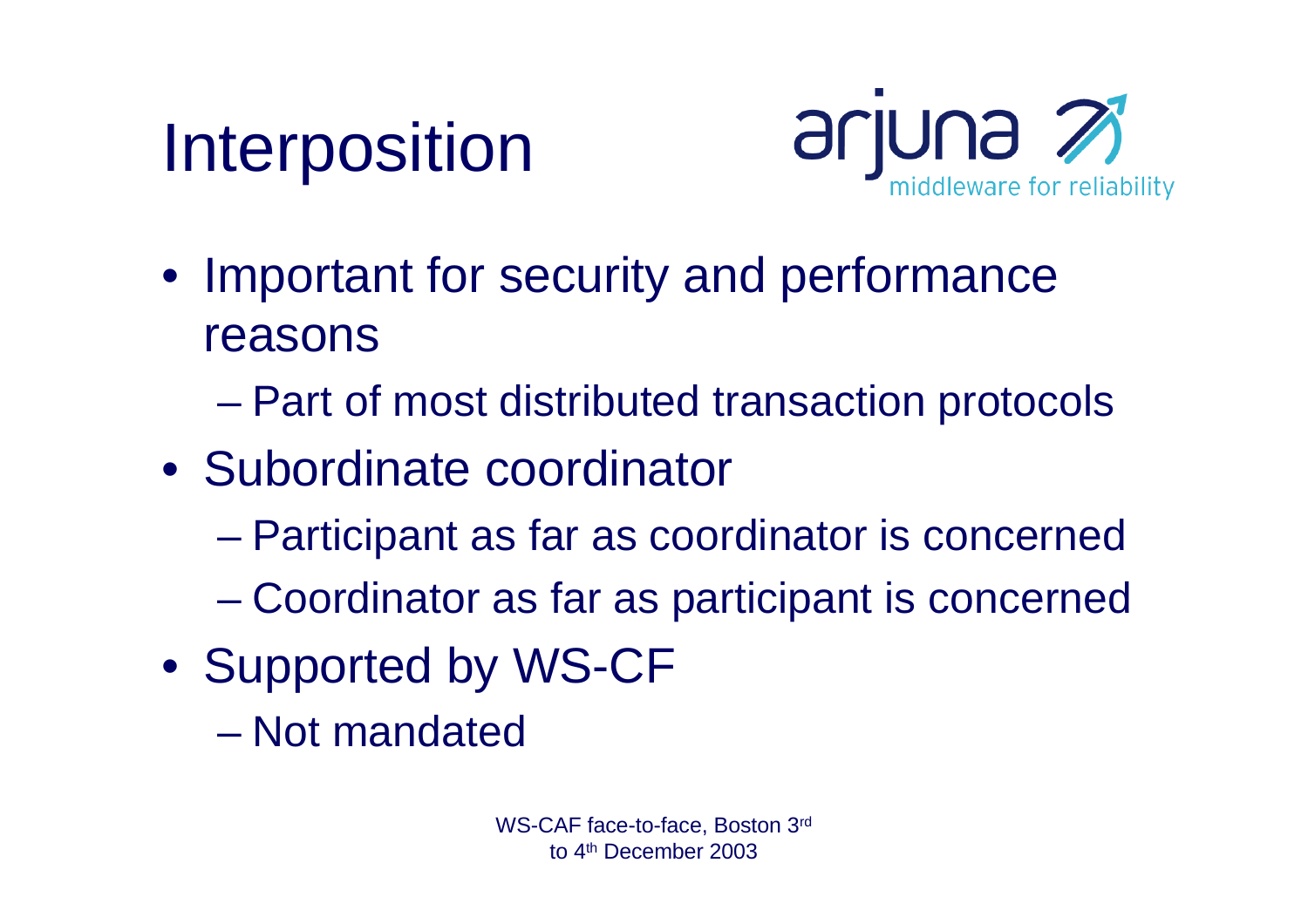# Example





WS-CAF face-to-face, Boston 3rd to 4th December 2003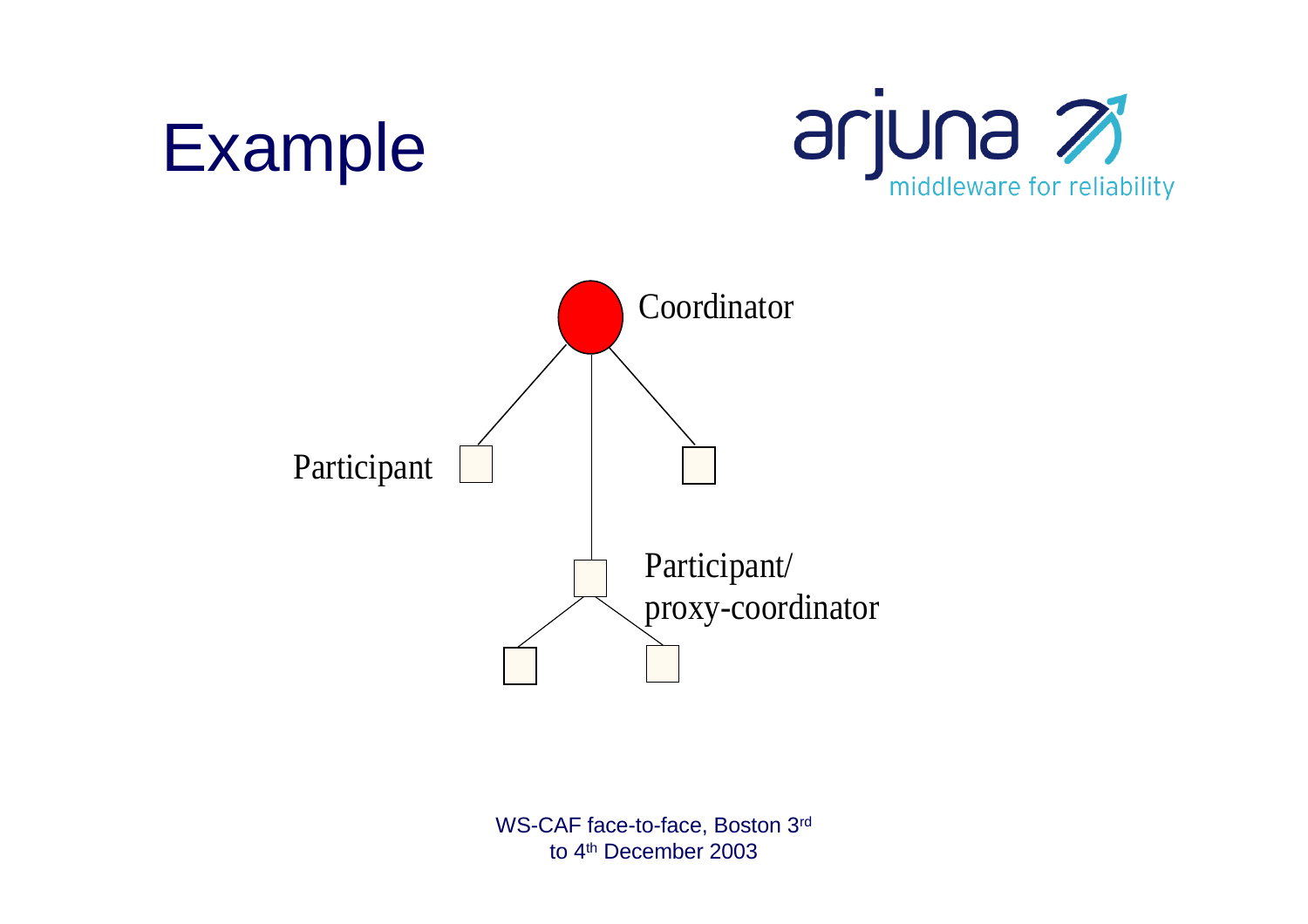



- Distributed application federated into natural recovery (admin) domains
	- **However the Community**  Can't mandate one specific recovery mechanism
		- Very application specific anyway
	- Have to allow administrative domains autonomy
- Therefore, support but not mandate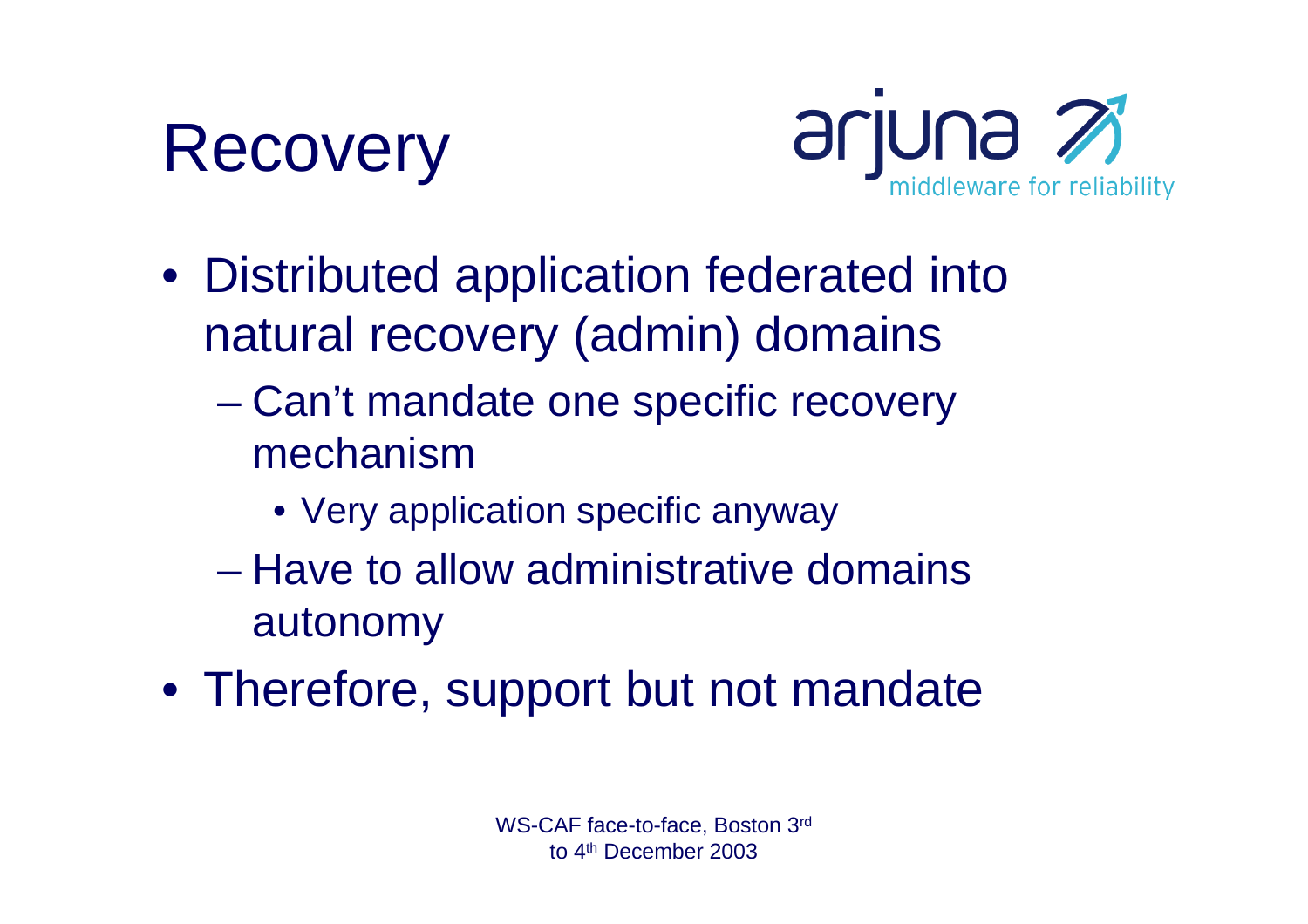Recovery support



- RecoveryCoordinator
	- **Line Community** Drives recovery on behalf of participant
	- **However the Community**  Participants may not be able to recover at same URI
		- Machine crash, domain migration, …
- Coordinator can replace one endpoint with another to continue protocol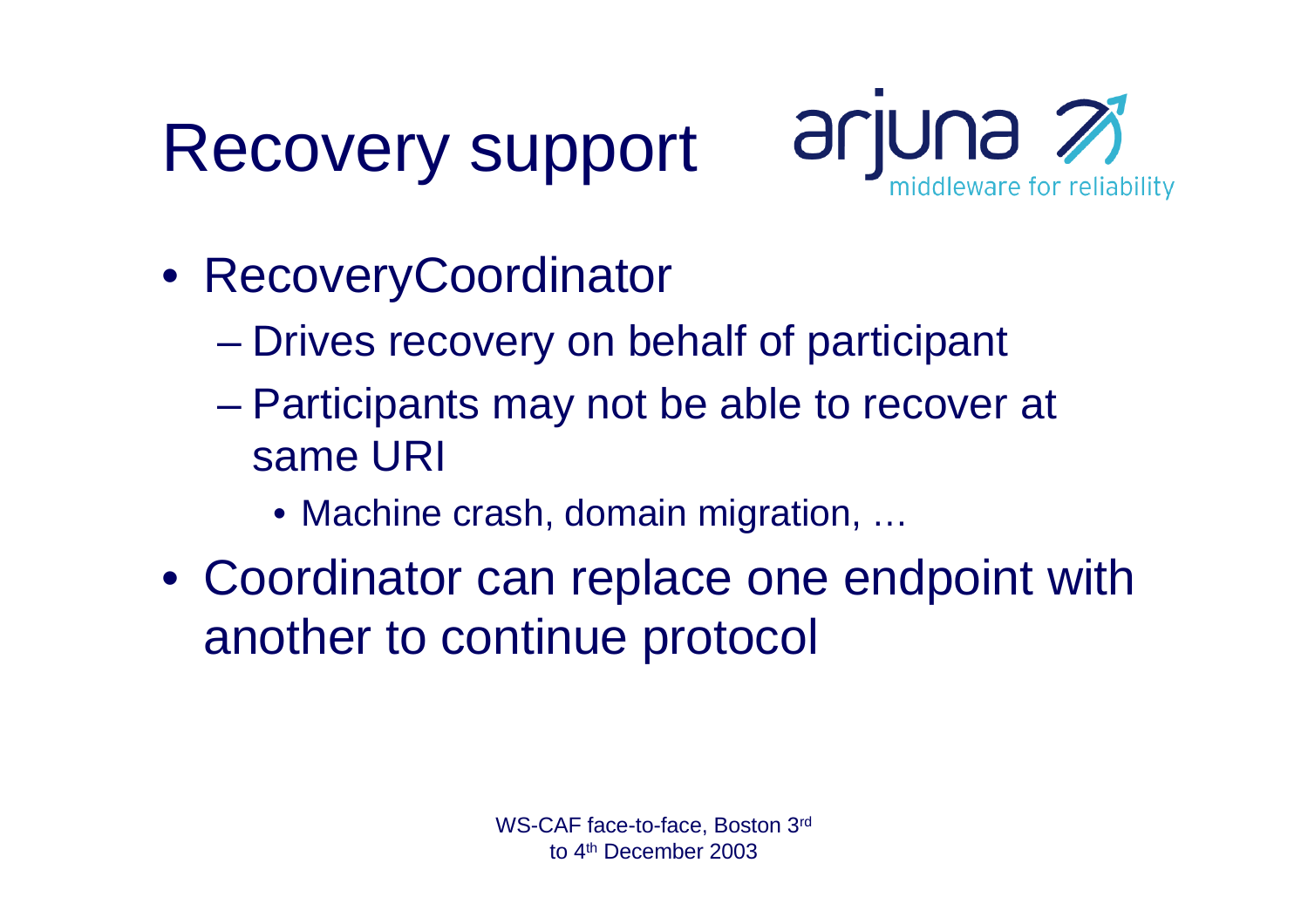## But …



- Very participant driven
- What if coordinator moves?
	- **However the Community** Out of scope
	- **However the Community**  Implementation specific
		- Context could be augmented with alternate endpoints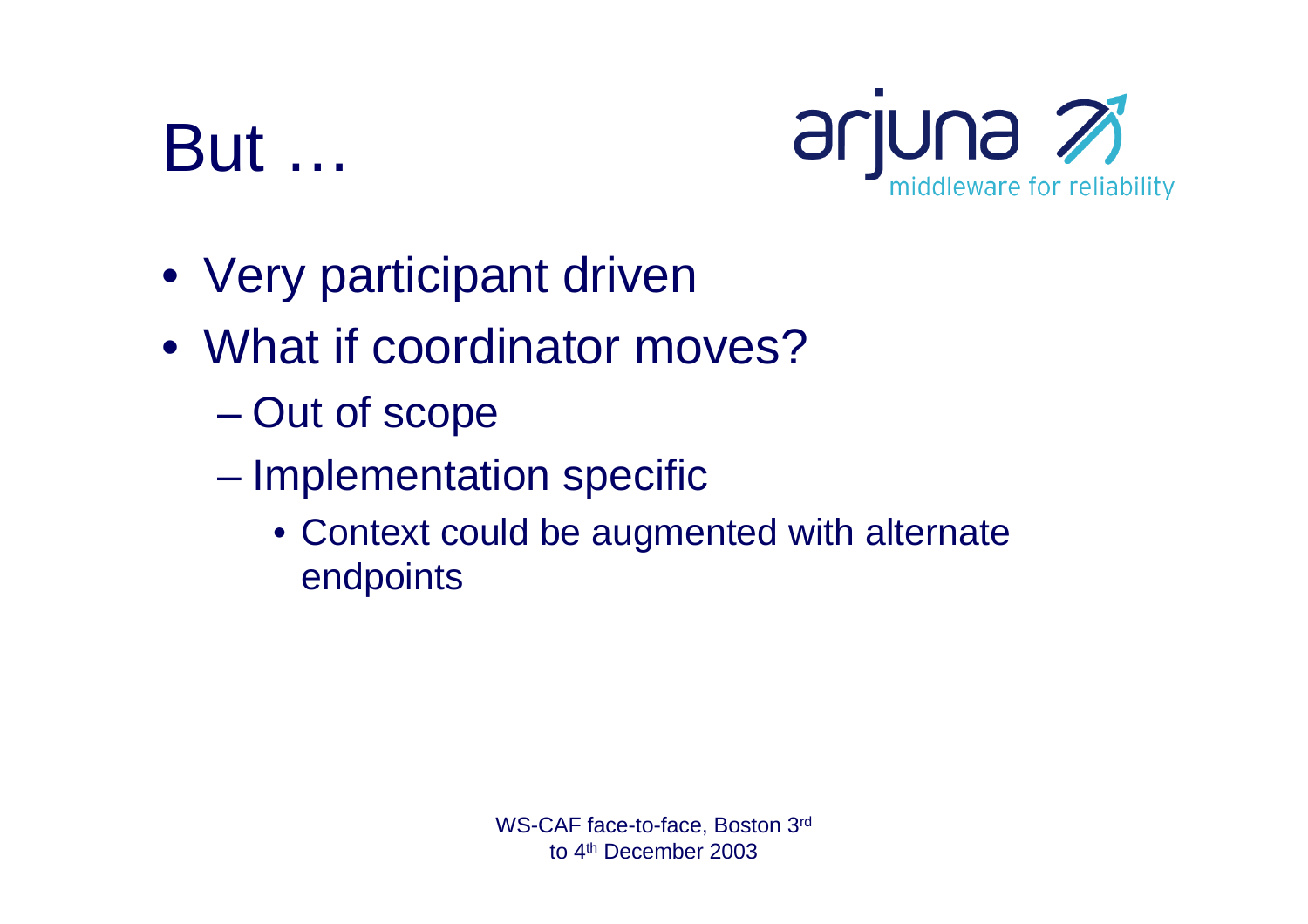



- Transactions for Web services
- Builds on WS-CF and WS-Context
- Based on experience of using Web service transactions
	- OASIS BTP
	- –Role-your-own
- Intended as a live document
	- **Hart Committee** New models can be added as required
- Scope of activity becomes scope of transaction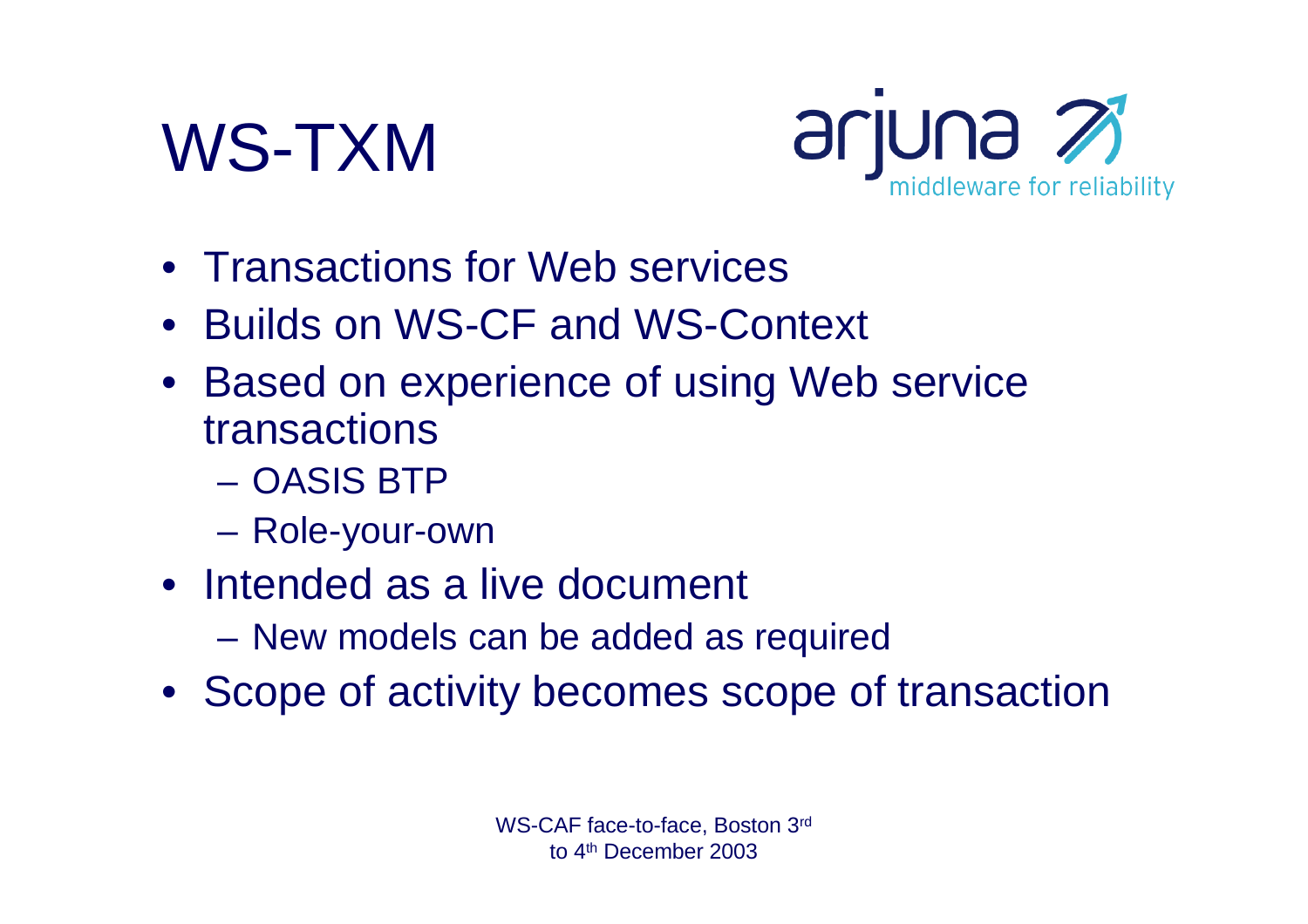# Goals



- Support range of use cases
- "One-size does not fit all"
	- **However the Community**  Therefore a single protocol cannot cope with all requirements
	- **Line Community**  All requirements aren't "two-phase"
		- BT
			- **Hart Committee** Weighted voting for weaker consistency
		- PMI
			- **Links of the Company** Three phase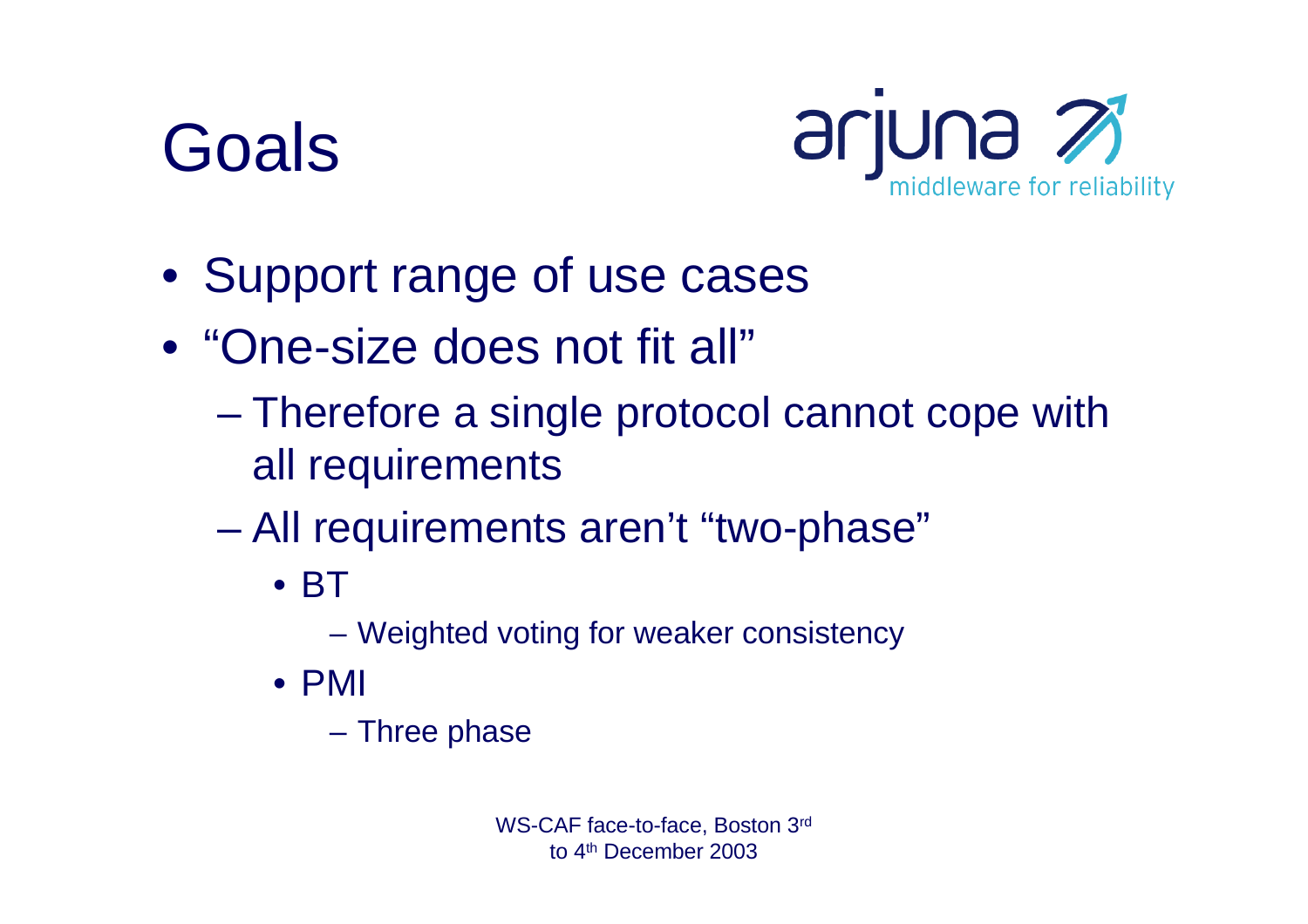# Where does it fit?



- Web Services are as much about interoperability as they are about the Web
- In the short term Web Services transactions will be about interoperability between existing TP systems rather than running transactions over the Web
- Companies aren't going to discard existing investments
	- **Hart Committee** Need to use what they've paid for!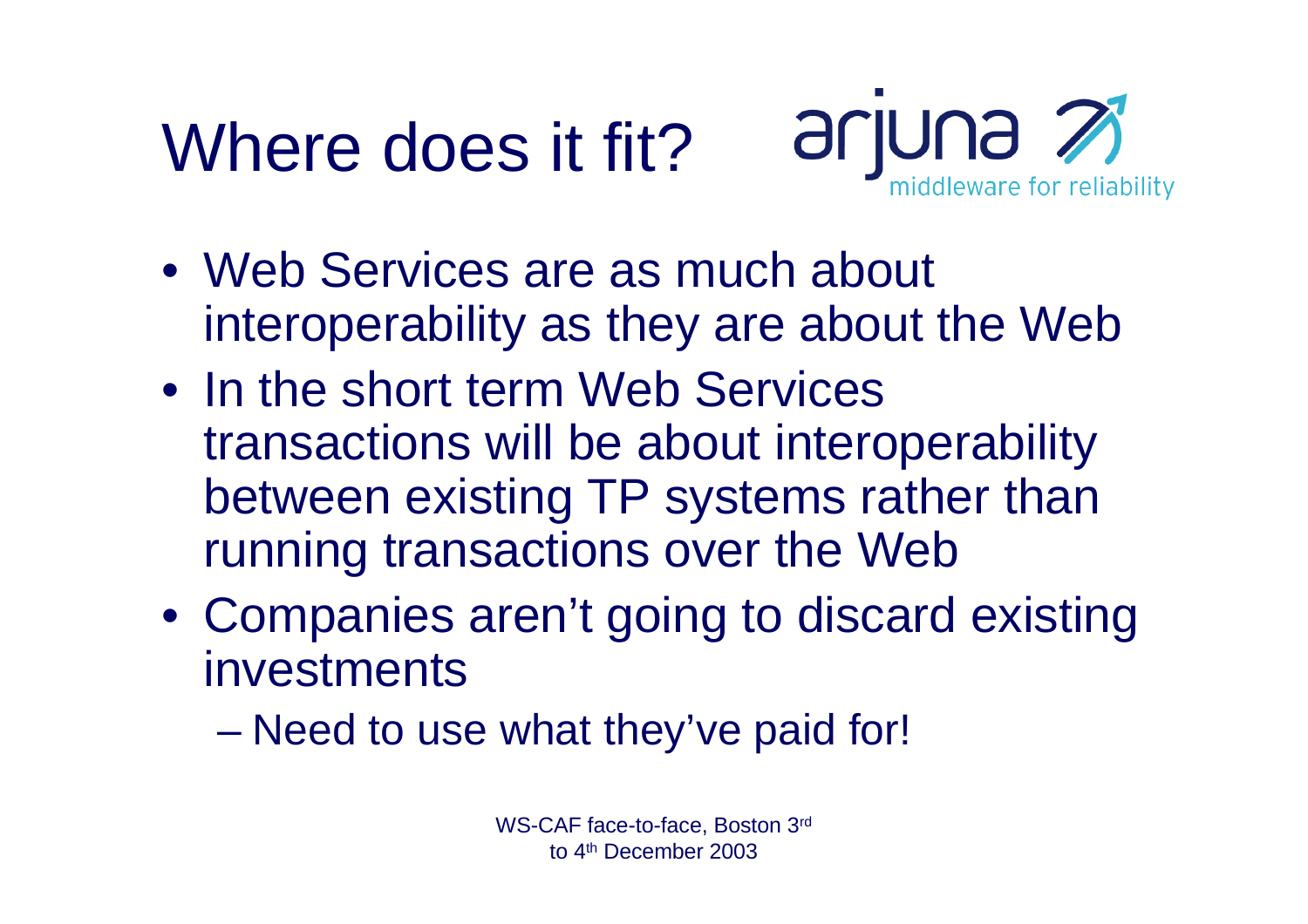## **Defines**



- Three transaction models
	- ACID transaction
		- For interoperability and high-cost services where ACID transactions are a requirement
	- – Long running action
		- Loosely coupled, long duration work that uses compensations
	- **Hart Committee**  Business process
		- For treating all steps in an automated business process as part of a single logical transaction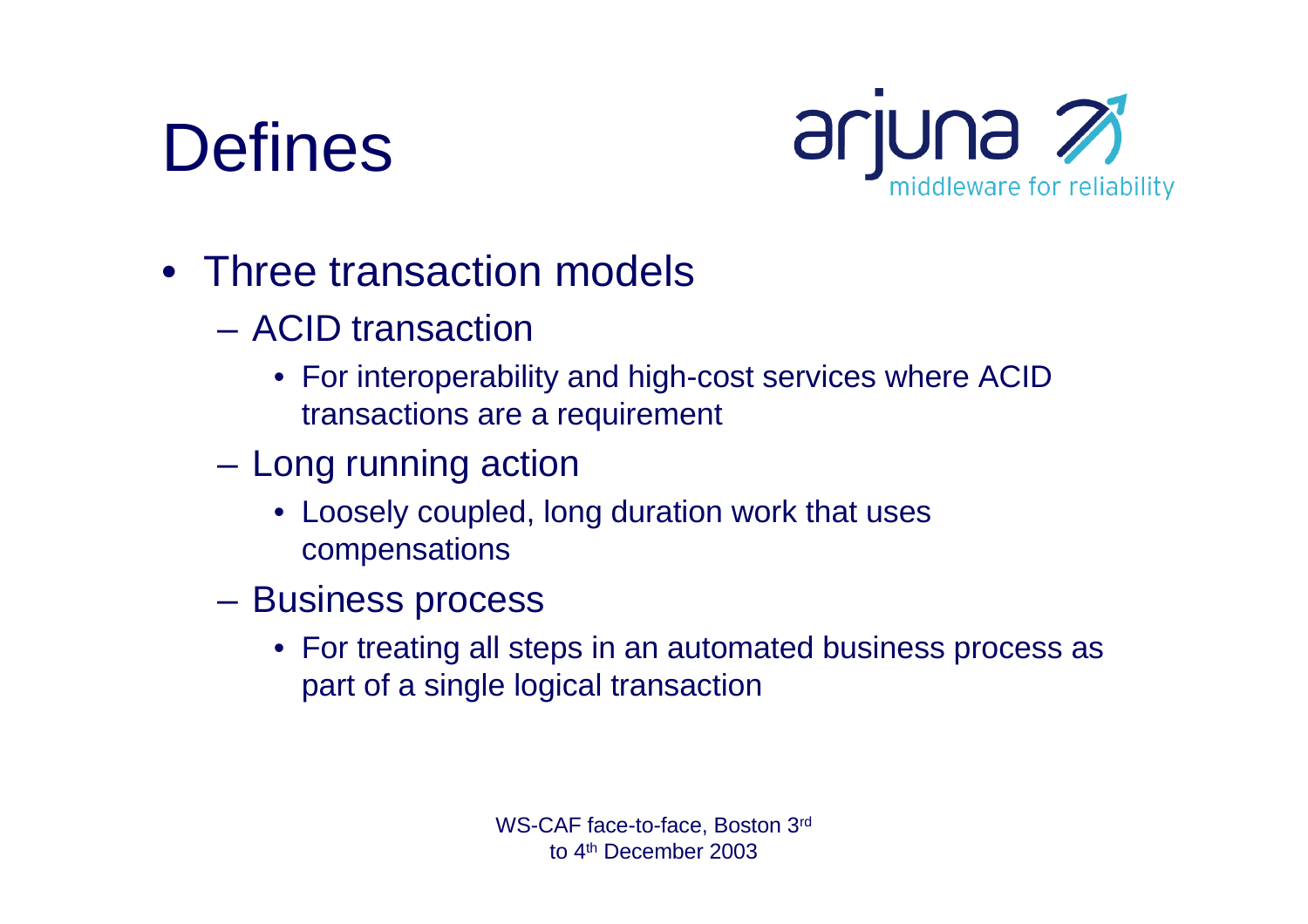#### Relationship to WS-CF



- Builds on WS-CF
- All protocols define all optional parts of that specification
	- **Hart Committee** Use AssertionTypes
- Augment context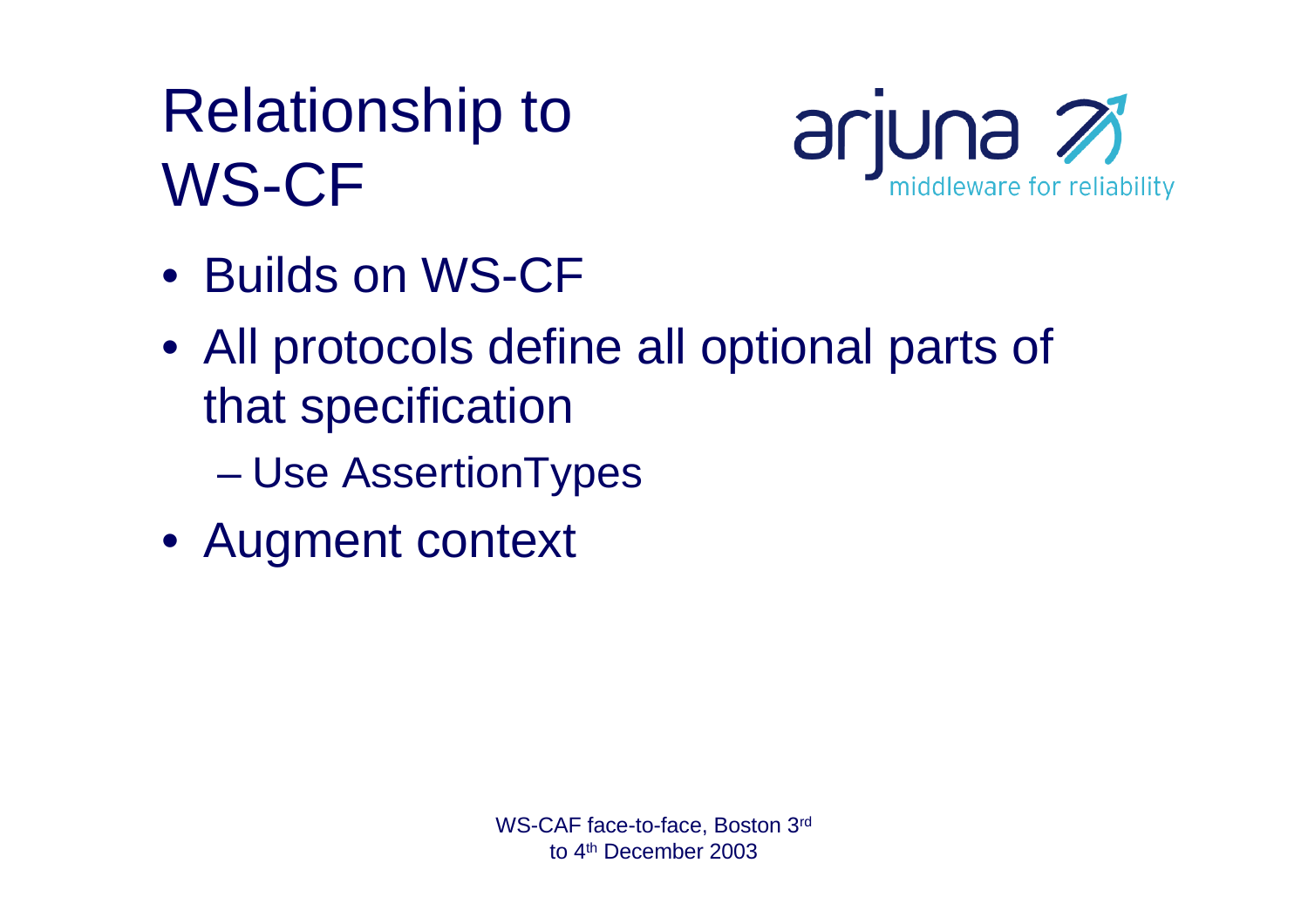# ACID Transaction



- Traditional *ACID transaction* with two subprotocols (different URIs)
	- **However the Community** Two-phase commit
	- **Hart Committee Synchronizations**
- Interoperability across different vendor implementations
	- **However the Community** *removeParticipant* illegal
	- *coordinate* cannot be used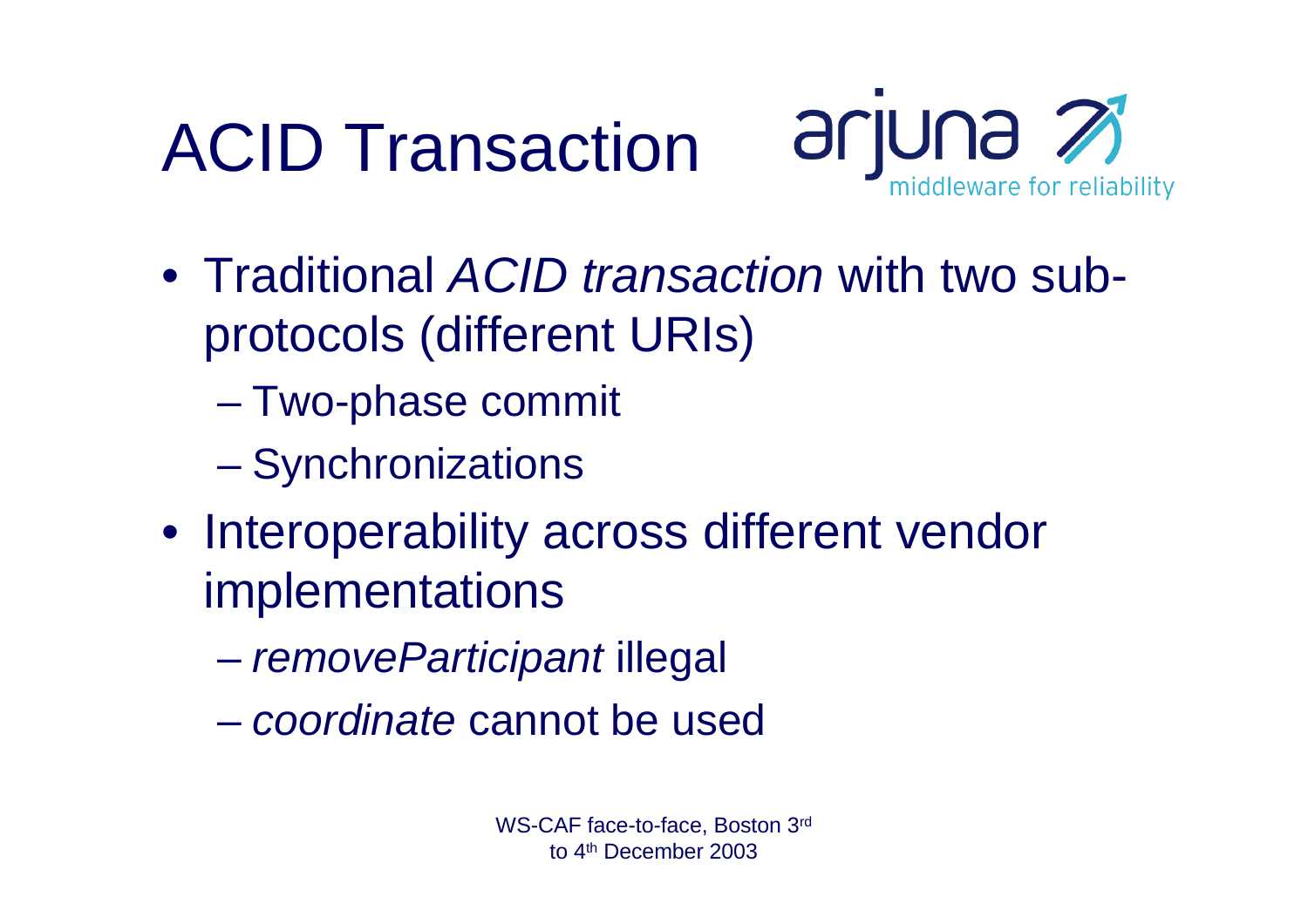## Model



- ACID semantics explicitly required
- Presumed rollback
- One-phase optimization
- Read-only optimization
- Heuristics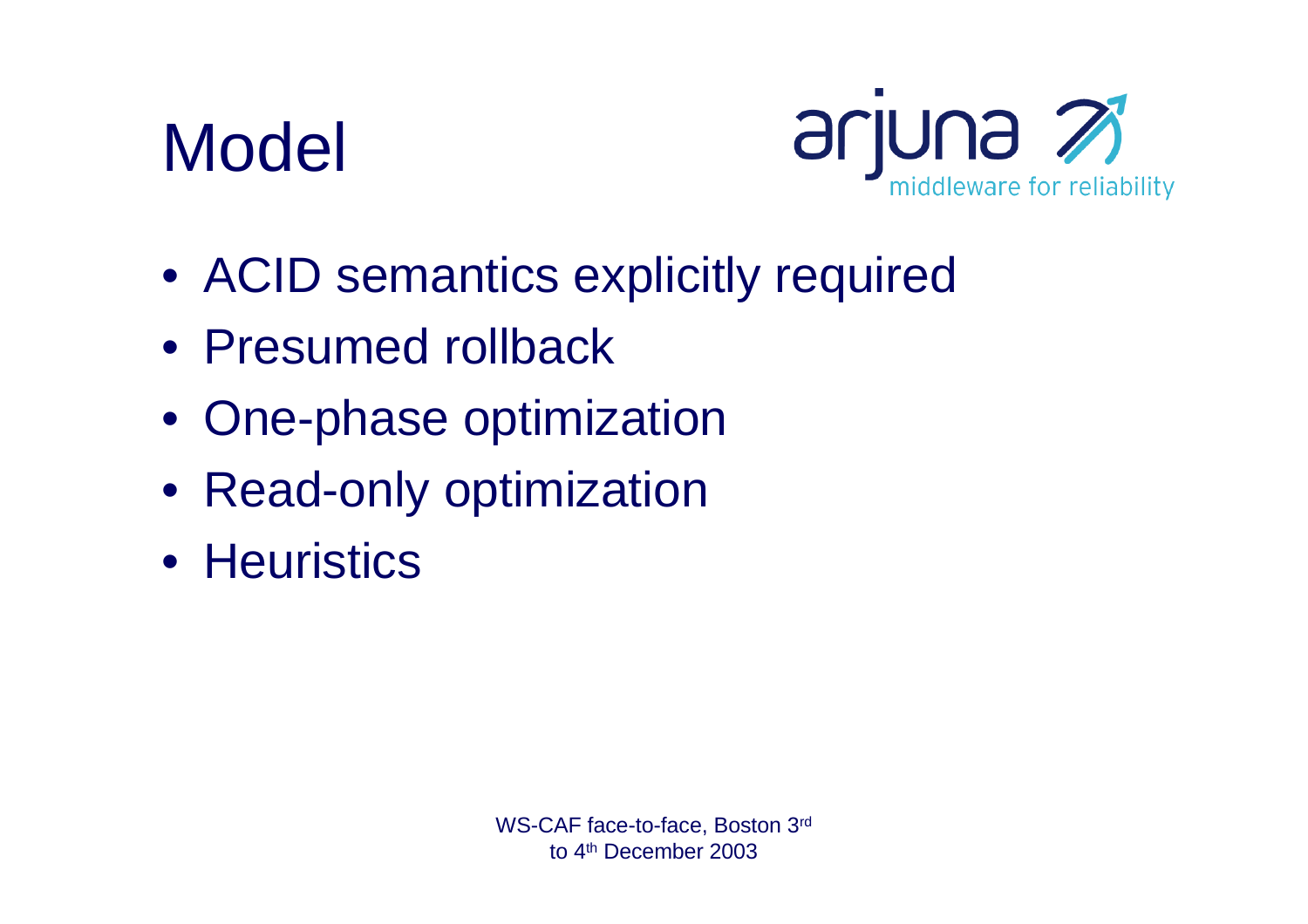





WS-CAF face-to-face, Boston 3rd to 4<sup>th</sup> December 2003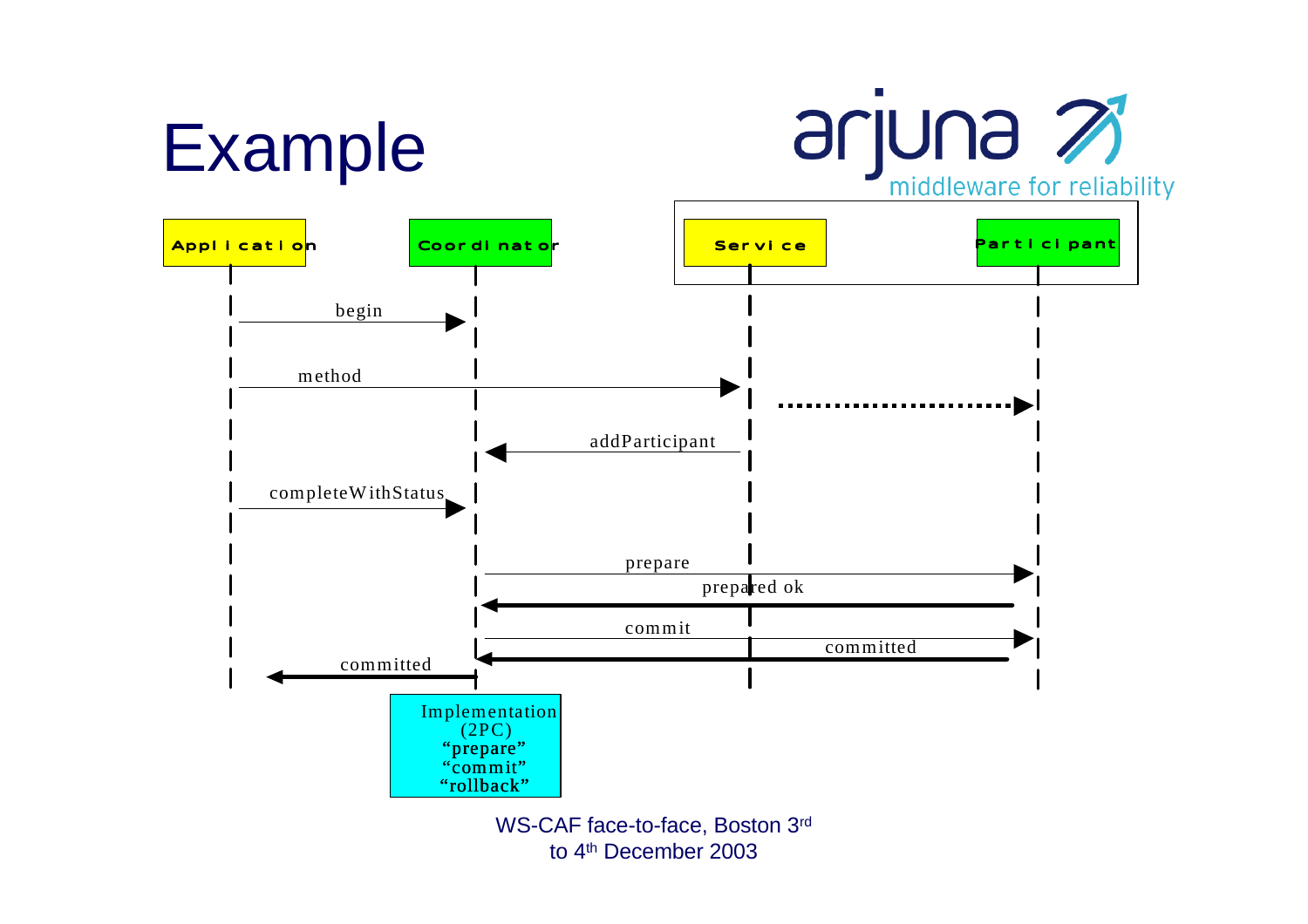## 2PC protocol messages



- Usual suspects for two-phase commit
	- prepare
		- voteReadonly, voteCommit, voteRollback
		- And heuristics
	- commit
		- Heuristics
	- rollback
		- Heuristics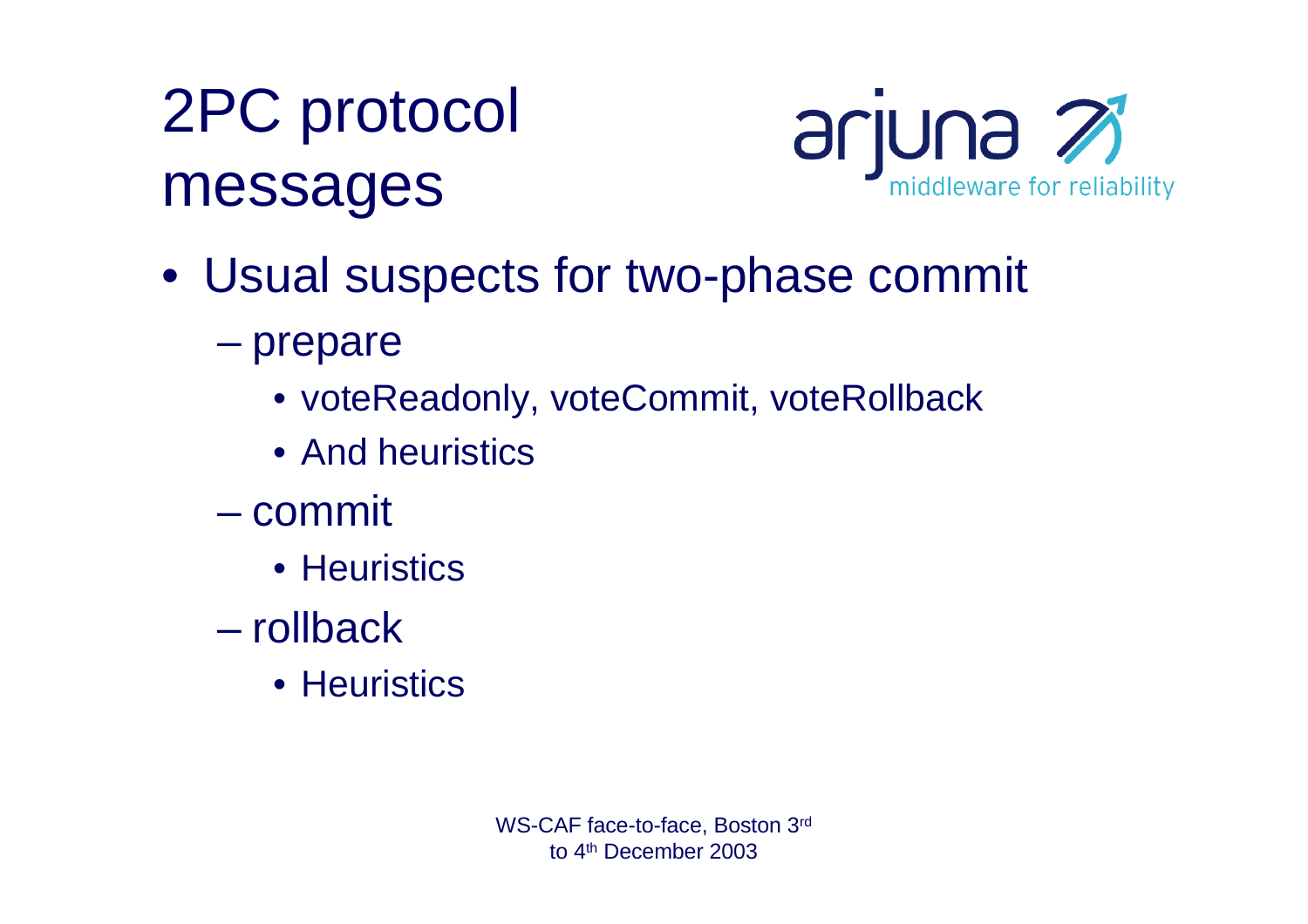## **Synchronization** messages



- beforeCompletion
	- **Line Community** Runs before two-phase commit begins
- afterCompletion
	- **However, Marketing** Runs after two-phase protocol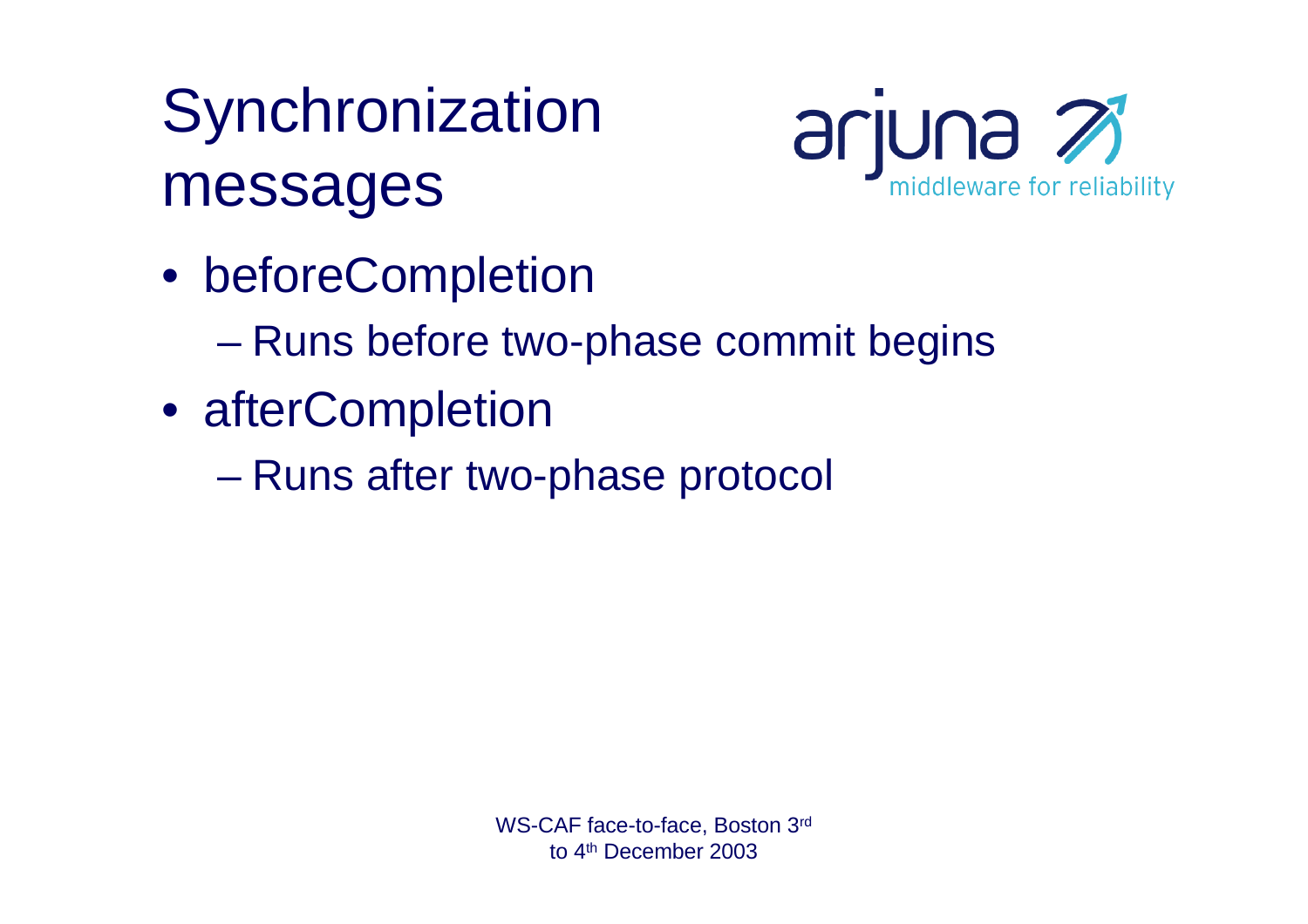#### Long running action model



- Specifically for long duration interactions
- ACID transactions are not appropriate
	- Can't lock resources for the duration
	- **However, Marketing** No assumed trust relationships
- Compensation actions used
	- Forward work to return the business state to consistency
		- E.g., credit your credit card and give you back interest payments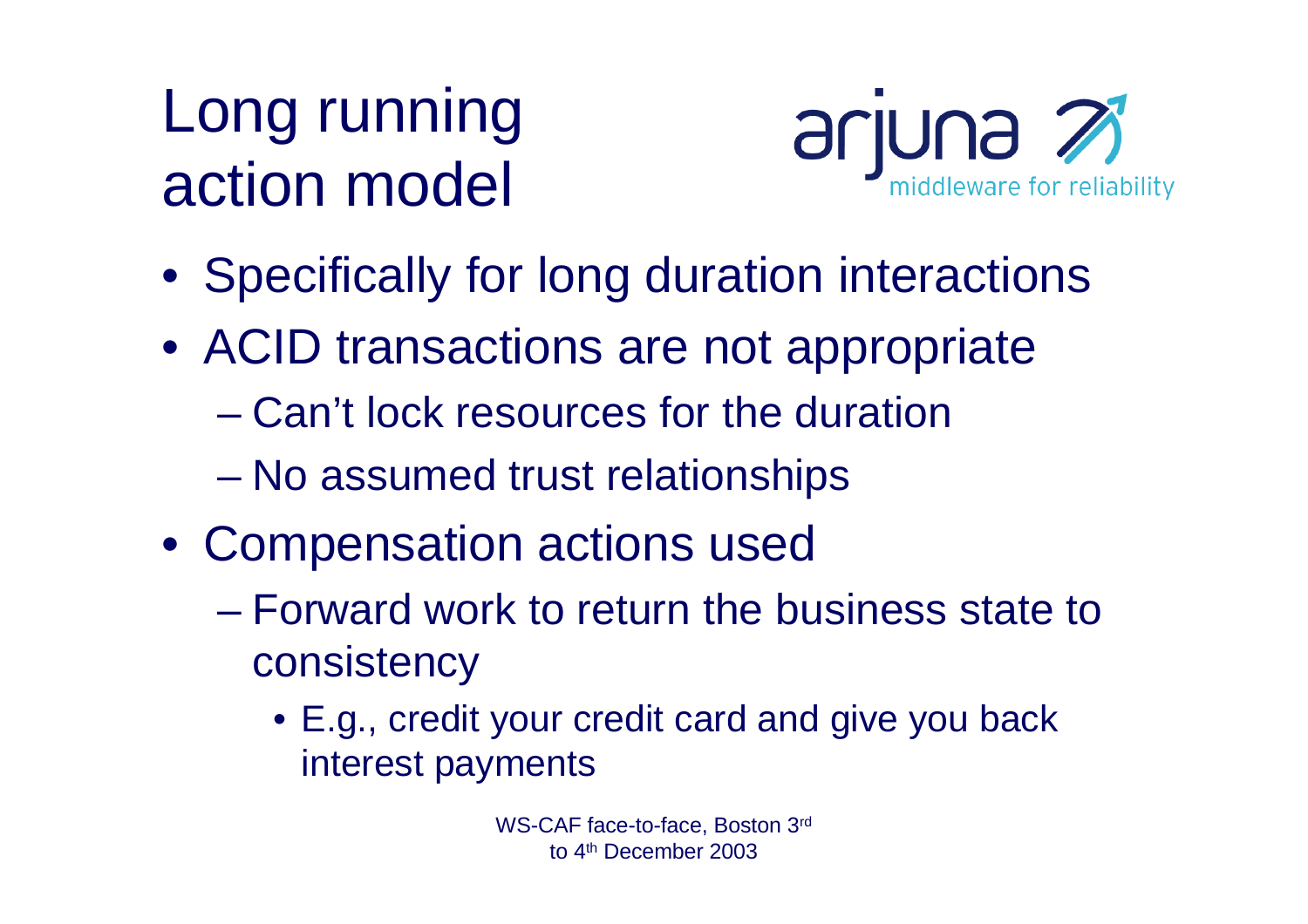# Relationship to **context and coordination and the context** and coordination

- Activity becomes the scope of business interactions
	- **However, Marketing** Travel agent, computer construction, etc.
- How services do work is not important **However, Marketing** Back-end implementation choice
- If work can be compensated then compensation is bound to the activity – Non-atomic behaviour
- Activities can be nested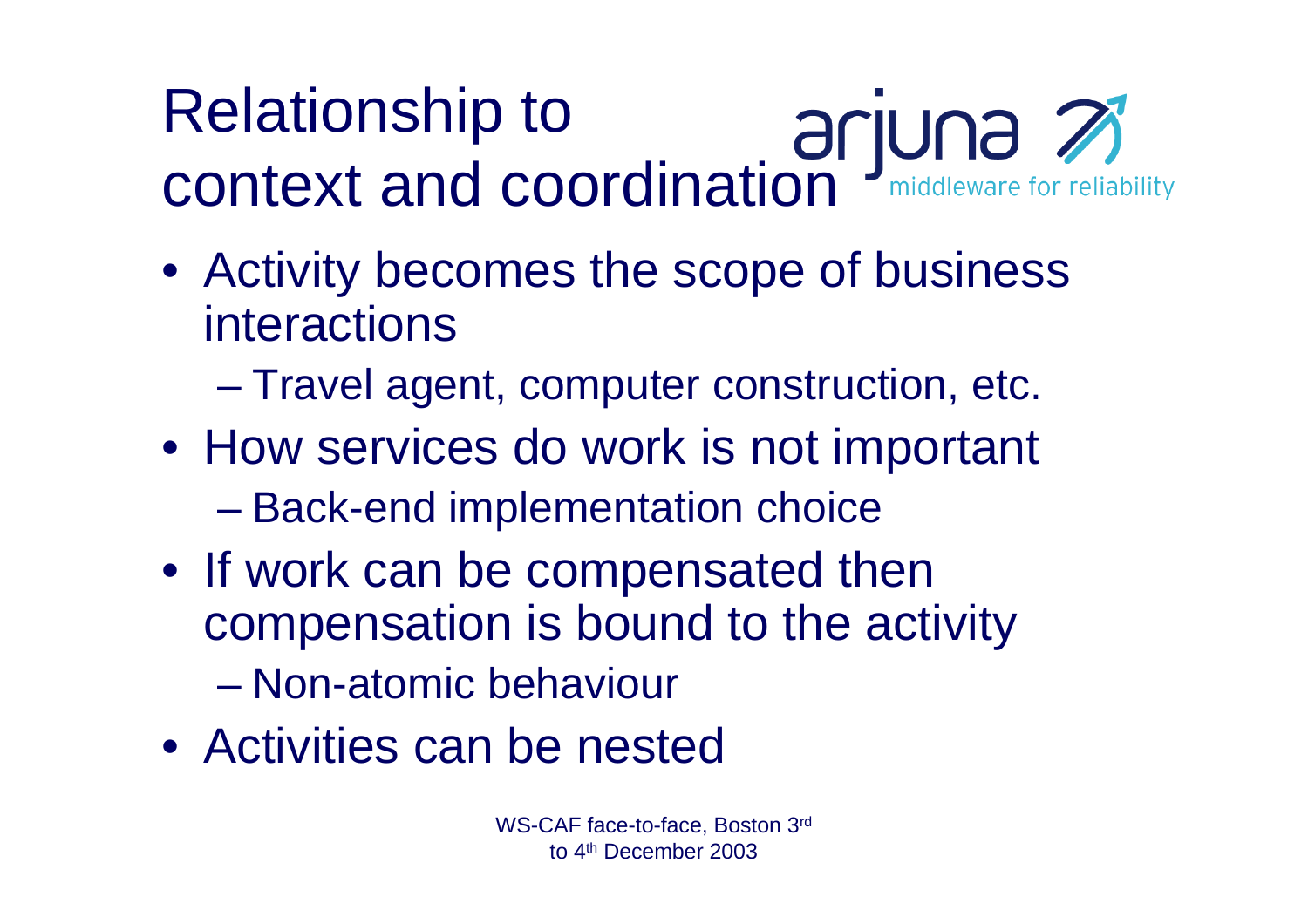# Activities and compensators



- Each activity is a unit of compensatable work
- Work performed must remain compensatable for duration of activity
	- **Hart Committee** Heuristics again!
	- **Hart Committee** TimeLimit qualifier
- Nested activities imply nested compensators
	- **Hart Committee** Could be different compensator from child to parent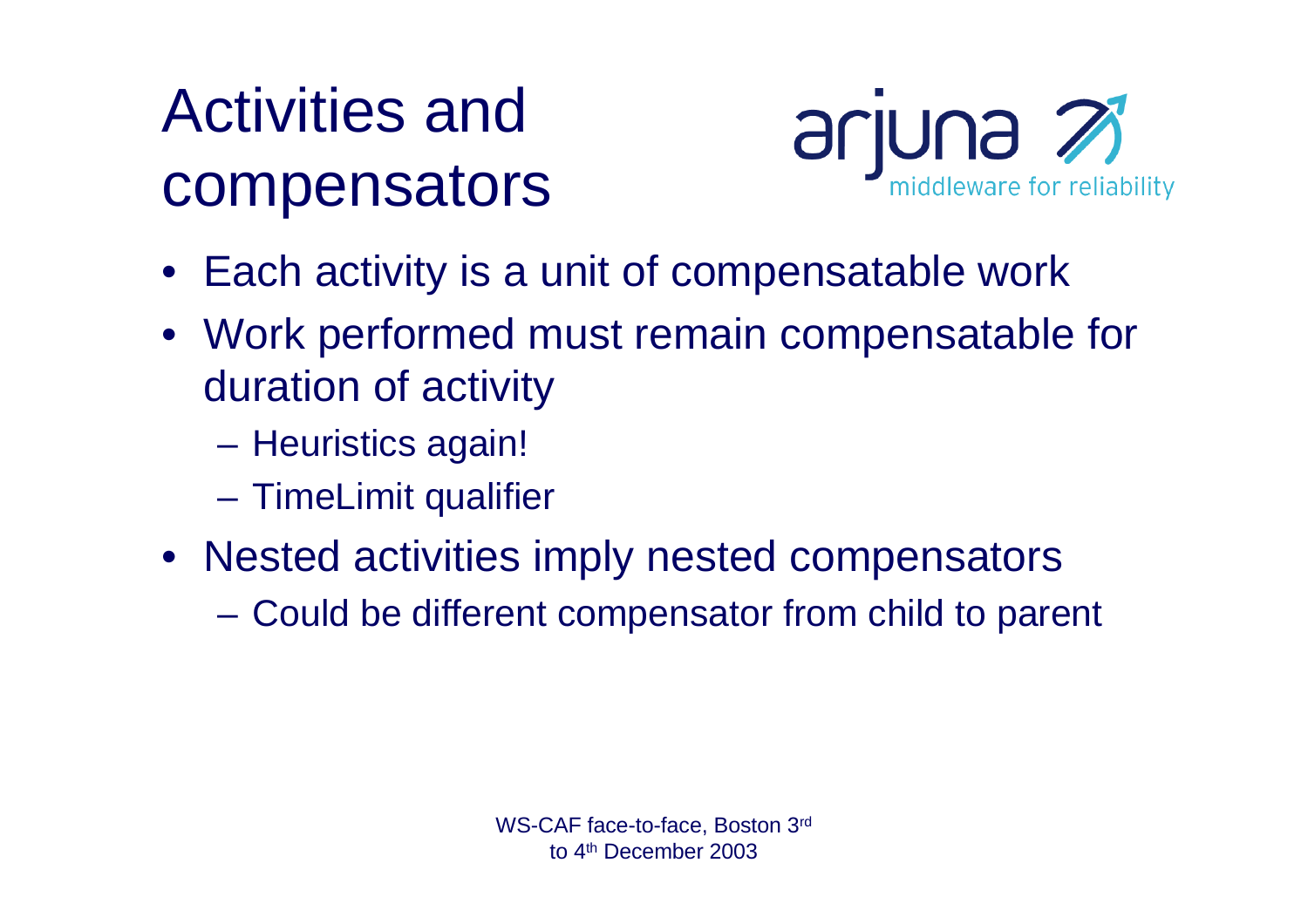#### Travel agent example





LRA<sub>5</sub>

WS-CAF face-to-face, Boston 3rd to 4th December 2003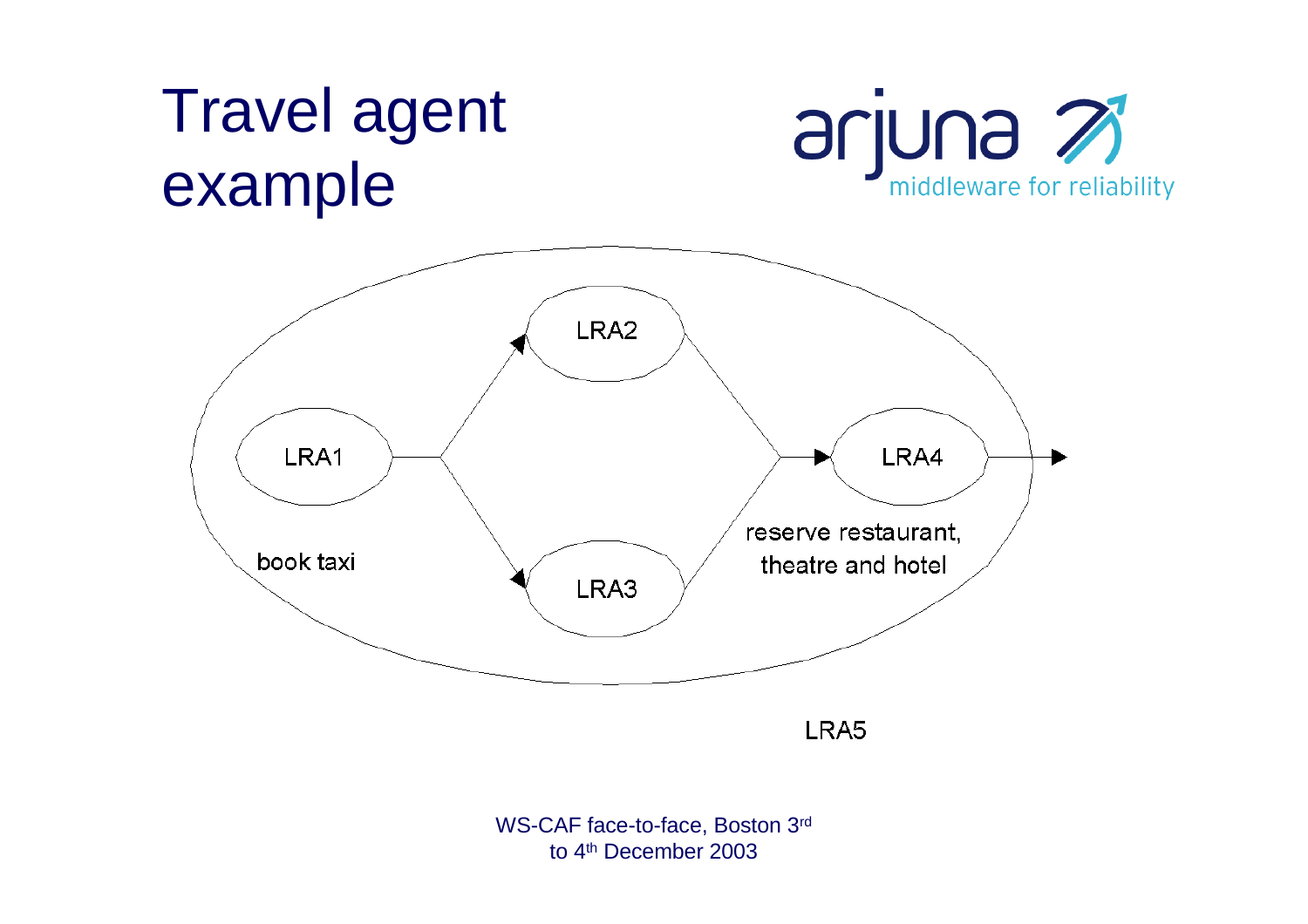



<xs:element name="context"><xs:complexType> <xs:complexContent> <xs:extension base="wstxm:ContextType"> <xs:sequence> <xs:element name="lra-id" type="xs:anyURI"/> <xs:element name="coordinator-hierarchy"> <xs:complexType> <xs:sequence> <xs:element name="coordinator-location" type="xs:anyURI" minOccurs="0" maxOccurs="unbounded"/></xs:sequence> </xs:complexType> </xs:element></xs:sequence> </xs:extension></xs:complexContent> </xs:complexType>

</xs:element>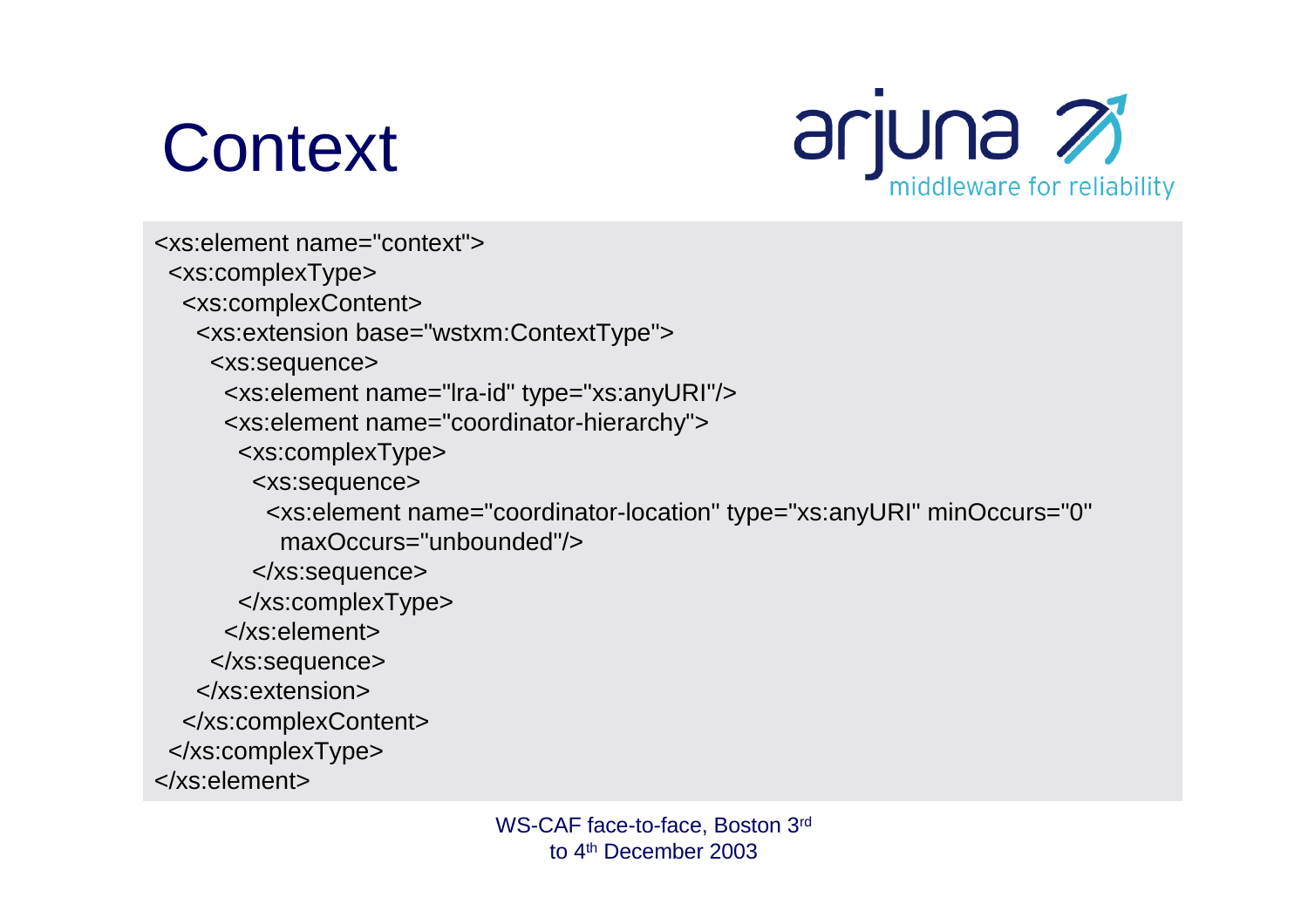#### To compensate or not?



- Some services may not be able to compensate
- The user defines whether or not this is important
	- MustUnderstand
- Must be an explicit choice
	- **However, Marketing** Adverse consequences otherwise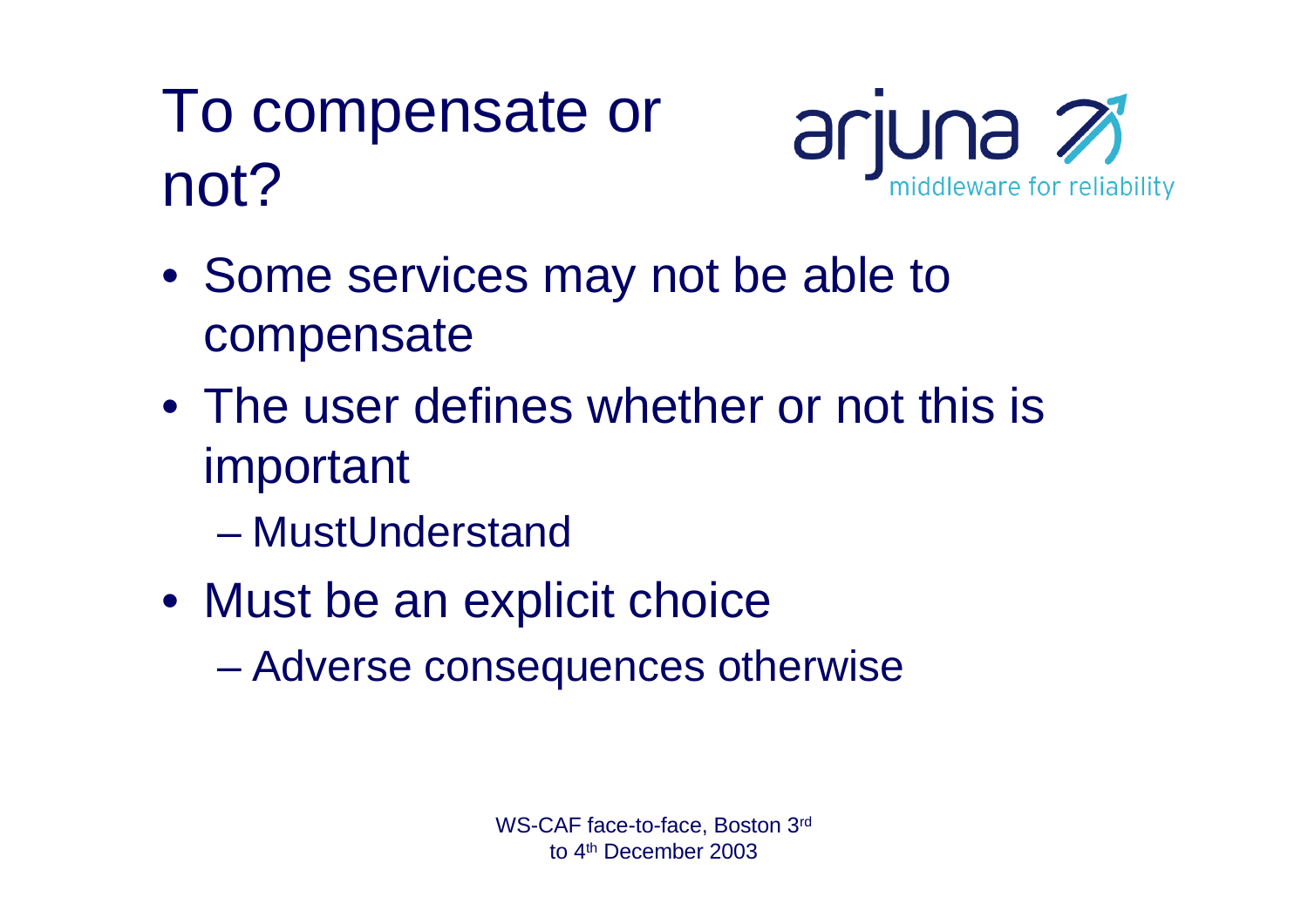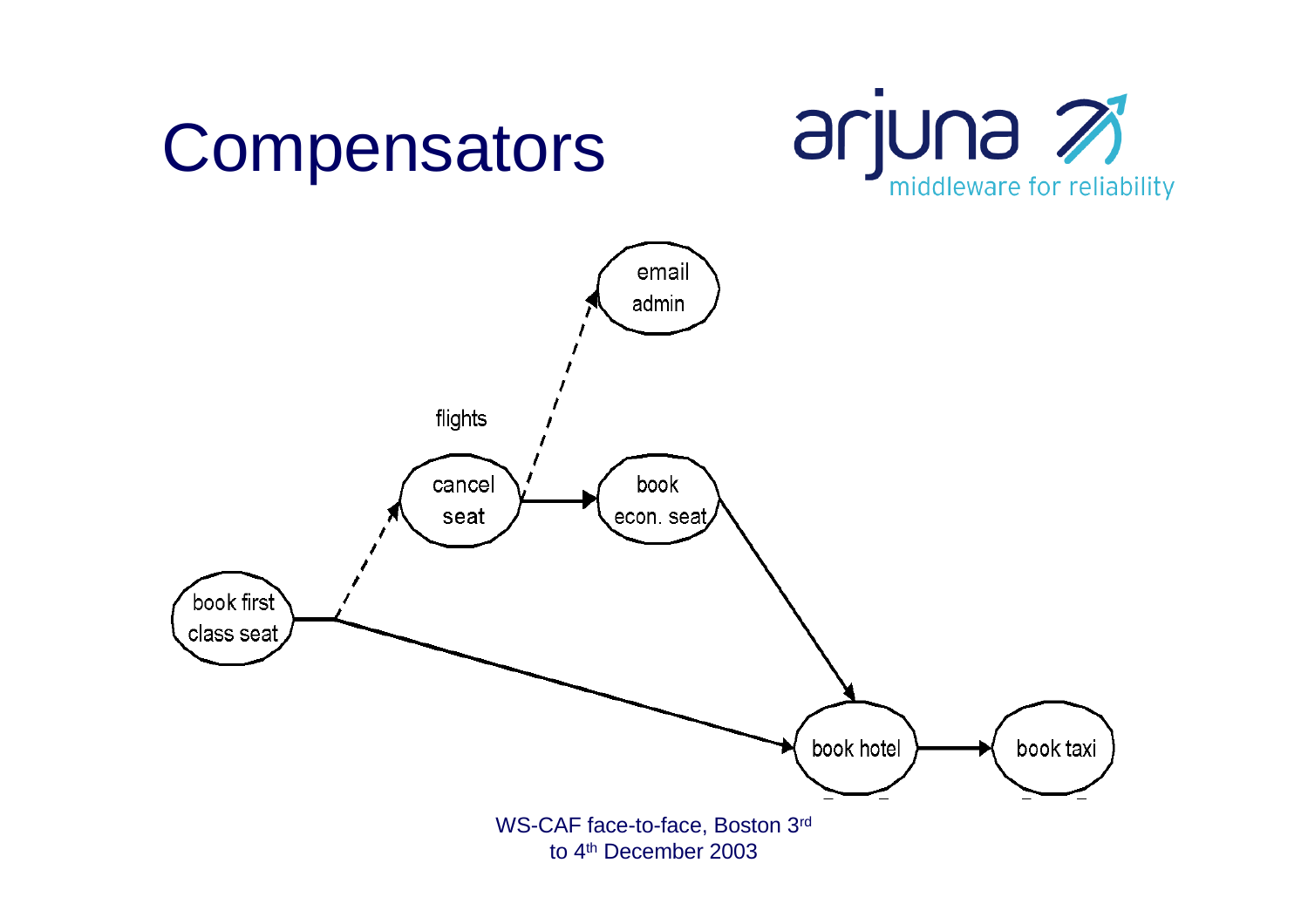#### Requirements on **Services**



- Log sufficient information to compensate **Hart Committee** Best effort only
- For failure recovery too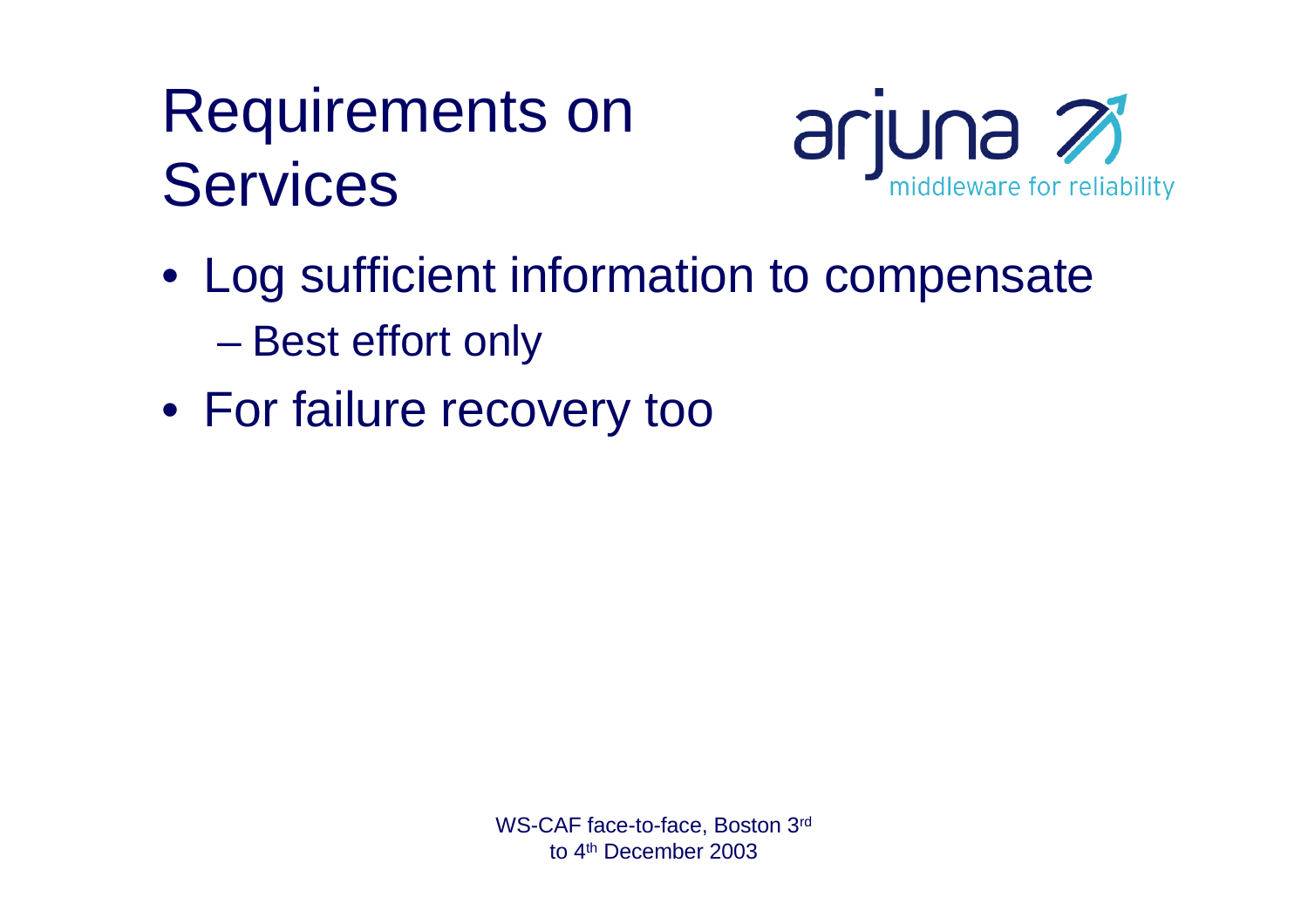# Example



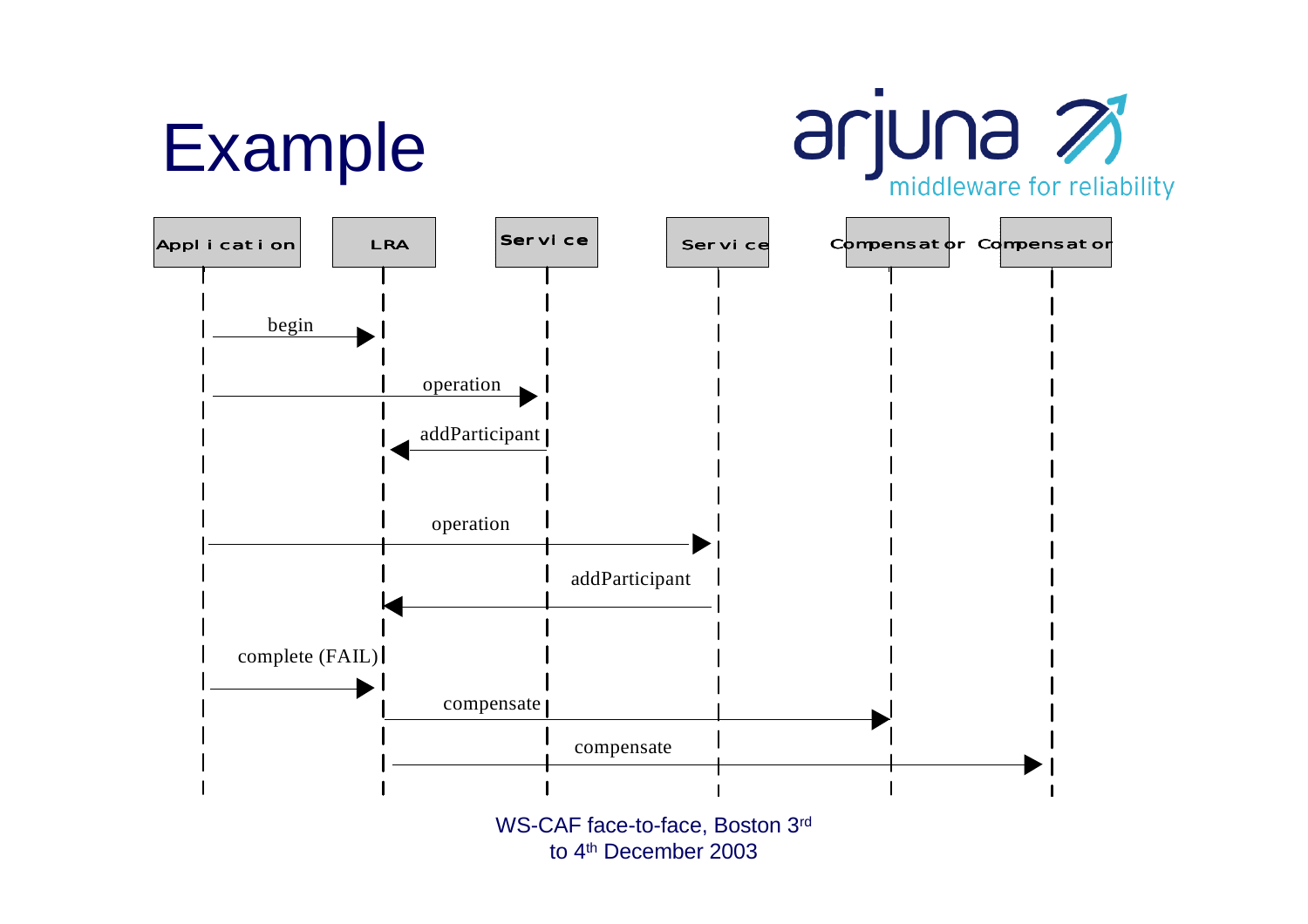# Concurrent LRAs



- Activities can be concurrent **Hart Committee** Therefore, LRAs can be too
- Allows selection of work within overall activity
	- **However, Marketing** E.g., choosing the cheapest flight

WS-CAF face-to-face, Boston 3rd to 4th December 2003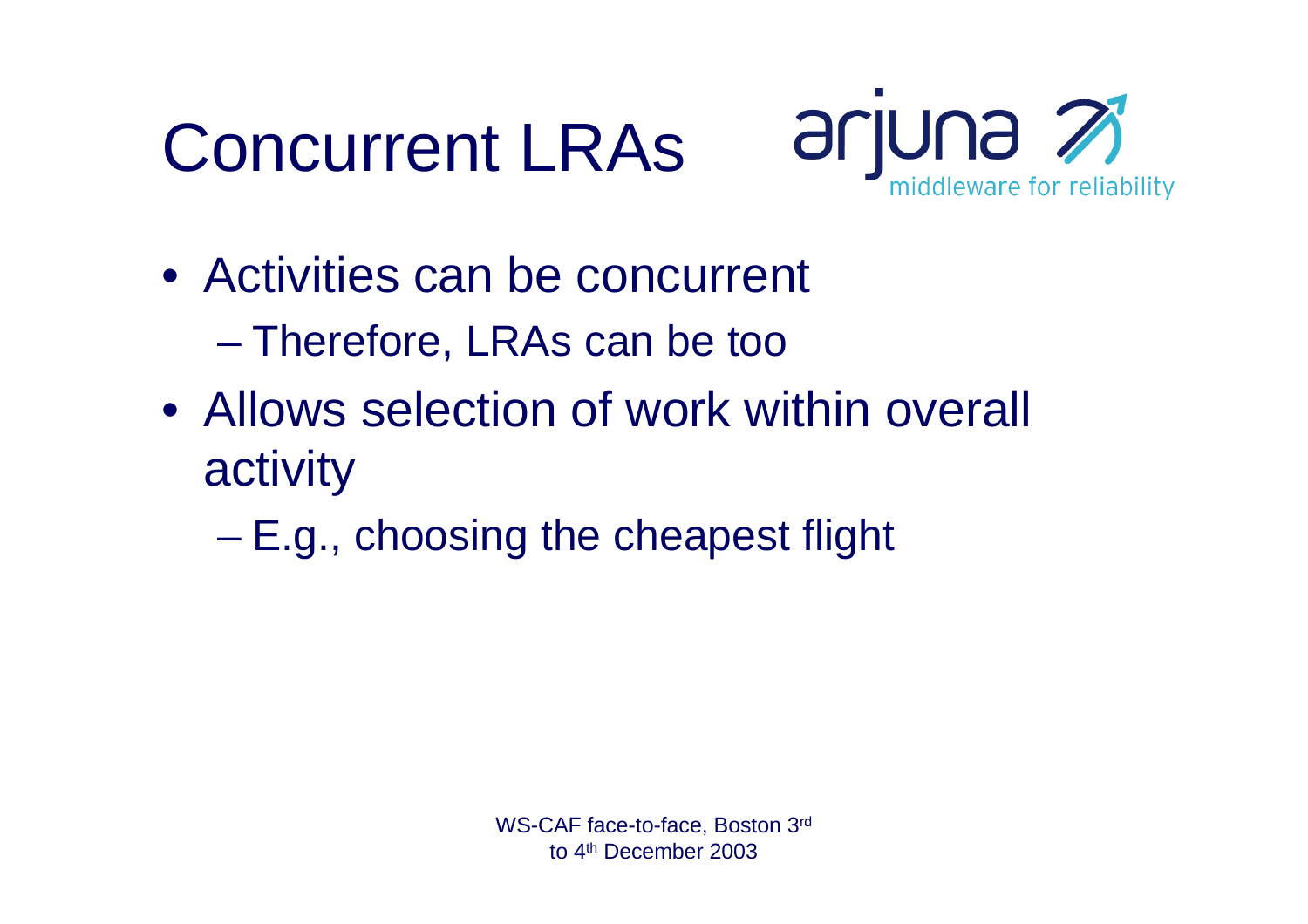# Selection of work





WS-CAF face-to-face, Boston 3rd to 4th December 2003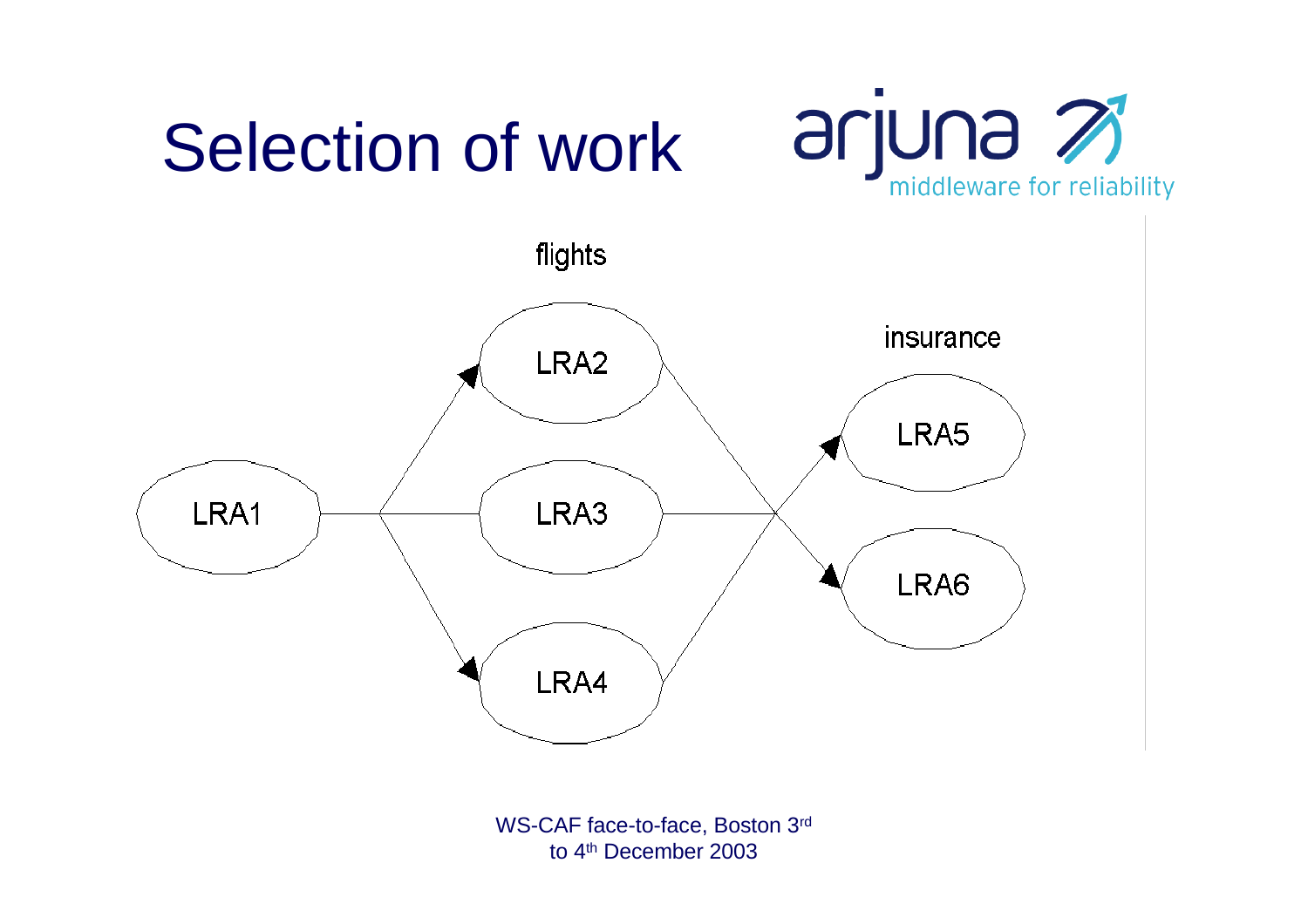#### Business process model



- Aimed at *long running* interactions that span different domains *and* models
	- Workflow
	- **Lawrence Committee Messaging**
	- Traditional ACID transactions
- Federated systems that can't/won't expose back-end implementations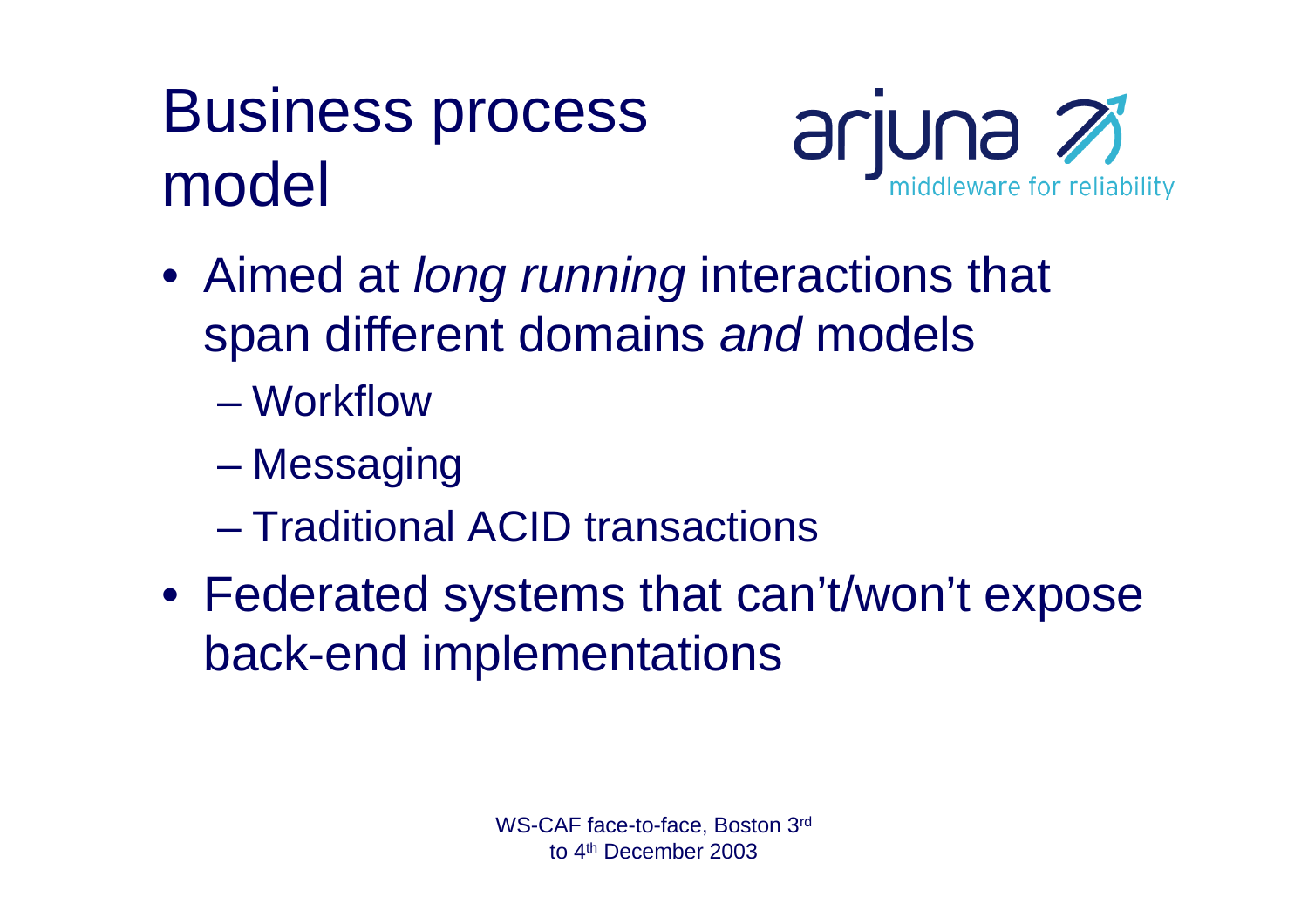



- All parties reside within *business domains*
	- Recursive structure is allowed
	- **However, Marketing** May represent a different transaction model
- Business process is split into *business tasks*
	- Execute within domains
	- **Lawrence Committee**  Compensatable units of work
		- Forward compensation during activity is allowed
			- **Links of the Company** Keep business process making forward progress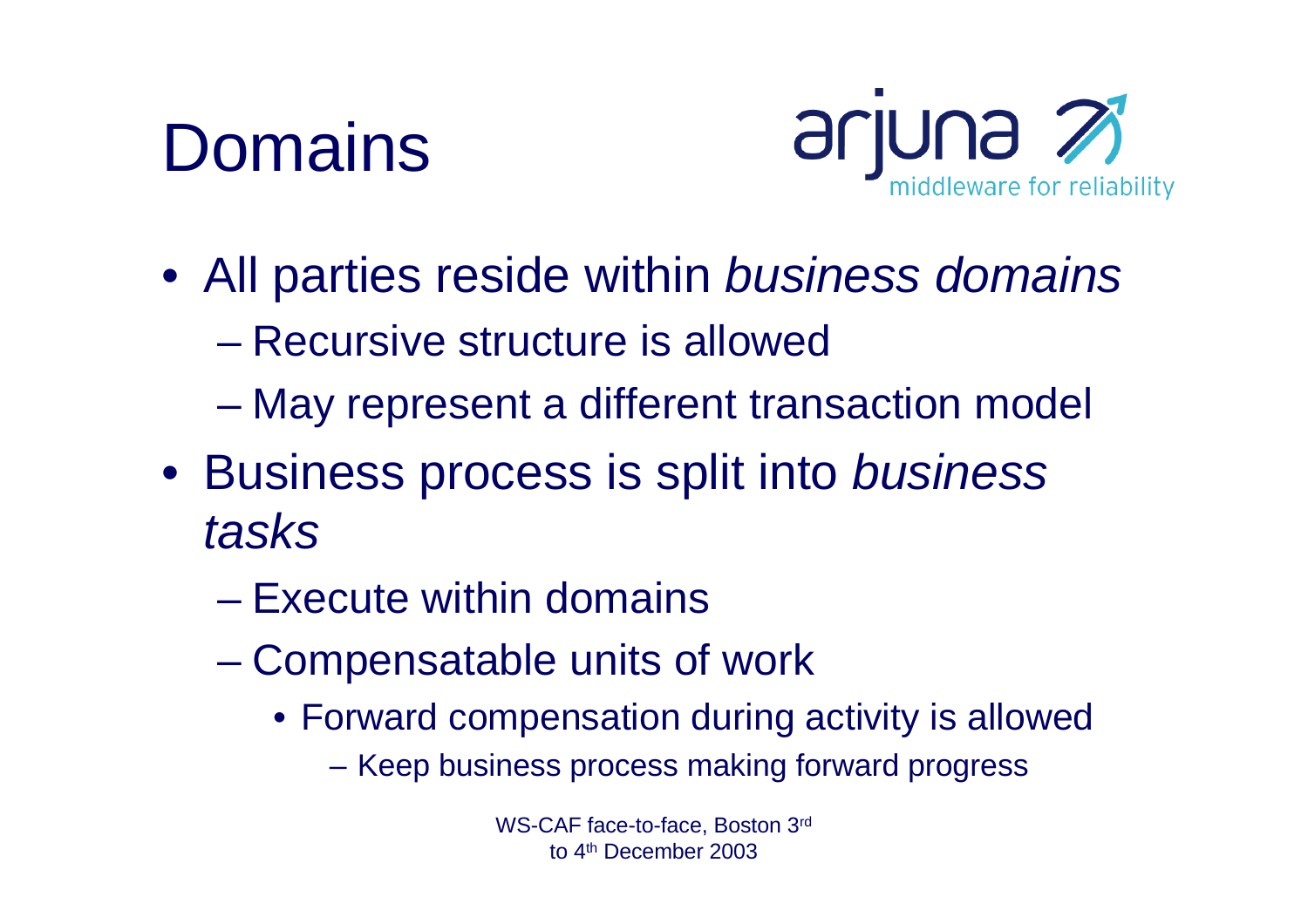





WS-CAF face-to-face, Boston 3rd to 4th December 2003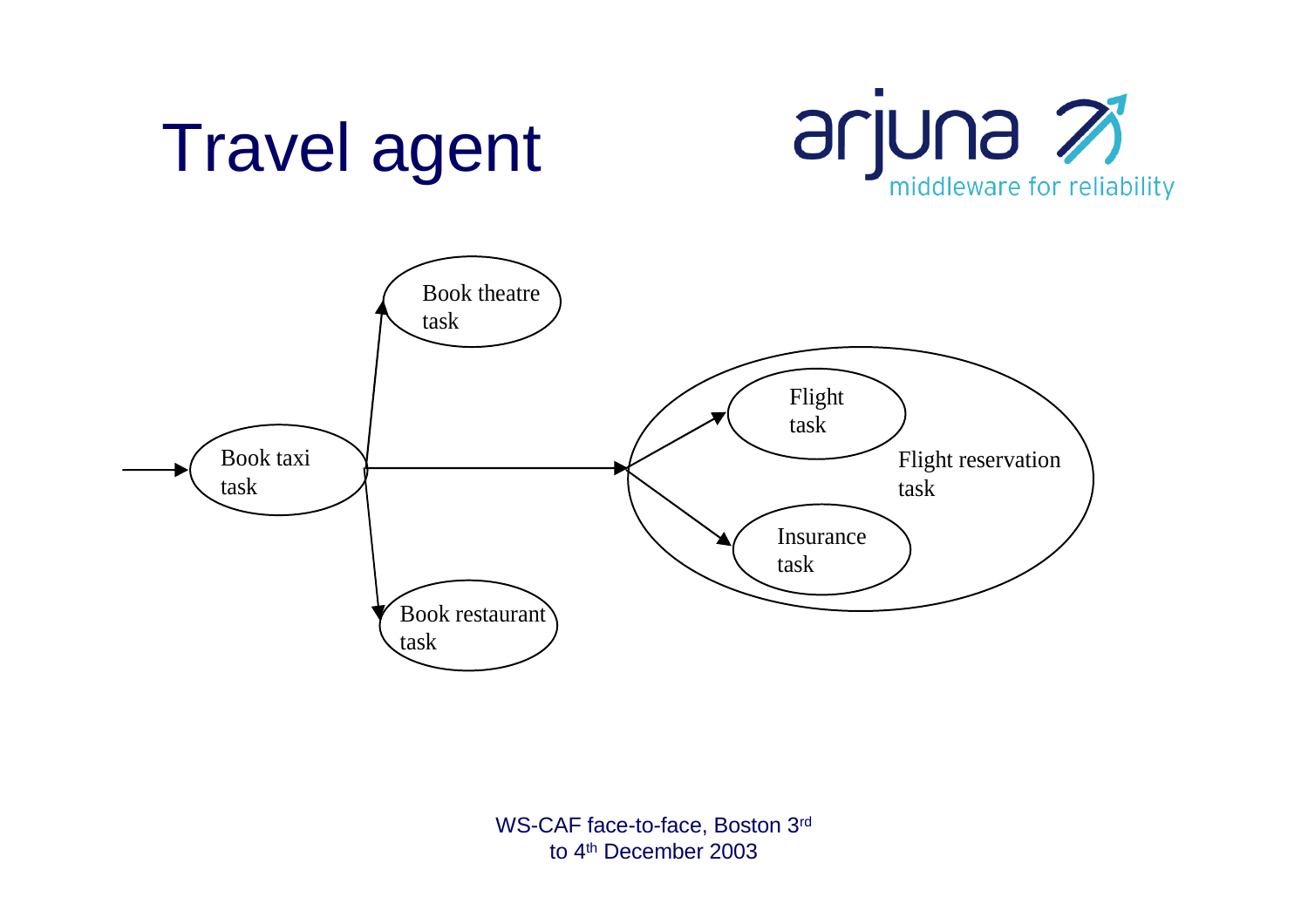# Model



- Supports synchronous and asynchronous interactions
	- Users can submit work and call back later
	- **Lawrence Committee** Or interact synchronously (traditionally)
- Business Process manager
- Optimistic rather than pessimistic
	- Assumes failures are rare and can be handled offline if necessary
- Pragmatic approach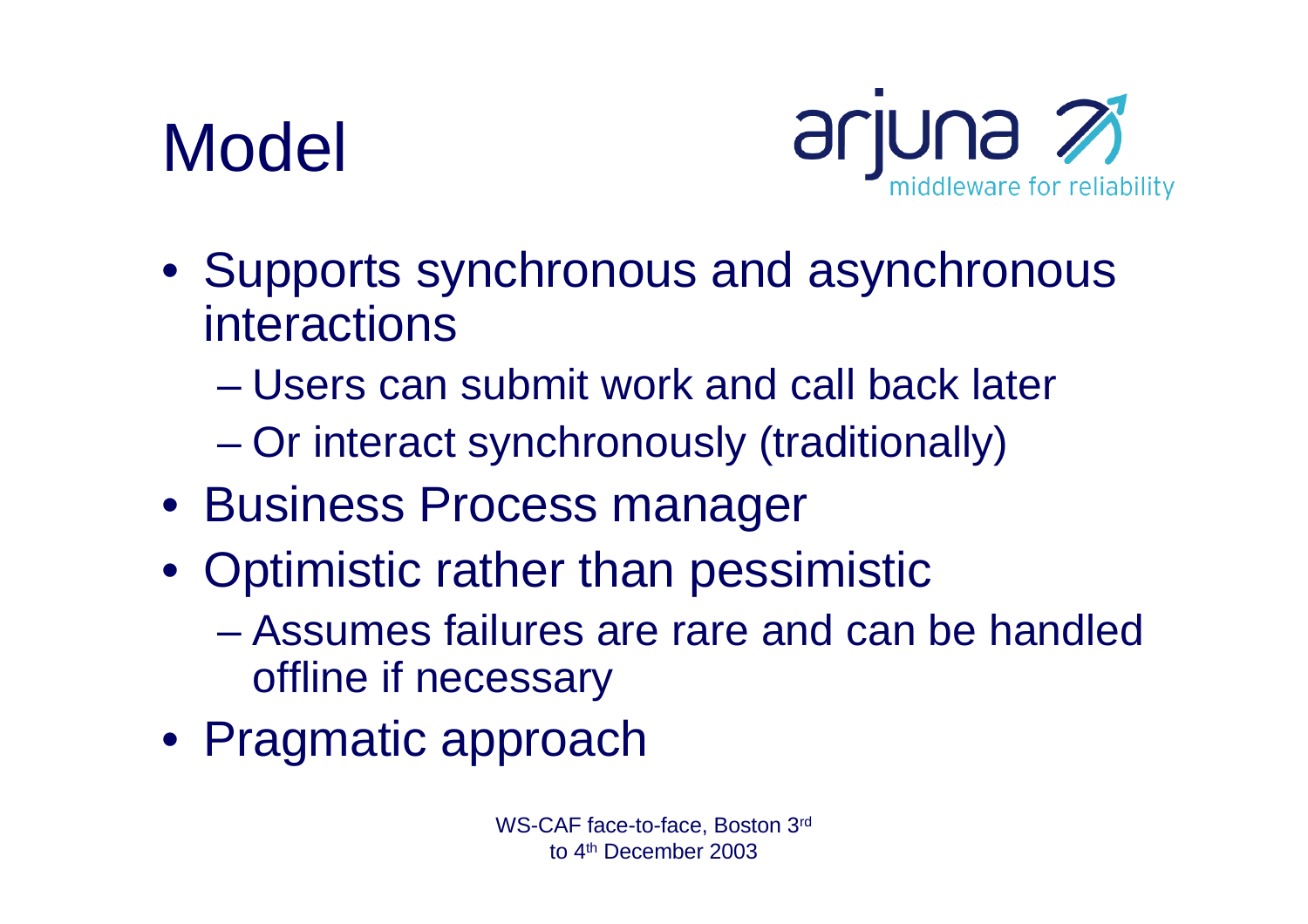# How does it work? arjuna 2



- Each domain is exposed as a subordinate coordinator
	- **However, Marketing**  Responsible for mapping incoming BP requests to domain specific protocol
- Protocol messages
	- **However, Marketing**  checkpoint, confirm, cancel, restart, workStatus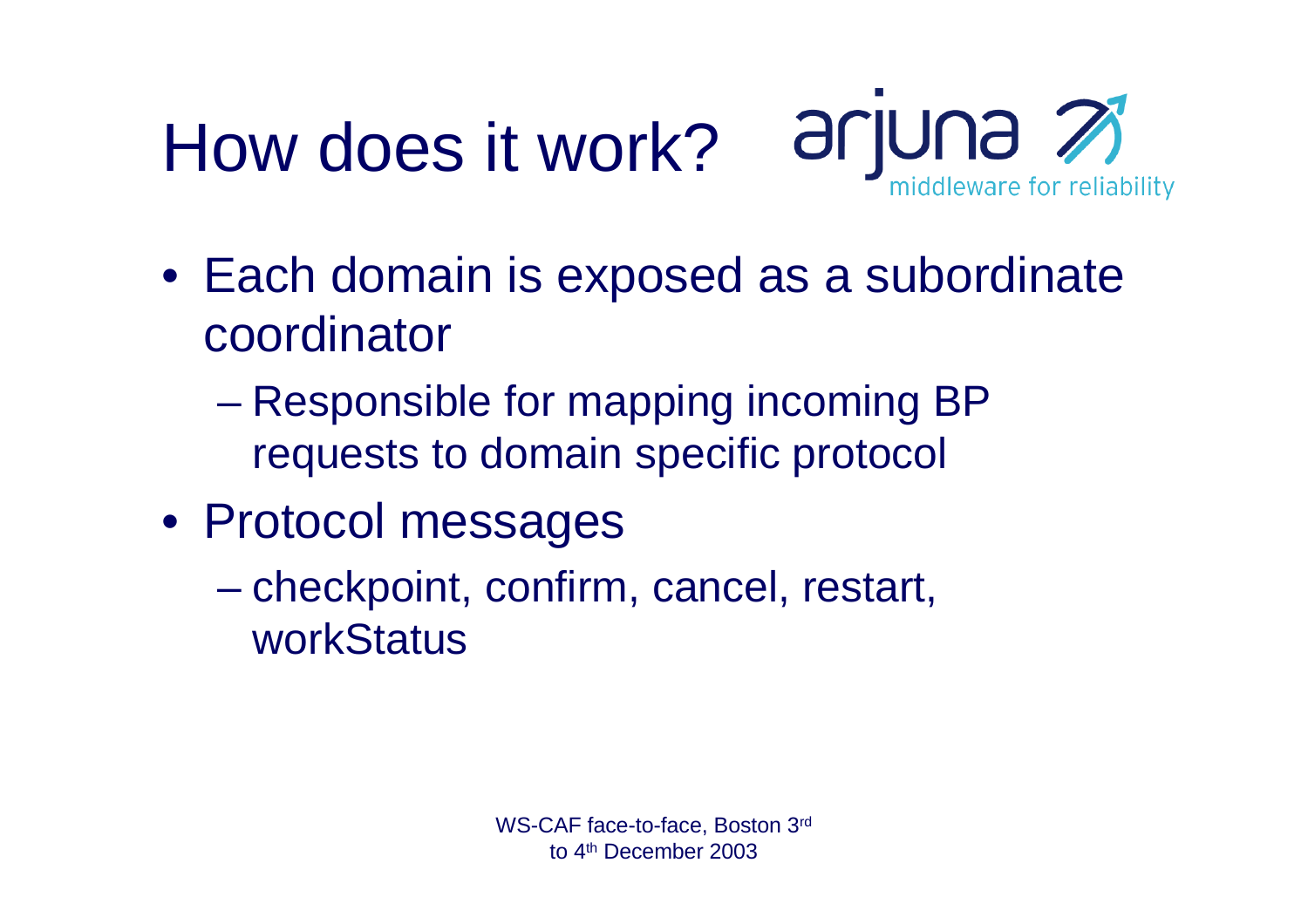# checkpoint/restart



- Application driven
	- **Hart Committee** E.g., via *coordinate* message
- Checkpoints are created across the domains
	- **However, Marketing** Uniquely identified
- Domains can then roll back to specific checkpoint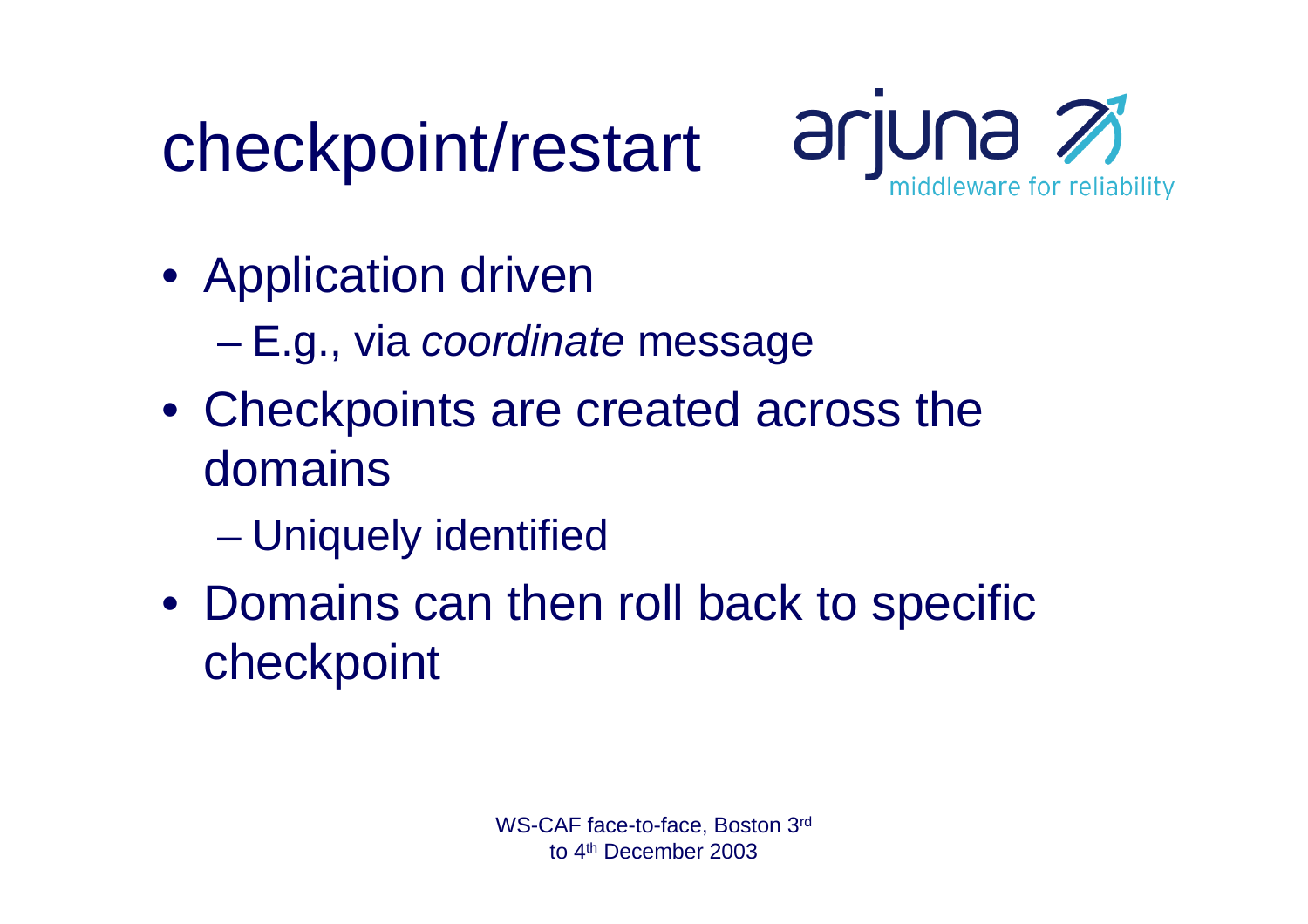



- Domain calls back to coordinator to inform it of final status
- Or application can enquire
	- WorkCancelled
	- **However, Marketing WorkCompleted**
	- **However, Marketing** WorkProcessing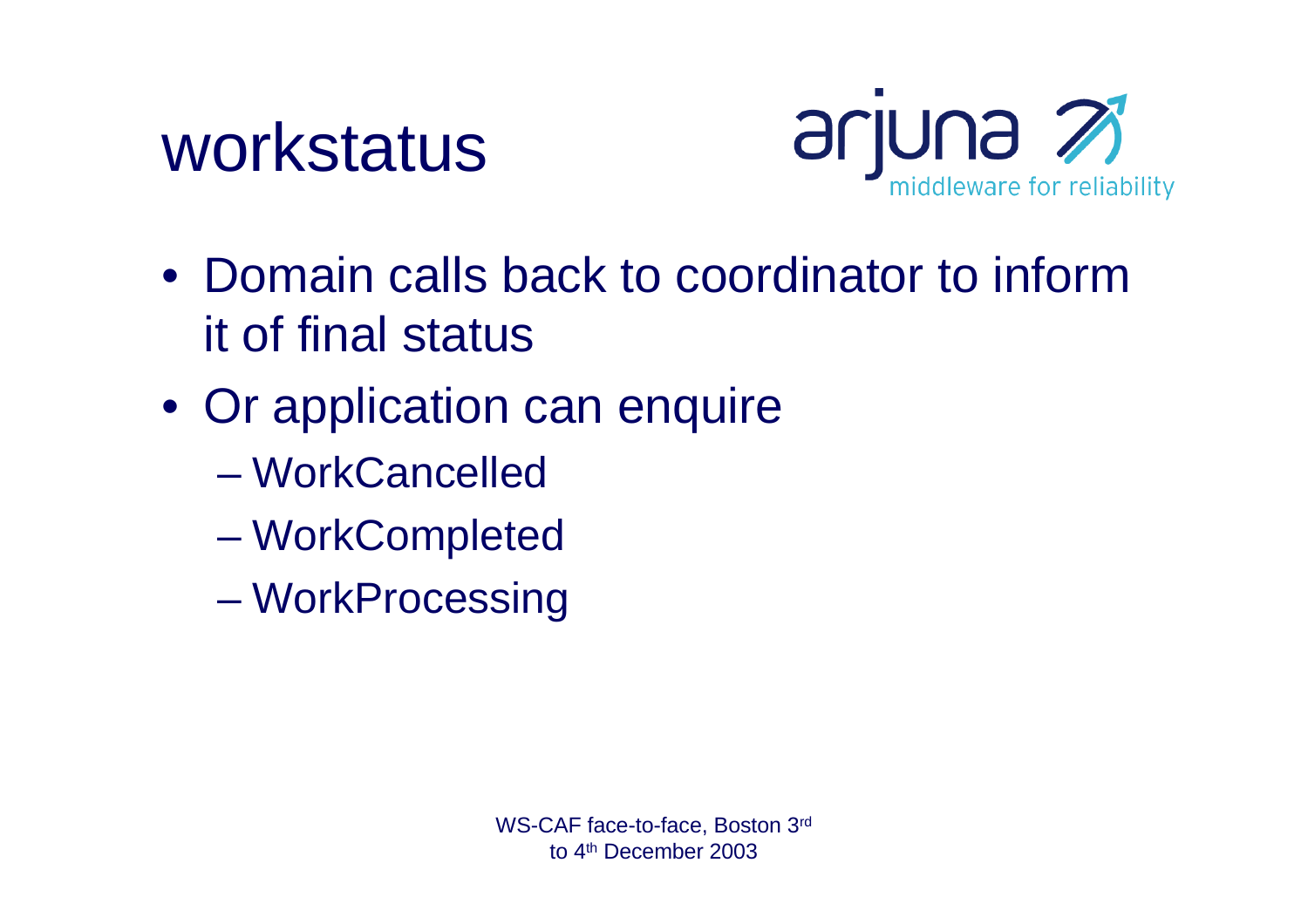# confirm/cancel



- BP termination protocol messages
- Map to success/failure of activity
- Because long-running, heuristics may **occur** 
	- **However, Marketing** Mixed responses from domains
	- Sufficient information to allow administrative handling